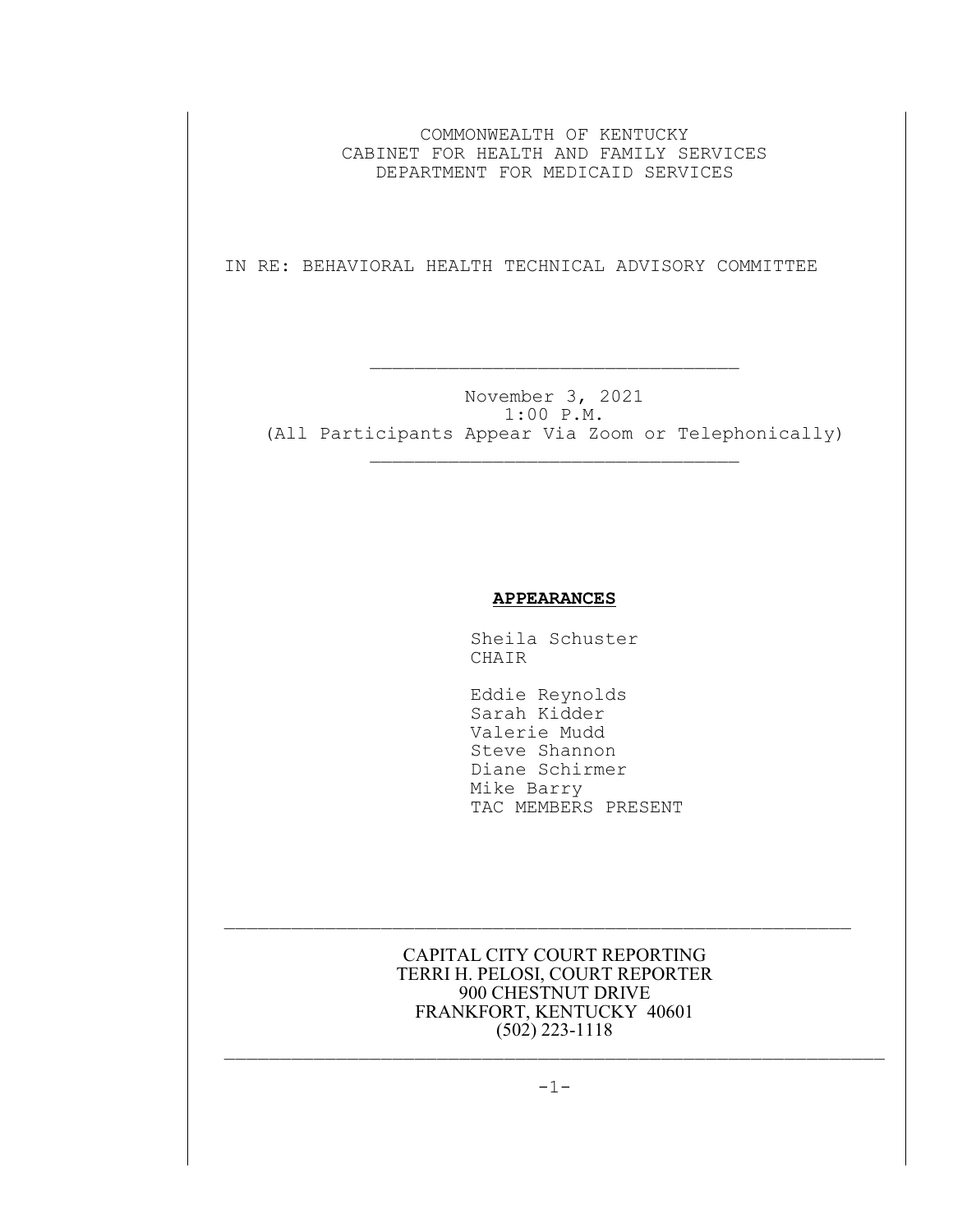APPEARANCES (Continued)

 Veronica Cecil Judy Theriot Angie Parker Dawna Clark Leslie Hoffman Jonathan Scott Jennifer Dudinskie MEDICAID SERVICES

Court Reporter's Note: At the request of DMS, all other participants appearing via Zoom or telephonically will not be listed under Appearances.)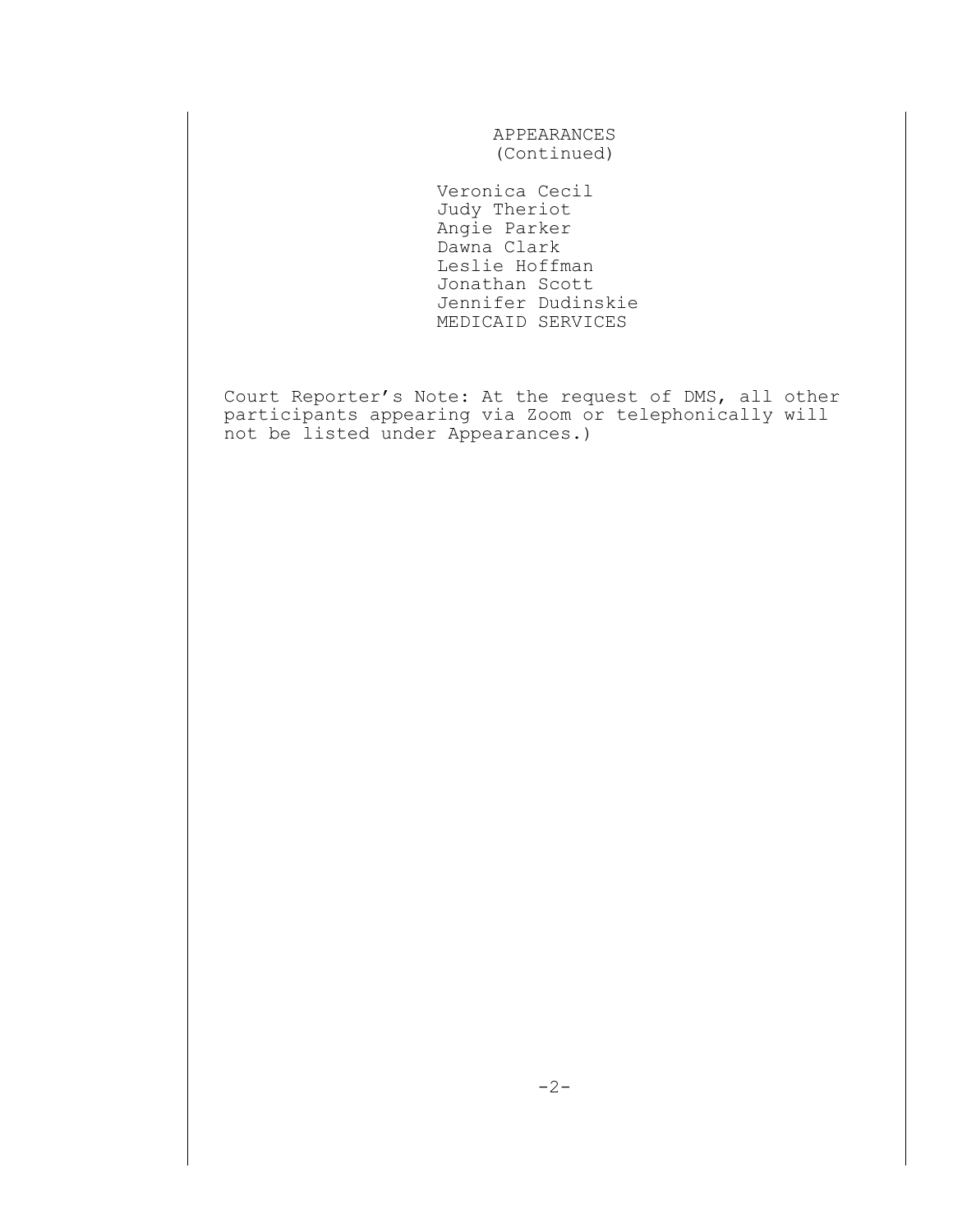## AGENDA

|     | 1. Welcome & Introductions  4 - 5                                                                                                |         |          |
|-----|----------------------------------------------------------------------------------------------------------------------------------|---------|----------|
| 2.  | Approval of Minutes of September 1, 2021<br>Behavioral Health TAC meeting                                                        |         | 5        |
| 3.  | Response from DMS to Recommendations from<br>the BH TAC to the MAC $9/23/21$                                                     | $5 - 6$ |          |
| 4.  | Update on Data Request from Medicaid on<br>Targeted Case Management Issues  6 - 9                                                |         |          |
| 5.  | Update on Claims Payments for Services to<br>Dual Eligibles                                                                      |         | $9 - 23$ |
| 6.  | Revisiting the Issue of EMS Transportation<br>of Individuals with BH Issues  23 - 32                                             |         |          |
| 7.  | Update on Any Changes in Medicaid's Single<br>Medicaid Formulary  32 - 33                                                        |         |          |
| 8.  | Status Update from DMS on Waiver for SUD<br>Services to Incarcerated Persons  33 - 34                                            |         |          |
| 9.  | 2021 KY General Assembly Interim Session<br>Task Forces  34 - 46                                                                 |         |          |
| 10. | SMI Waiver & Medical Respite for the<br>Homeless - Testimony to MOAC $10/26/21$ 46 - 47                                          |         |          |
|     | 11. Updated Prior Authorization Guidance and<br>Other Discussions $47 - 67$                                                      |         |          |
|     | 12. New Recommendations to the MAC for<br>$11/18/21$ Meeting                                                                     |         | 67       |
|     | 13. Recommended Agenda Items for January, 2022<br>BH TAC Meeting; Update on the No-Show<br>Data-Gathering Panel and How the Data |         |          |
|     | Will be Used $67 - 68$                                                                                                           |         |          |
|     | 14. Approval of 2022 BH TAC Meeting Dates  68 - 71<br>15. Next MAC Meeting: 11/18/21 - 10 - 12:30  71 - 72                       |         |          |
|     |                                                                                                                                  |         |          |
|     | 16. Next BH TAC Meeting, January ___, 2022,<br>$2:00-4:00p.m.$ (EST) via Zoom                                                    |         | 72       |
|     | 17. Adjournment  72 - 73                                                                                                         |         |          |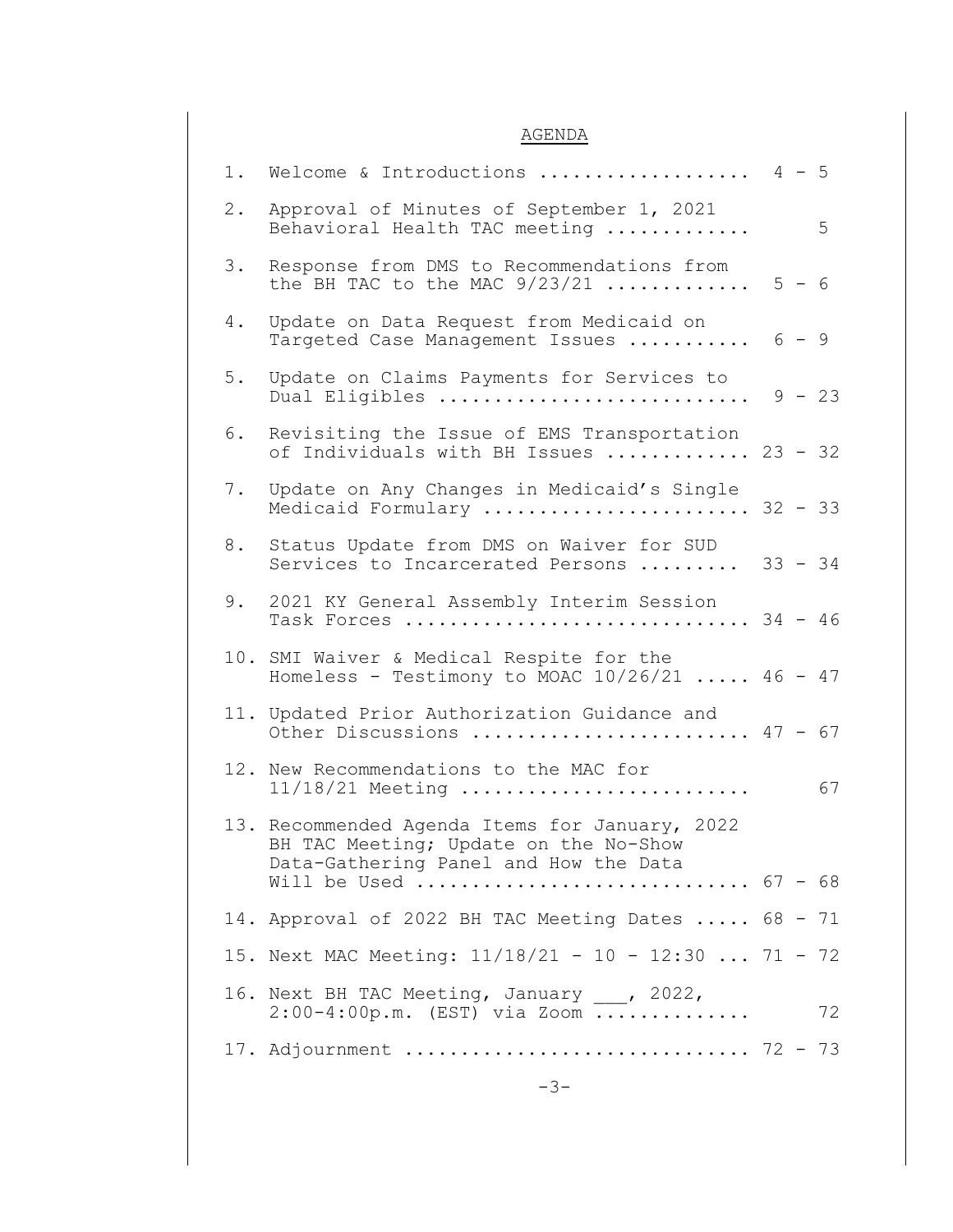1 DR. SCHUSTER: We will call the 2 meeting to order. We have our court reporter on as 3 well. I'm Sheila Schuster, the Chair of the BH TAC 4 and welcome to you all. 5 We have a new voting member of 6 the TAC, Eddie Reynolds, who is on representing the 7 Brain Injury Alliance of Kentucky and we welcome 8 Eddie who we've known for a number of years. 9 and we say thank you to Gayle 10 DiCesare who had represented the Brain Injury 11 Alliance of Kentucky for a number of years and has 12 retired from their Board and rotated off. So, glad 13 to have you, Eddie. 14 So, for the court reporter and 15 for people that are on, Steve, do you want to 16 introduce yourself, please. 17 (INTRODUCTION OF TAC MEMBERS) 18 DR. SCHUSTER: So, we have all 19 Seven of our voting members. And as we go along, I'm 20 sure we have folks from Medicaid on and hopefully DBH 21 also and the MCOs. 22 If you have not gotten emails 23 from me directly with the agenda and the Zoom link 24 and want to get those, please put your name and your 25 email in the Chat function so that I can get those  $-4-$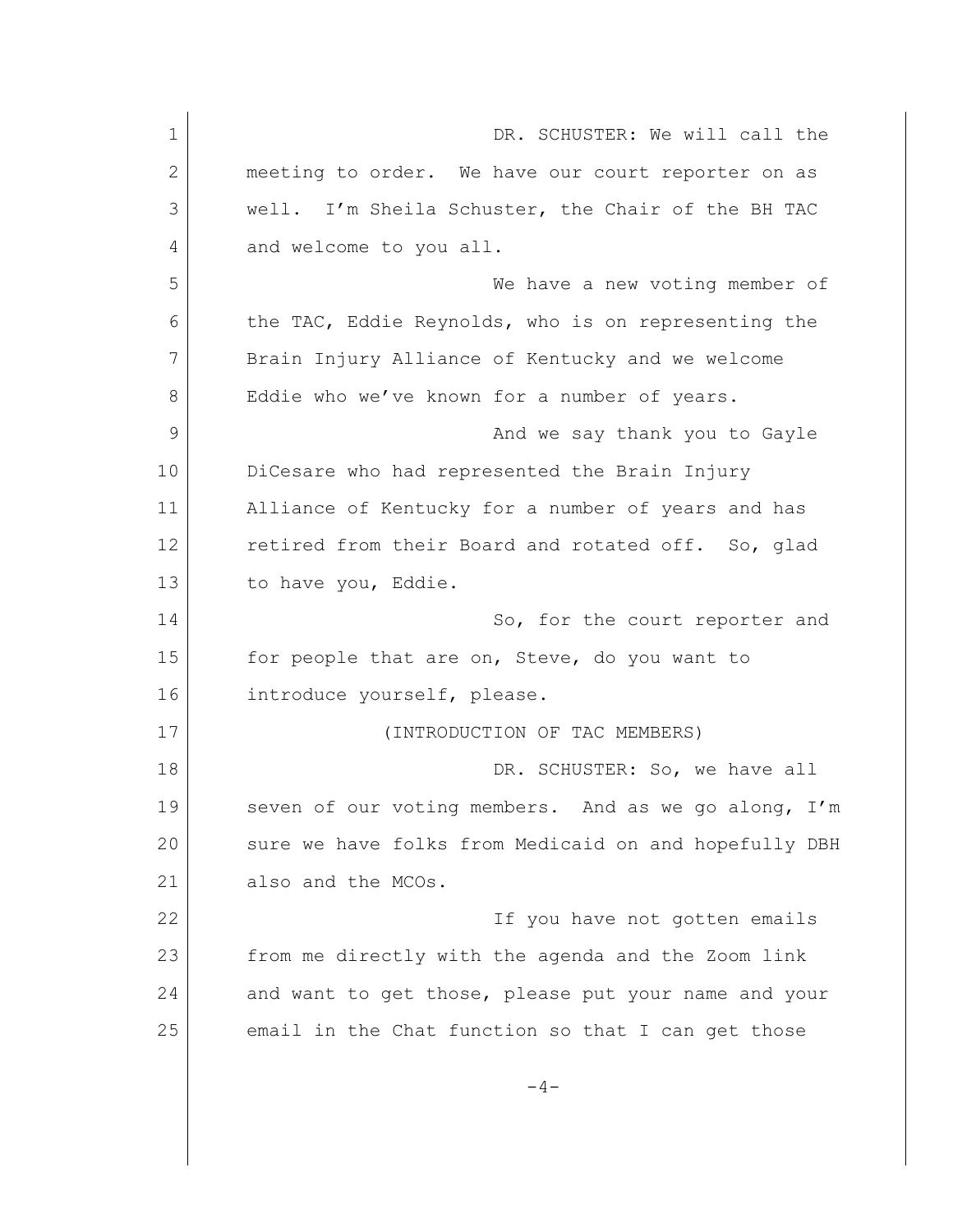1 and add you to my email list. 2 For the voting members, I sent 3 out the draft minutes from our September 1<sup>st</sup> TAC 4 meeting. It feels like it was months and months ago 5 instead of just two months ago. So, I would 6 entertain a motion from a voting member, please, to 7 adopt the minutes. 8 MR. SHANNON: So moved to adopt 9 the minutes. 10 MS. SCHIRMER: I'll second. 11 DR. SCHUSTER: All right. Steve 12 and Diane. Any additions, corrections, omissions, 13 revisions? All right. All those in favor of 14 approving the minutes, please signify by saying aye. 15 And opposed and abstaining. Thank you very much. 16 16 I have down here the response 17 from Medicaid to our recommendations to the MAC but I  $18$  couldn't find that I had gotten them. Do you know, 19 Leslie, whether they were sent, whether Medicaid sent 20 us any replies? 21 | MS. HOFFMANN: Sheila, it looks 22 like the responses are due on the  $8<sup>th</sup>$  and they 23 actually will be going out today. 24 DR. SCHUSTER: Okay. All right. 25 So, what I will do, for those of you who are new to  $-5-$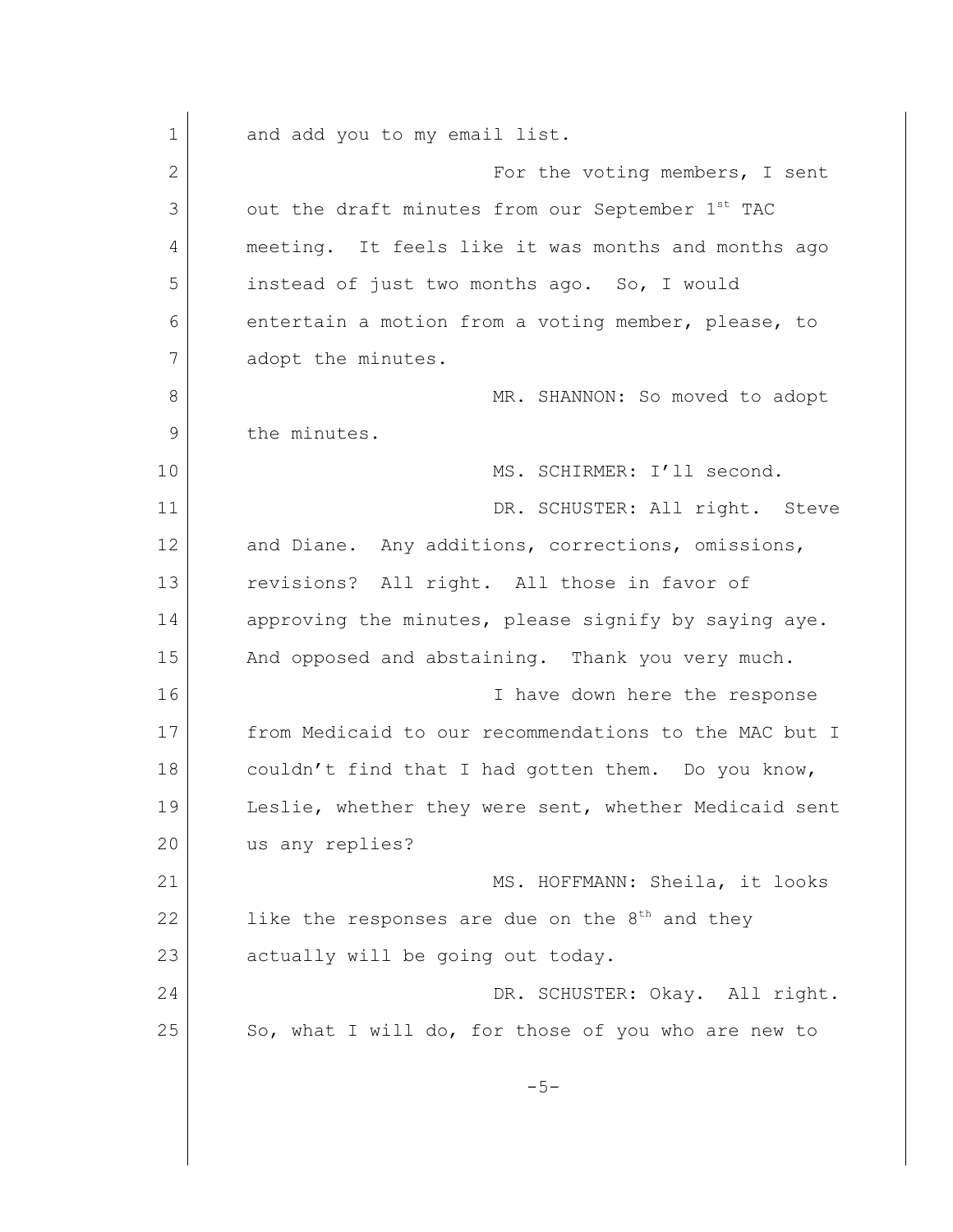1 this, when we have recommendations that go to the 2 MAC, we read those into the record at the MAC meeting 3 and, then, Medicaid sends a written response. 4 So, our recommendations in 5 September, number one, that prior authorizations for 6 all behavioral health services except pharmacy 7 continue to be suspended to the end of this fiscal  $8$  year which would be June 30<sup>th</sup>, 2022. That was our 9 first recommendation. 10 Our second was that Medicaid 11 develop and submit a waiver for adults with severe 12 mental illness and children with severe emotional 13 disturbance focused on supported housing, supported 14 employment and other needed services. 15 So, once I get the written, I 16 will circulate those to the voting members of the TAC 17 and also to all of you that get the information from 18 me. So, that includes the MCOs and, then, those of 19 you from the behavioral health community that attend 20 the TAC meetings. 21 | The next thing on our agenda is 22 an update on the data request from Medicaid on 23 targeted case management issues. 24 And I meant to look up, Leslie. 25 You may remember when that meeting was that we had  $-6-$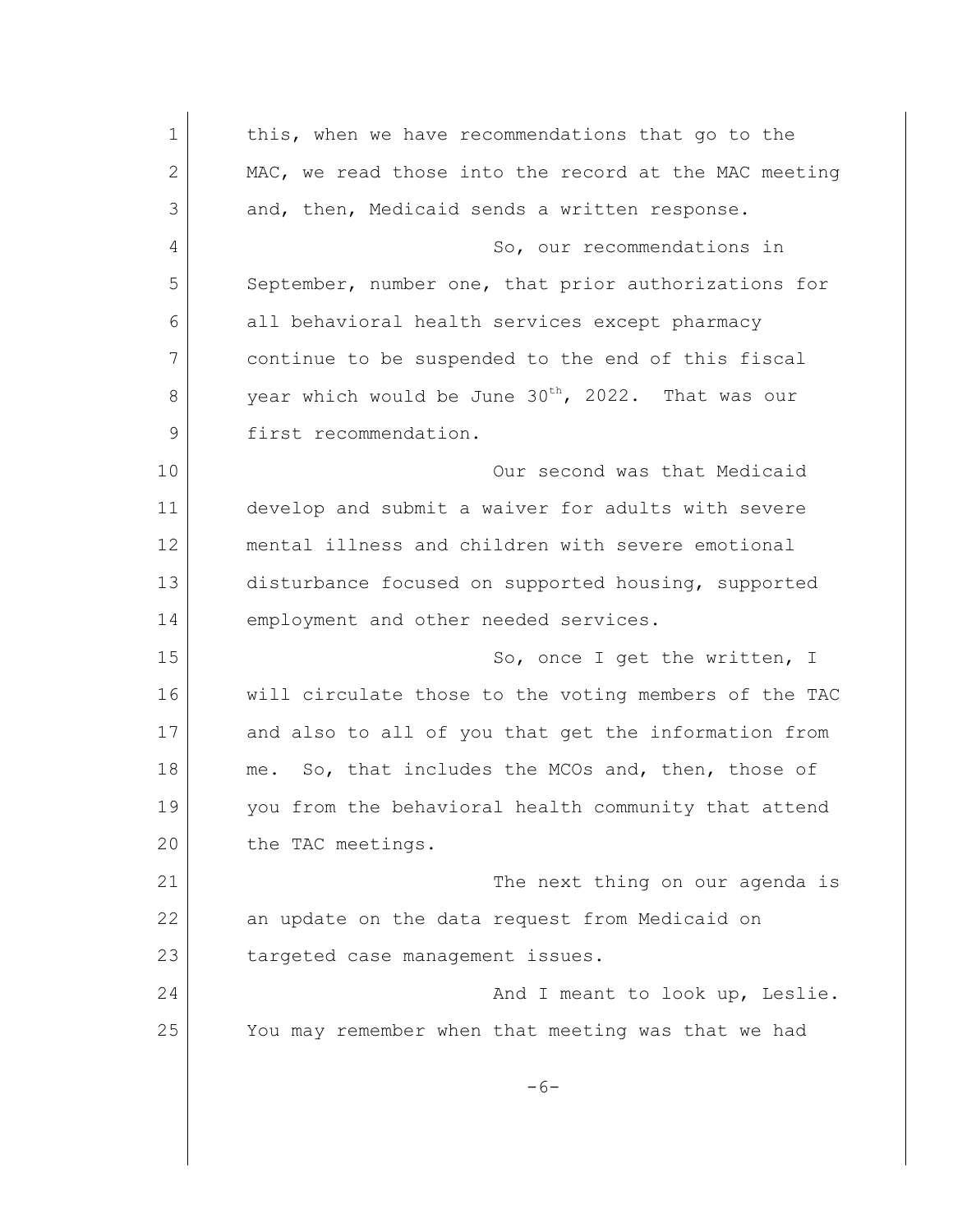1 where we got a first run of the data. I want to say 2 it was in September. 3 MS. HOFFMANN: Yes, I believe it 4 was the end of September. 5 DR. SCHUSTER: The end of 6 September, and we had a very productive discussion 7 with the data folks at Medicaid. 8 and 8 For those of you again who are 9 new to this, this came out of really the suggestion 10 of the Commissioner, Medicaid Commissioner, Lisa Lee, 11 that we use Medicaid data to help inform our 12 recommendations and decisions. 13 So, we have been talking for 14 several meetings which goes over a period of several, 15 several months about the difficulty with targeted 16 case management and its impact on people when they 17 didn't get that service, particularly people with 18 severe mental illness. 19 So, a small workgroup led by 20 Dr. Allen Brenzel, the Medical Director of DBH, and 21 some other knowledgeable behavioral health folks met 22 with the Medicaid staff and proposed some parameters, 23 | some things that we wanted to look at that included 24 number of visits to the ER and whether they were for 25 psychiatric or for physical health reasons, the

 $-7-$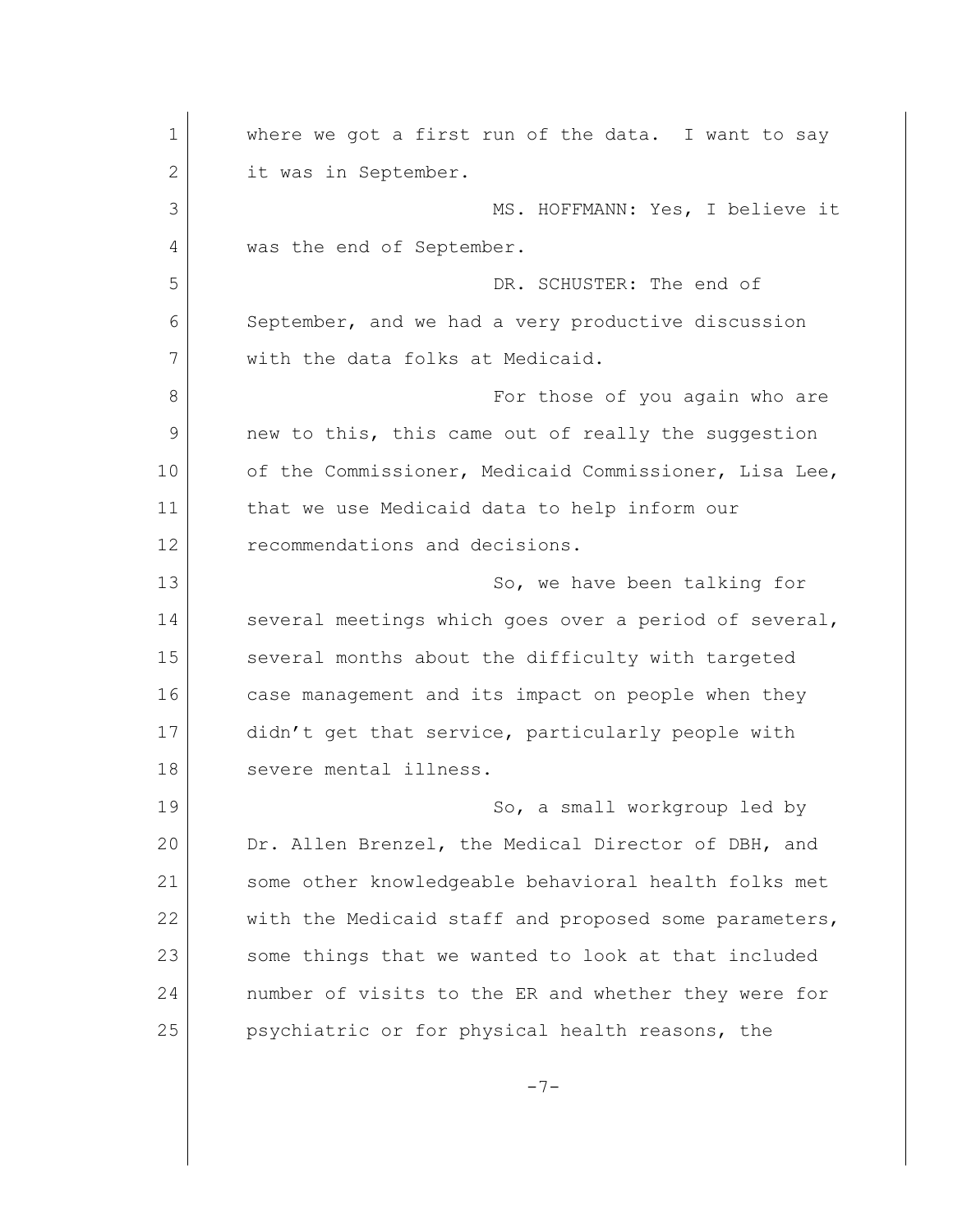1 **number of days of hospitalization and whether they** 2 were for psychiatric or physical health, getting 3 prescriptions filled, those kinds of things that we 4 think are going to be impacted with someone with 5 severe mental illness in terms of whether they have 6 targeted case management services or not. 7 So, we had a very good 8 discussion with the data folks and really kind of 9 honed in on a kind of second set of fine tuning of 10 those questions. 11 And, so, they were going to go 12 back and run another data set, and I've not heard 13 anything from them. Leslie, do you know? Do you 14 have any update in terms of where they might be with 15 that? 16 MS. HOFFMANN: I was looking. I 17 did reach out to Barbara. Barbara, are you on? I'm 18 not sure if she's on or not. I did reach out to her, 19 though, Sheila; and as soon as I find out where we 20 are with that, I will let you know ASAP. 21 DR. SCHUSTER: All right. Thank 22 you. Yes, they have certainly been great. I think 23 they really worked hard to pull the data that we were 24 looking at and I think we got a first kind of swipe 25 at it but not enough yet to complete the study and,  $-8-$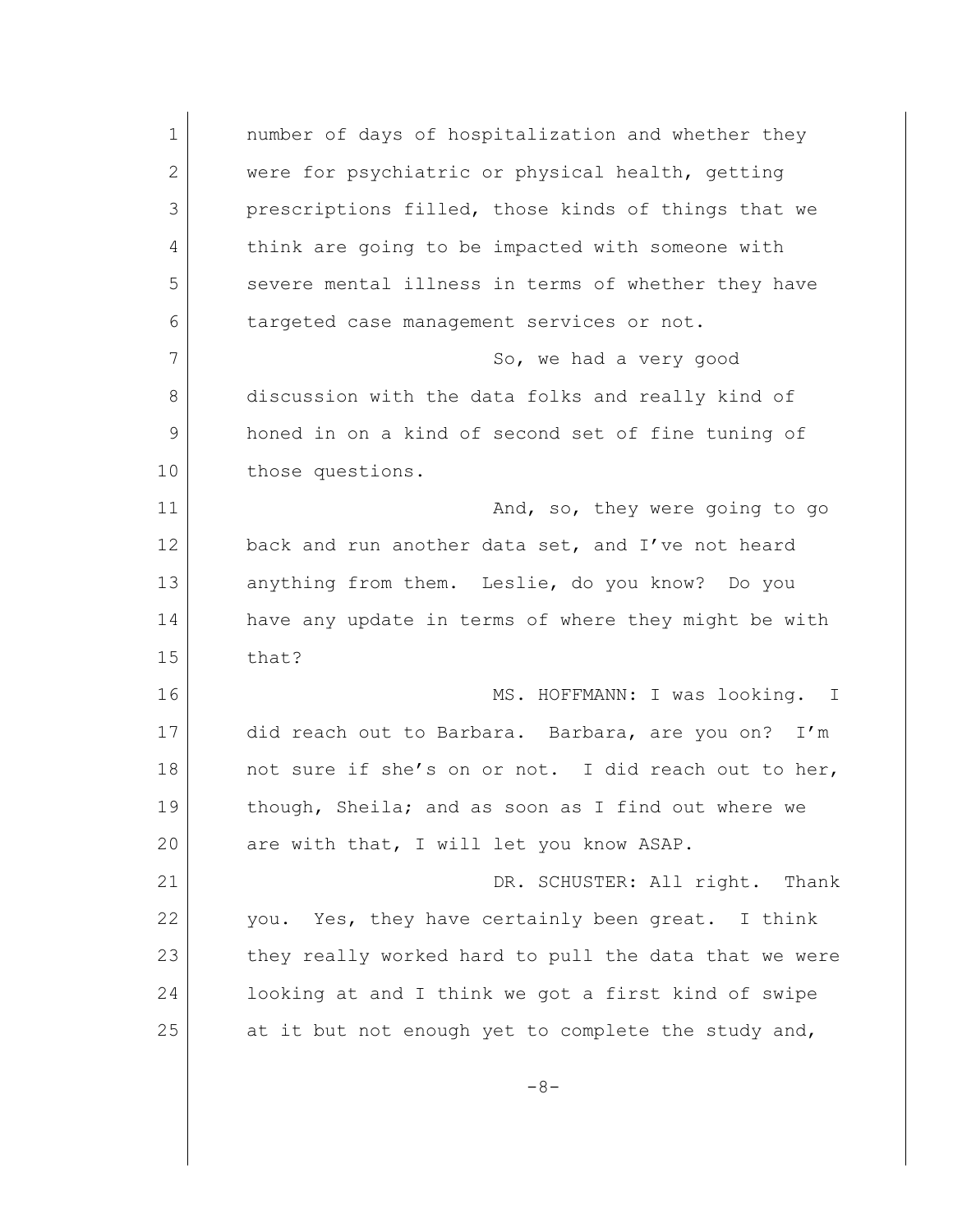| 1  | then, come back to you all with the results.          |
|----|-------------------------------------------------------|
| 2  | MR. SHANNON: Sheila, it looks                         |
| 3  | like that meeting was September $17^{\text{th}}$ .    |
| 4  | DR. SCHUSTER: Thank you, Steve.                       |
| 5  | So, that was the meeting with the data folks and the  |
| 6  | little workgroup, the data workgroup. Okay. Thank     |
| 7  | you.                                                  |
| 8  | Let's move on to our perennial,                       |
| 9  | it seems like perennial discussion now about dual     |
| 10 | eligibles. Is Lee Guice on? I'm assuming not.         |
| 11 | MR. SHANNON: I don't think so,                        |
| 12 | Sheila.                                               |
| 13 | MS. HOFFMANN: Sheila, she's                           |
| 14 | actually in another area today. I'll get this         |
| 15 | information back and get that to you, if that's okay. |
| 16 | We had her down for Number 5 and 6.                   |
| 17 | DR. SCHUSTER: Okay. Again, for                        |
| 18 | people that are new to this issue which has been      |
| 19 | going on - I think Steve and I have been talking      |
| 20 | about dual eligibles for a hundred years.             |
| 21 | So, we think first of people                          |
| 22 | that have both Medicaid and Medicare and, then,       |
| 23 | secondly another group are people that have Medicaid  |
| 24 | and a private insurance.                              |
| 25 | So, we really tried to work                           |
|    | $-9-$                                                 |
|    |                                                       |
|    |                                                       |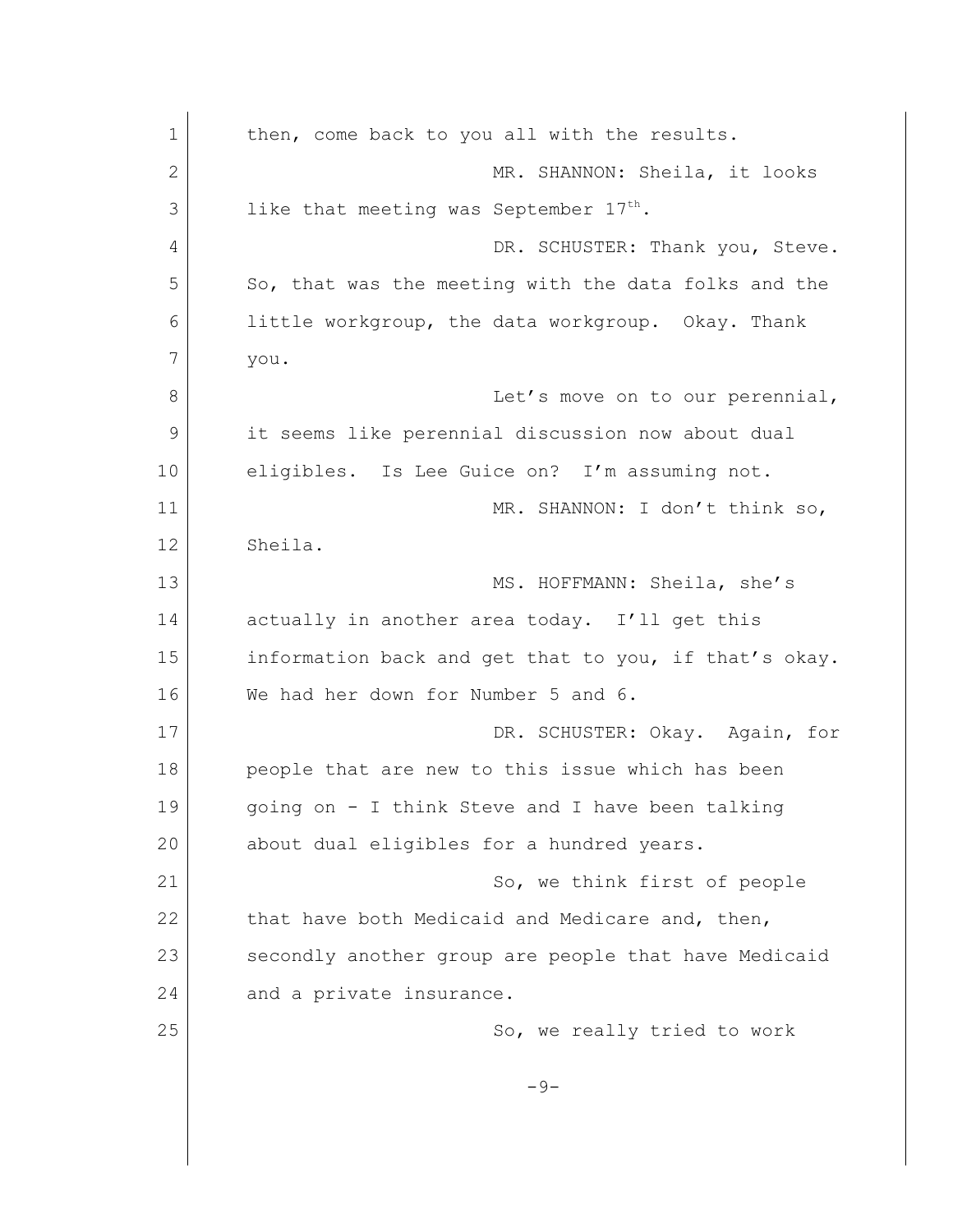| 1            | through some things and Lee was helpful in terms of - |
|--------------|-------------------------------------------------------|
| $\mathbf{2}$ | and I think, Leslie, that Ann Hollen also worked on   |
| 3            | what they call the Medicare list----                  |
| 4            | MS. HOFFMANN: Yes, that's                             |
| 5            | correct.                                              |
| 6            | DR. SCHUSTER: ----which is the                        |
| 7            | bypass list. It's a list of services that are known   |
| 8            | to not be covered by Medicare but should be covered   |
| 9            | by Medicaid.                                          |
| 10           | And for those of you who are                          |
| 11           | new to this, the problem is that Medicaid is the      |
| 12           | payer of last resort. So, the MCOs will say we're     |
| 13           | not going to pay this until the primary insurer,      |
| 14           | whether that's Medicare or private insurance, sends a |
| 15           | denial. And since these services are not covered by   |
| 16           | Medicare at all, we don't get a denial.               |
| 17           | So, I understand. I got an                            |
| 18           | email from Lee that the edits in the system had gone  |
| 19           | into effect at the end of September. So, the          |
| 20           | combination of having the bypass list and not being   |
| 21           | put into the system should be expediting claims,      |
| 22           | payment for claims on dual eligibles where it's       |
| 23           | Medicaid and Medicare.                                |
| 24           | So, Steve, do you have any                            |
| 25           | update on that?                                       |
|              | $-10-$                                                |
|              |                                                       |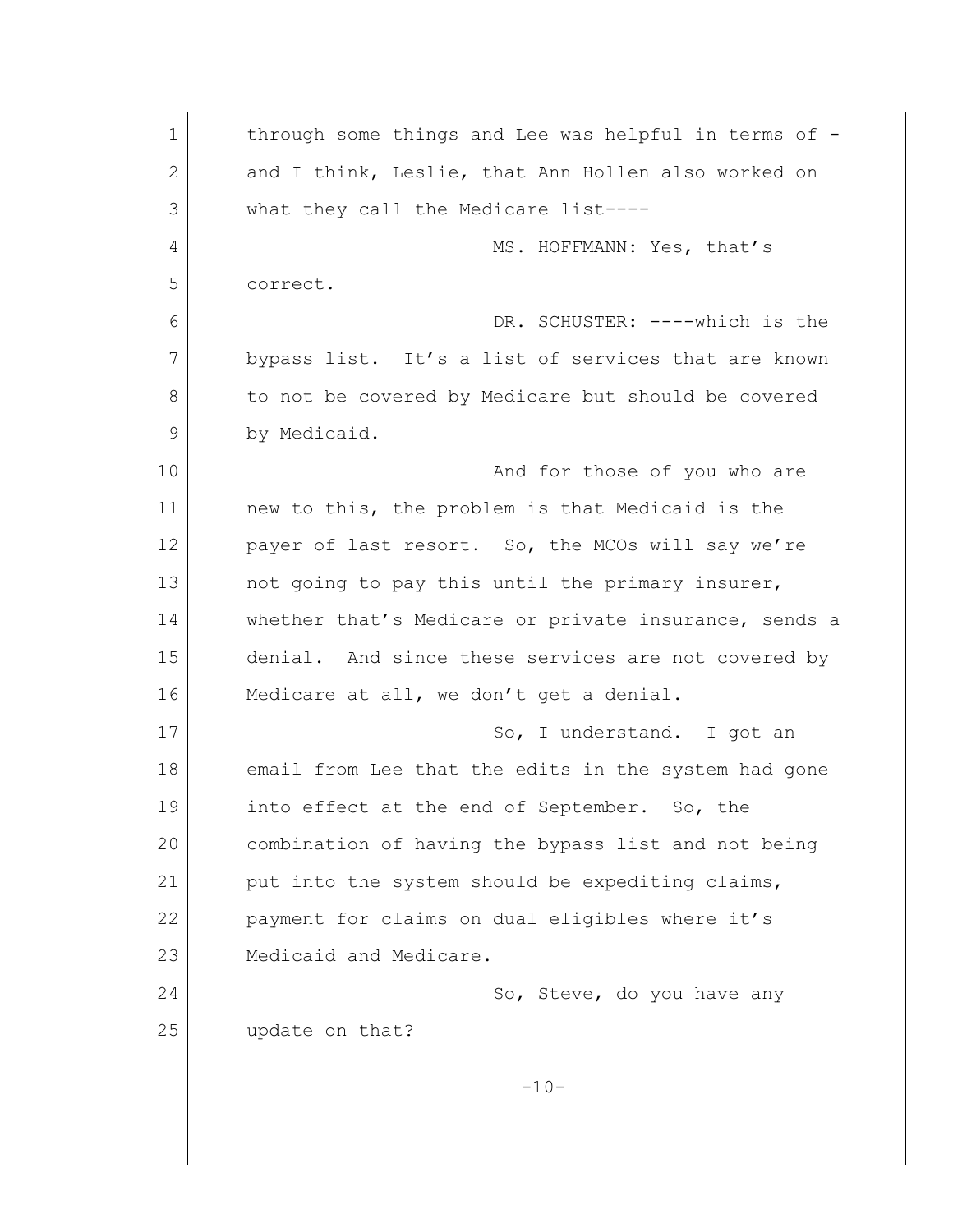1 MR. SHANNON: No. That's what 2 we've been told as well. We had one deal where a 3 call with an MCO said that the CMHC's were - there 4 was some question about the bypass list and Type 30 5 which is the CMHC. 6 I shared the provider email 7 address as well with Lee Guice and Leigh Ann 8 Fitzpatrick, and Lee Guice was going to get back with 9 me what that really meant, but I have not heard any 10 real concerns about that and we've had calls. We've 11 had claim payment issues throughout September and 12 October and a couple this week, one this week. 13 So, I think hopefully that's 14 the case. We're still kind of figuring out that 15 commercial side. 16 MS. SCHIRMER: Sheila, this is 17 Diane. I've probably had at least a half a dozen 18 participants who have brain injuries who have 19 recently converted to Medicare just because of their 20 age or disability, and we're having difficulty with 21 them because they've got Medicare or Medicaid and 22 none of the providers that we work with accept 23 Medicare. 24 And, so, they have been in 25 counseling and they've been working with Applied -11-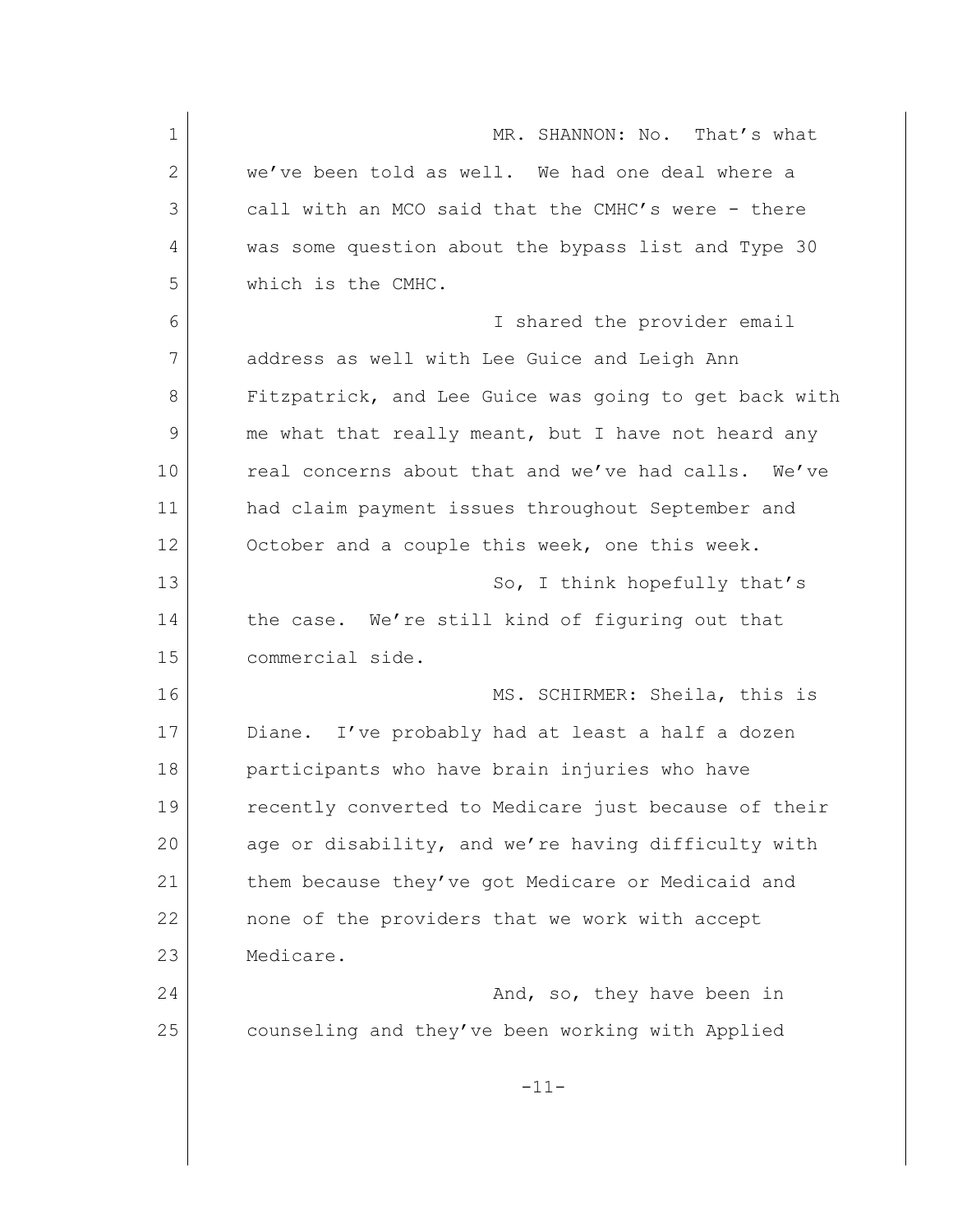| $\mathbf 1$   | Behavior Analysts and none of them will continue     |
|---------------|------------------------------------------------------|
| $\mathbf{2}$  | their services because they don't want to deal with  |
| 3             | Medicare even to get the denial to get Medicaid to   |
| 4             | pay for them.                                        |
| 5             | So, I think we're interested in                      |
| 6             | whatever can be done in working through this because |
| 7             | this is going to impact our clients and many others  |
| 8             | as well to continue continuity of services. Am I     |
| $\mathcal{G}$ | making sense?                                        |
| 10            | DR. SCHUSTER: Yes, you are.                          |
| 11            | MR. SHANNON: Does Medicare pay                       |
| 12            | for applied behavioral analysis services?            |
| 13            | MS. SCHIRMER: No.                                    |
| 14            | MR. SHANNON: This hopefully                          |
| 15            | would help that.                                     |
| 16            | MS. SCHIRMER: Exactly. And                           |
| 17            | I've talked to several - I've talked to three        |
| 18            | different providers, none of which are willing to    |
| 19            | take it on at this point. It's just been a nightmare |
| 20            | DR. SCHUSTER: Who is doing the                       |
| 21            | counseling, Diane, because Ph.D. level psychologists |
| 22            | and LCSW's are covered by Medicare? Behavior         |
| 23            | therapists are not.                                  |
| 24            | MS. SCHIRMER: The only                               |
| 25            | counselor that we found that I could go to was       |
|               | $-12-$                                               |
|               |                                                      |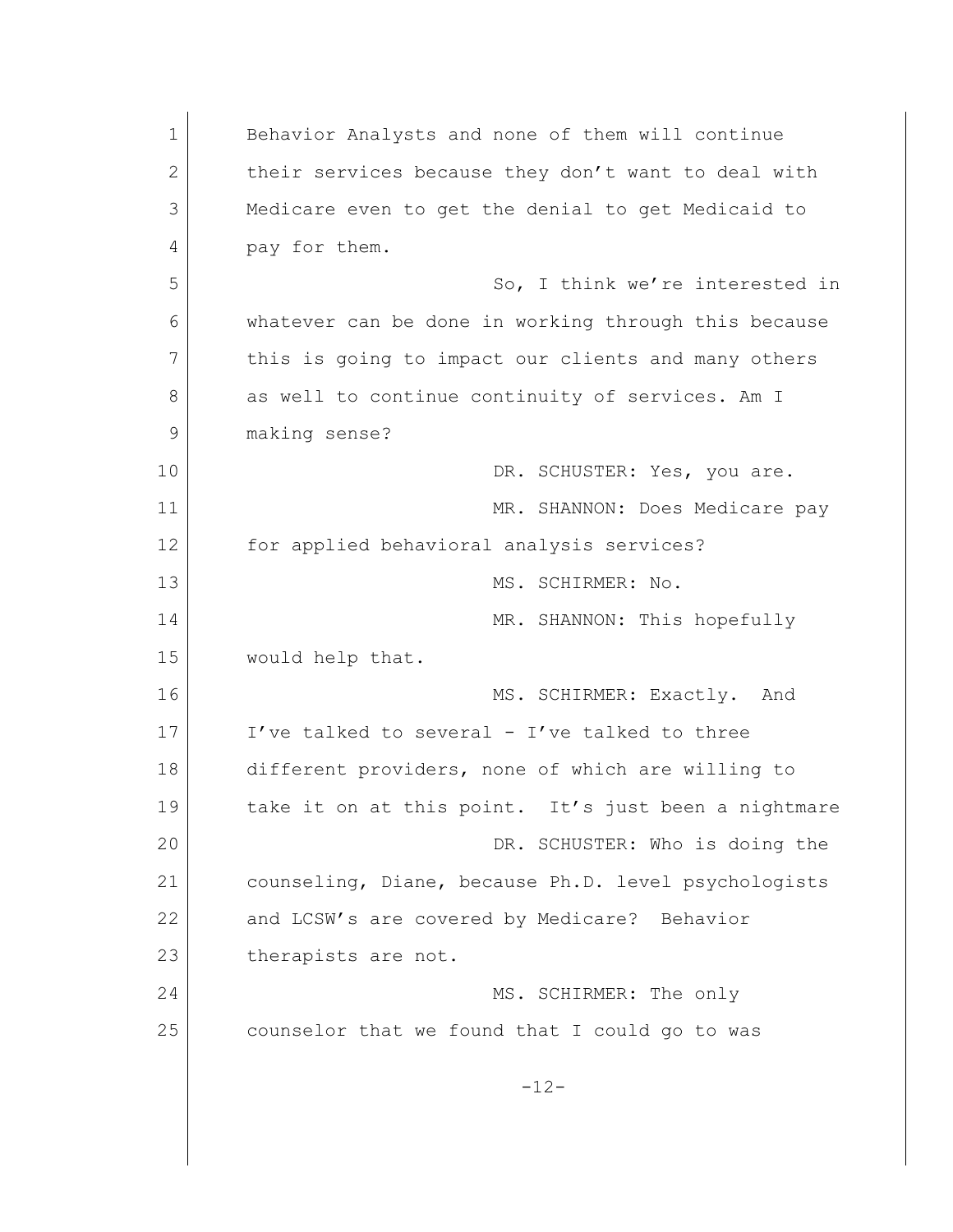1 **through the Jewish Community Center in Louisville.** I 2 couldn't get anybody - I went to somebody that used 3 to work for us who works in Louisville and has a 4 contact at Humana and we couldn't get anybody there, 5 especially with brain injury experience. 6 **6 And we went through Heartfelt** 7 Solutions and two other agencies and Applied Behavior 8 Analysts and none of them could provide counseling to 9 the individuals as well. 10 DR. SCHUSTER: So, I'm a little 11 confused. Before the Medicare issue came up for 12 these folks with ABI, were they seeing some 13 counselors? 14 MS. SCHIRMER: Yes, they were. 15 They were all seeing counselors through some of the 16 agencies that I just mentioned and they've all been 17 dropped like hot potatoes because they were switched 18 to Medicare. 19 MR. SHANNON: So, they no longer 20 have Medicaid? 21 | MS. SCHIRMER: They have 22 Medicaid as the secondary. 23 DR. SCHUSTER: It seems to me 24 that the providers need some education because they 25 really should not be dropping these people. I mean,  $-13-$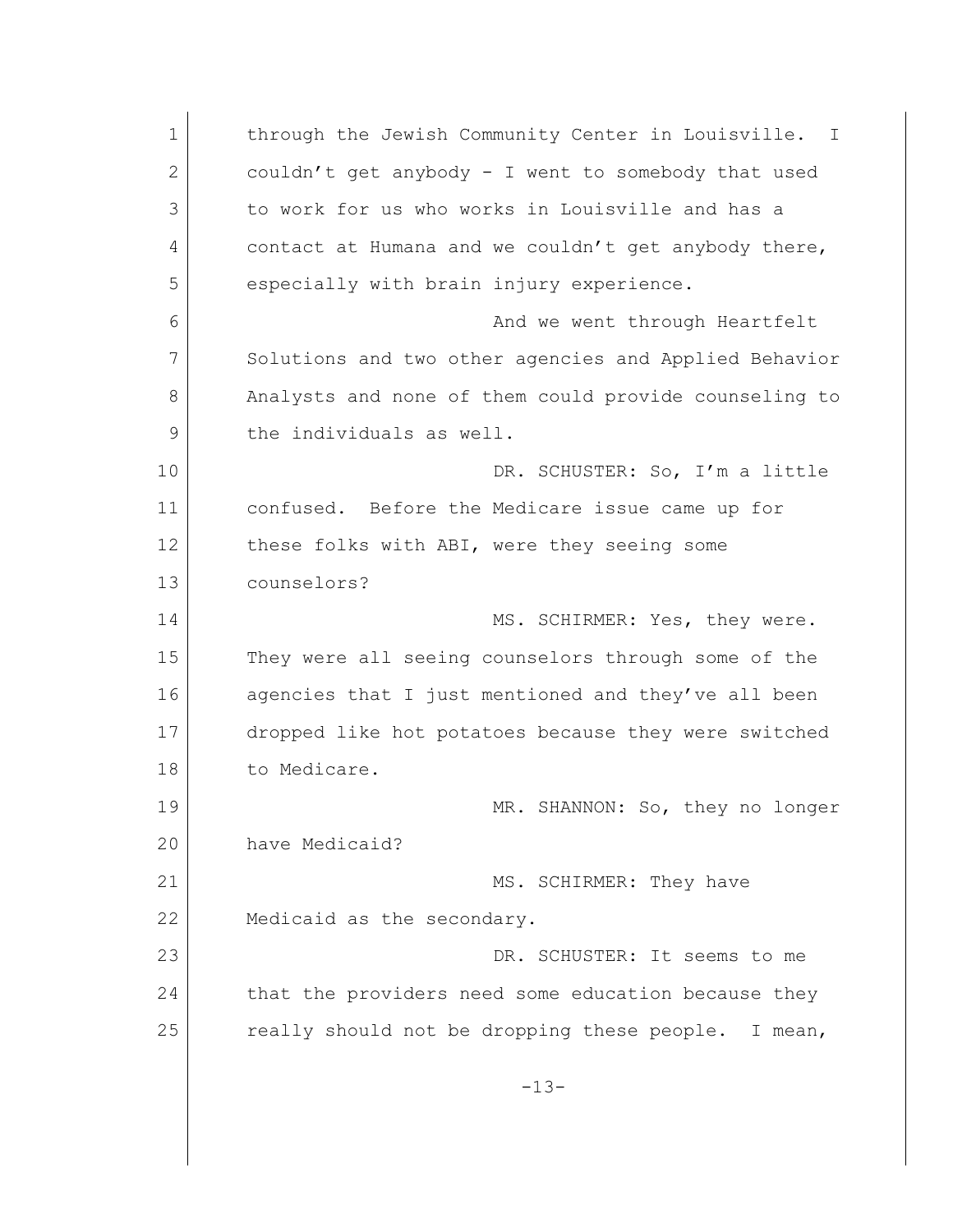| 1             | it's a matter of having somebody sit down with them   |
|---------------|-------------------------------------------------------|
| 2             | and say all you have to do is file the claim.         |
| 3             | MS. SCHIRMER: Yes, file the                           |
| 4             | I've talked ad nauseam - and I'm not a<br>claim.      |
| 5             | billing expert but I dealt with this on the acute     |
| 6             | site - to Heartfelt Solutions and two other providers |
| 7             | to say this is really simple. It's a billing issue,   |
| 8             | you'll get paid, but nobody is willing to do this     |
| $\mathcal{G}$ | thus far.                                             |
| 10            | MR. BALDWIN: Sheila, this is                          |
| 11            | We have a client, ABA Advocates which is a<br>Bart.   |
| 12            | coalition of ABA providers, and this is the first     |
| 13            | I've heard of this. So, I'll get with you, Diane,     |
| 14            | offline and we'll talk.                               |
| 15            | SCHIRMER: Okay.<br>MS.                                |
| 16            | MR. BALDWIN: Heartfelt                                |
| 17            | Solutions, that particular provider, is not a part of |
| 18            | our group but maybe the others are, but, anyway,      |
| 19            | we'll take this to them because this is the first     |
| 20            | I've heard of the issue and see if we can do some     |
| 21            | education with the providers when this comes up.      |
| 22            | MS. SCHIRMER; This would be                           |
| 23            | great. It's a nightmare.                              |
| 24            | MR. BALDWIN: I do know that                           |
| 25            | we've never in that group talked about billing        |
|               | $-14-$                                                |
|               |                                                       |
|               |                                                       |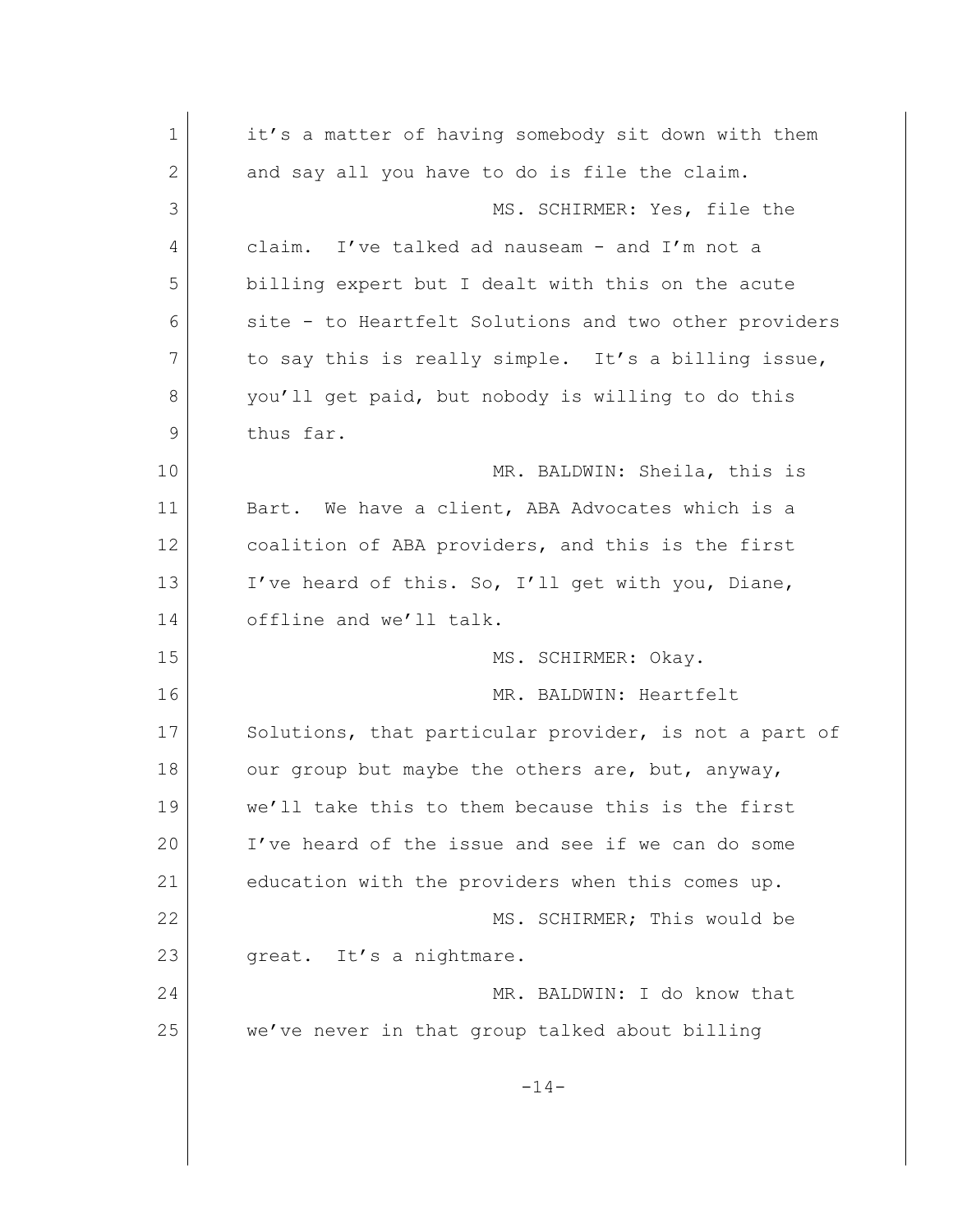1 Medicare for ABA services. So, it would make sense 2 that none of them are Medicare providers but we'll 3 see if there's a way around that, I mean, because on 4 this issue, this dual eligible piece, I never really 5 thought about it in the sense that if you're not a 6 Medicare provider, can you get the denial or do you 7 have to become a Medicare provider in order to get 8 the denial? 9 MR. SHANNON: No. You won't get 10 a denial from Medicare for services they don't pay 11 for regardless of who you are. 12 MR. BALDWIN: Right. So, they 13 just need to bill the bypass code. 14 MR. SHANNON: And I don't know 15 if those ABI codes are on the bypass list - I think 16 Leslie Hoffmann could probably help you with that -17 and Sheila's question about the clinician, because if 18 it's not a Licensed Clinical Social Worker or a Ph.D. 19 level psychologist, they're not going to get any from 20 Medicare either because they don't recognize licensed 21 behavioral therapists, right, Sheila? 22 DR. SCHUSTER: Right. 23 MR. SHANNON: So, they're not 24 going to send anything to those psychologists. 25 MS. SCHIRMER: Right. I know  $-15-$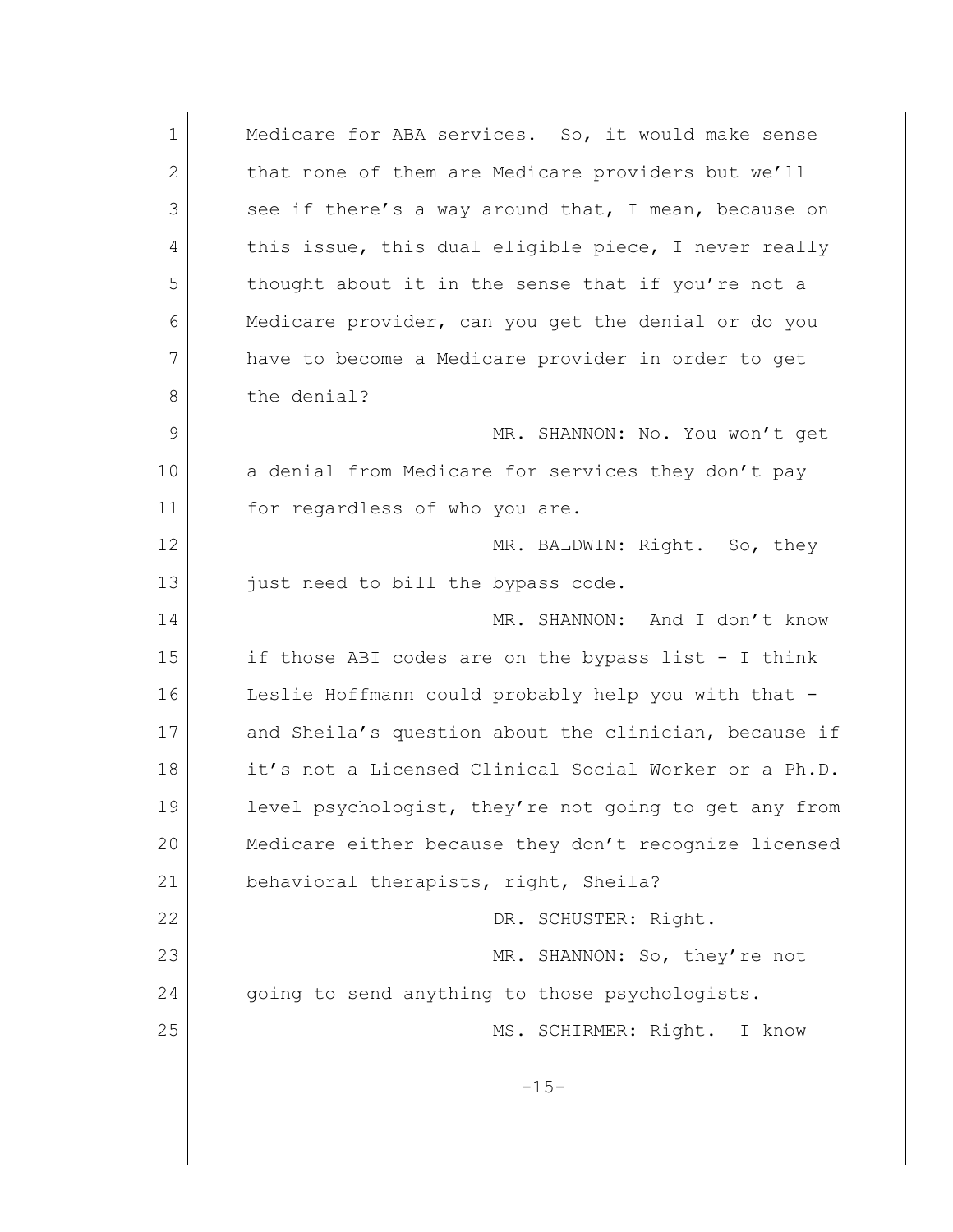1 that. 2 MR. SHANNON: Right. Now, are 3 these in a waiver as well or not in a waiver that 4 you're worried about? 5 MS. SCHIRMER: They're not. 6 MR. SHANNON: Okay. For therapy 7 services Medicare doesn't pay for, Medicaid will pay 8 for. 9 MR. BALDWIN: Right. 10 MS. SCHIRMER; So, if we could 11 talk, I'd like to figure this out. 12 MR. BALDWIN: It's a bypass code 13 issue. 14 MS. SCHIRMER: I know it is. I 15 know it can be figured out. 16 MR. BALDWIN: We'll talk and 17 we'll take that and do some education with them 18 around that. 19 MS. SCHIRMER: Okay. Sorry to 20 take up time but thank you. 21 DR. SCHUSTER: No. That's an 22 important issue. 23 MS. SCHIRMER: It is. 24 DR. SCHUSTER: And we don't want 25 people to lose their services. I could see where the  $-16-$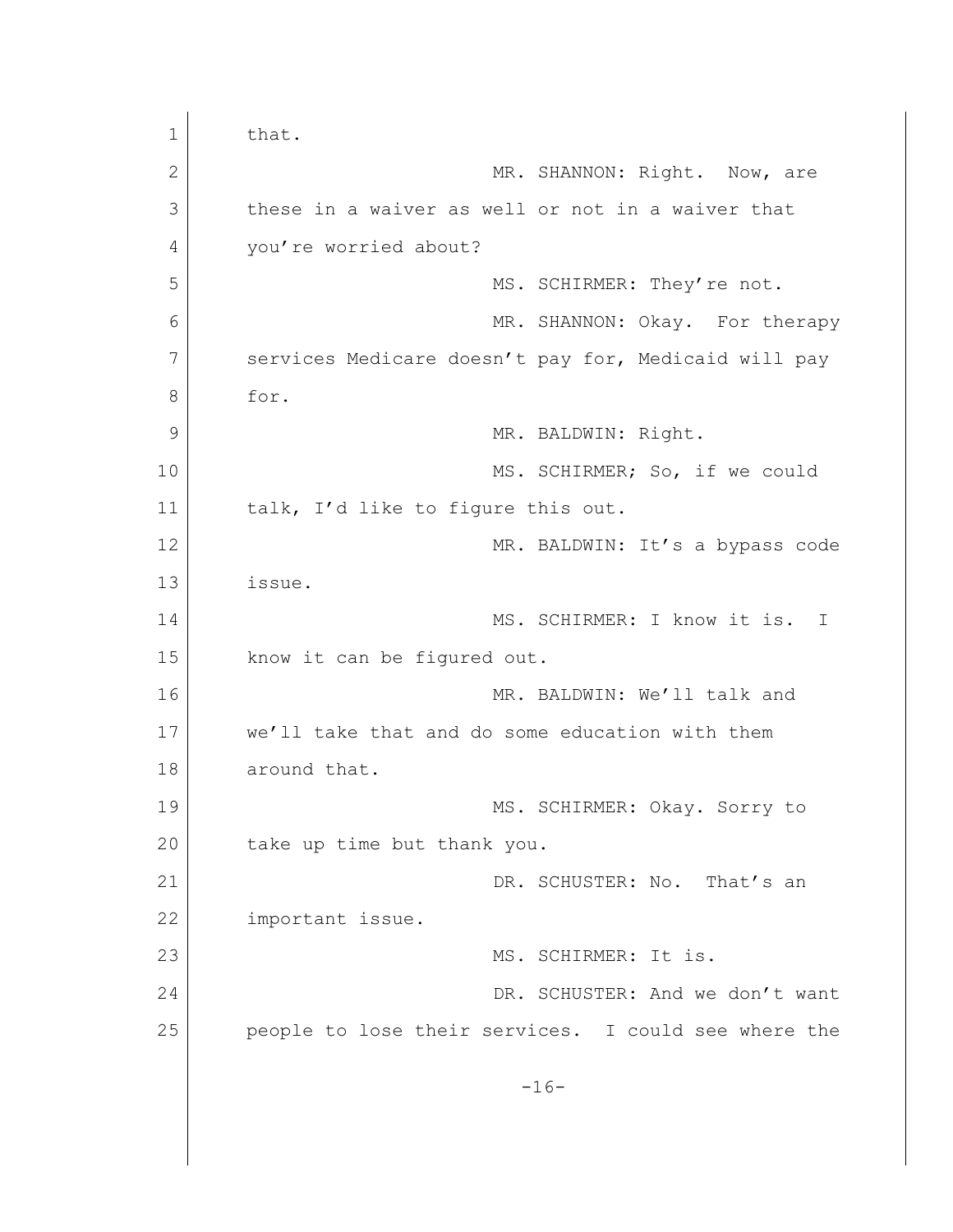1 provider is saying, oh, I don't want to become a 2 Medicare provider and they don't have to to use the 3 bypass list. I think that's what is not getting 4 communicated to them. 5 Thank you, Bart. Iv appreciate 6 that. And if we could work on the ABA part of it 7 and, then, let's see if we could get the same 8 providers and the same agency to also listen to the 9 counseling part of it. 10 MS. MUDD: I think the Medicare 11 provider must be a really difficult thing or just a 12 pain in the butt. 13 | The Literally, I had to nudge my 14 therapist earlier this week to bill Medicare because 15 she hadn't been billing my copays and she wound up 16 putting in ten visits in one day. So, it must be a 17 really big pain in the butt. It sounds like that 18 providers just don't want to deal with it. 19 MS. SCHIRMER: They want nothing 20 to do with it. 21 DR. SCHUSTER: so, I had a 22 brainstorm about how to tackle the commercial 23 insurance side. Is Kathy Adams on? Are you on, 24 Kathy? 25 MS. ADAMS: Yes, ma'am, I'm on.  $-17-$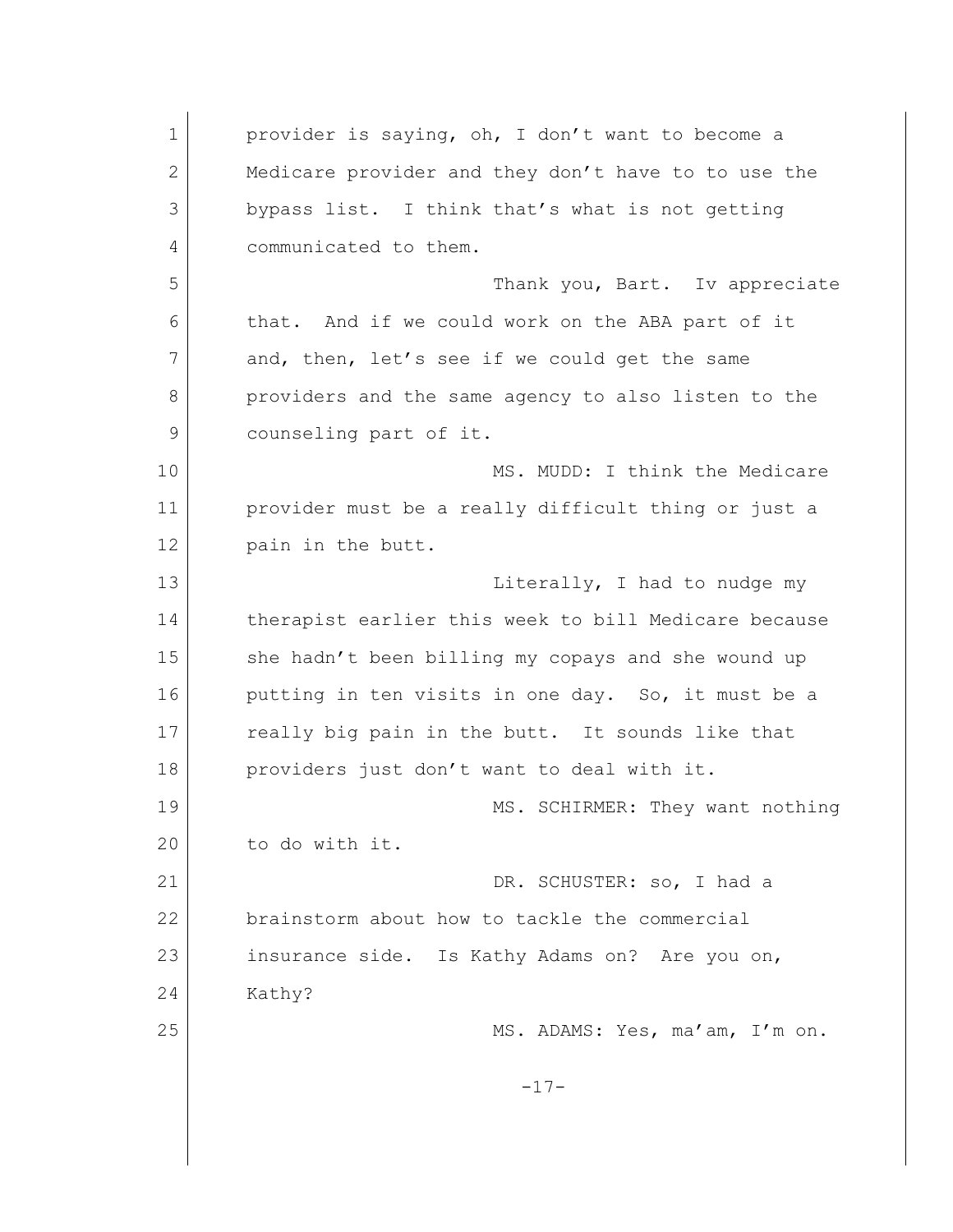| $\mathbf 1$    | DR. SCHUSTER: Okay. And I was                         |
|----------------|-------------------------------------------------------|
| 2              | going to ask you. Now, do you have kids that have     |
| 3              | Medicaid and Medicare?                                |
| 4              | MS. ADAMS: Maybe a few but                            |
| 5              | that's very rare, but, yes, six or seven.             |
| 6              | DR. SCHUSTER: Okay. I just                            |
| 7              | wondered if you had had any success with the bypass   |
| 8              | list with even those few.                             |
| $\overline{9}$ | MS. ADAMS: Not that I've heard                        |
| 10             | back from members. I've not heard anything either     |
| 11             | way.                                                  |
| 12             | DR. SCHUSTER: Okay. Well,                             |
| 13             | between now and our January meeting, let's do a       |
| 14             | little bit more data collection on the Medicaid/      |
| 15             | Medicare, but here is my brainstorm about - and it's  |
| 16             | mostly kids, I think, who have Medicaid and a private |
| 17             | insurance because when we talked to Lee Guice at our  |
| 18             | last meeting, she said there's just too many private  |
| 19             | insurers and we don't know who covers what and so     |
| 20             | forth.                                                |
| 21             | I'm going to make a                                   |
| 22             | recommendation that we would take to the MAC that     |
| 23             | Kentucky Medicaid gather data on behavioral health    |
| 24             | services which have been denied by commercial         |
| 25             | insurance carriers over the past two years in order   |
|                |                                                       |
|                | $-18-$                                                |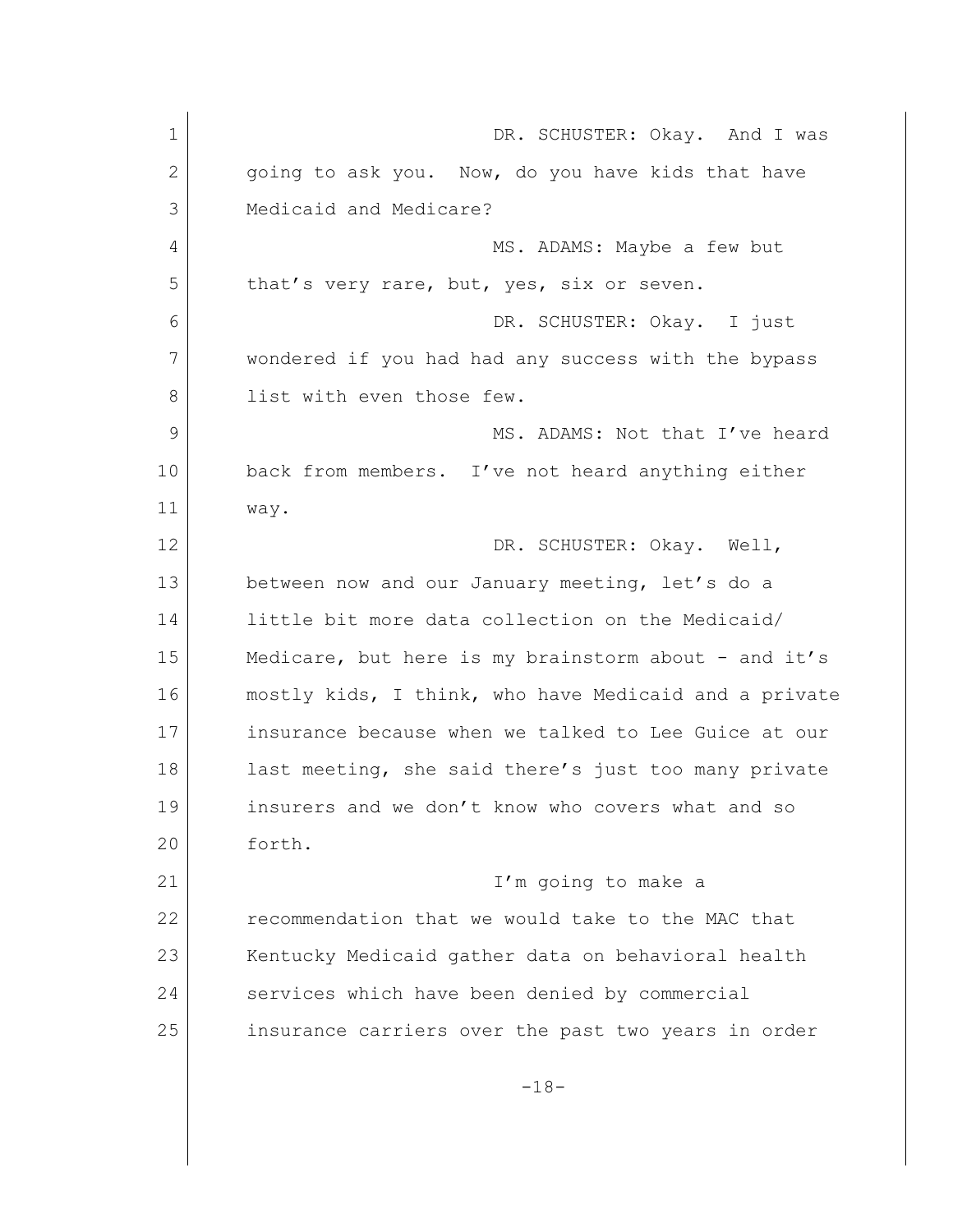1 to determine the top ten services which are not 2 covered by commercial carriers and should be covered 3 by Medicaid so that we can get a systems change to 4 create a bypass to make those claims eligible for 5 Medicaid reimbursement. 6 So, I'm going backwards. 7 Medicaid has the data about what claims have been 8 denied by the commercial insurers, and I think we 9 should ask them to look at that data to come up with 10 the list so that we could create a bypass list for 11 those people that have Medicaid and private 12 insurance. 13 MR. SHANNON: I think that's a 14 great suggestion. I think it makes sense. 15 DR. SCHUSTER: At least it 16 would be a start because, otherwise, we're doing 17 **I** nothing with the commercial insurance. It doesn't 18 help any of the kids through the Children's Alliance. 19 MR. SHANNON: Right. 20 MS. ADAMS: One question I would 21 have, Sheila - this is Kathy - is some of the MCOs do 22 have a commercial bypass list that they use. Aetna 23 does and I know there's one other MCO that does. 24 So, if Medicaid does this and 25 they come up with the top ten, would the MCOs be  $-19-$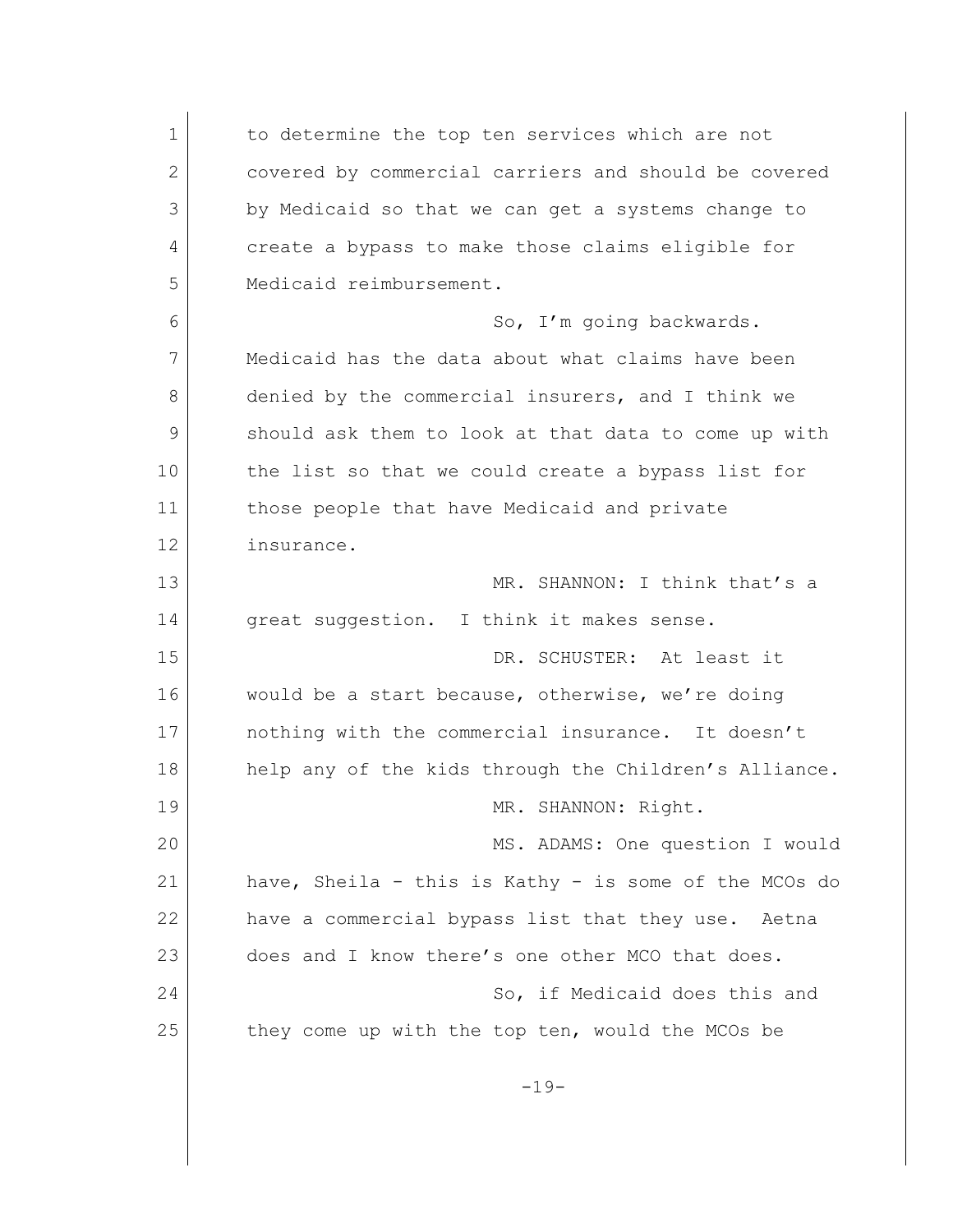| $\mathbf 1$  | required to honor what Medicaid comes up with,             |
|--------------|------------------------------------------------------------|
| $\mathbf{2}$ | because I think we just got it clarified maybe at our      |
| 3            | last meeting that if Medicaid comes up with the            |
| 4            | Kentucky Medicare bypass list, that all the MCOs need      |
| 5            | to follow that because historically they hadn't been.      |
| 6            | So, that's a question I would                              |
| 7            | have because we do have some that are fee-for-service      |
| 8            | but the majority of the clients that our members see       |
| 9            | are MCO clients.                                           |
| 10           | DR. SCHUSTER: My thought was                               |
| 11           | that Medicaid, then, would make that systems change        |
| 12           | so that the system would bypass and go directly to         |
| 13           | the MCO which is what I think happened on September        |
| 14           | 30 <sup>th</sup> , according to Lee, on the Medicare side. |
| 15           | MR. SHANNON: Right.                                        |
| 16           | DR. SCHUSTER: So, it's not up                              |
| 17           | to the individual MCO about whether they do it or          |
| 18           | not, Kathy, is my understanding. You come up with          |
| 19           | the list of the codes. Medicaid puts those codes           |
| 20           | into their system so there's an automatic bypass for       |
| 21           | those codes so that they go directly to the MCOs for       |
| 22           | payment.                                                   |
| 23           | MS. ADAMS: But, see, we're not                             |
| 24           | putting into the Medicaid system. We're submitting         |
| 25           | claims to the MCO. And unless the MCO has                  |
|              | $-20-$                                                     |
|              |                                                            |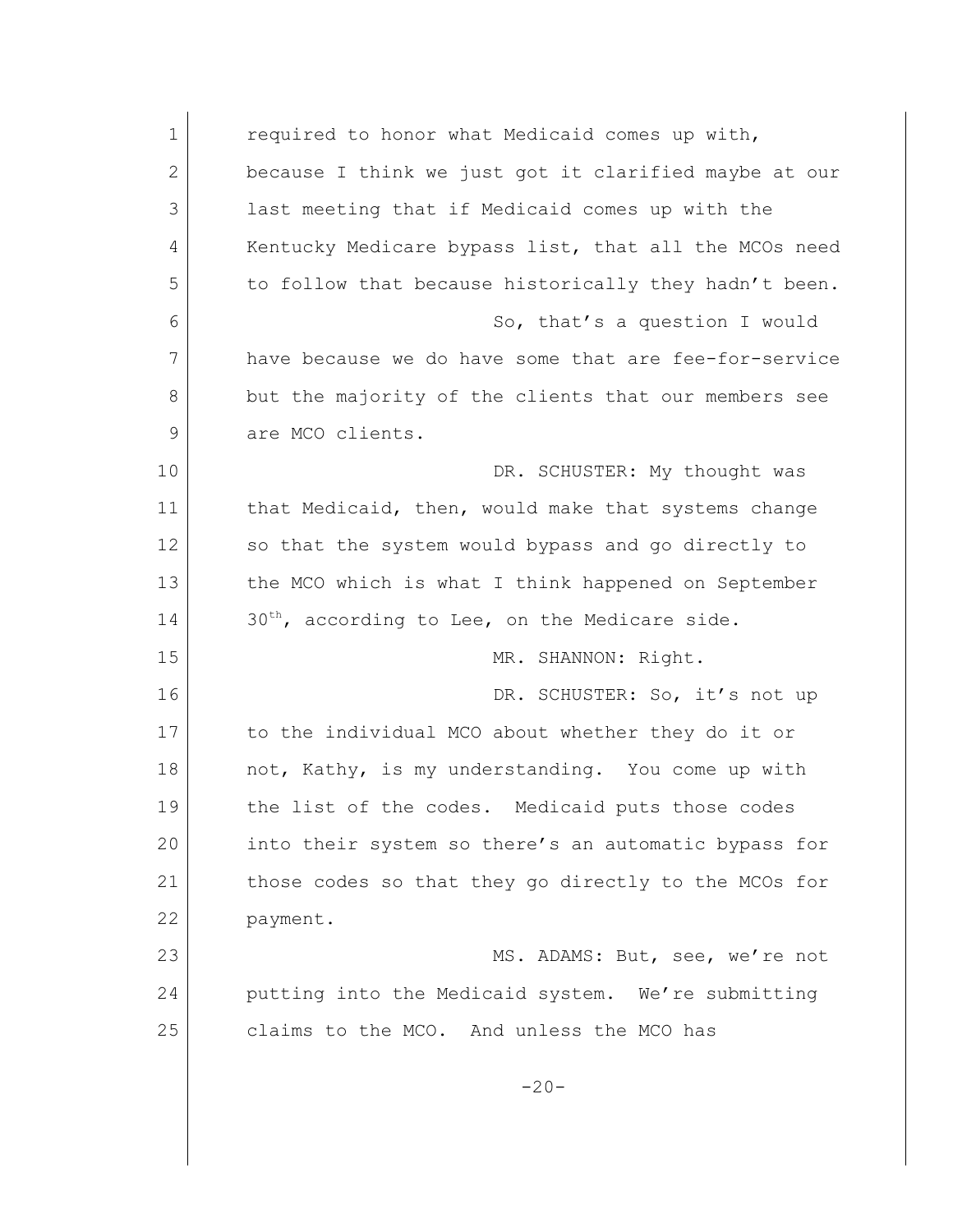| 1  | implemented that bypass list in their system, I don't |
|----|-------------------------------------------------------|
| 2  | think it works.                                       |
| 3  | MS. CECIL: This is Veronica                           |
| 4  | Cecil, Deputy Commissioner for Medicaid. I think      |
| 5  | what we need to do is to take it back and see what    |
| 6  | was in our contract to make that mandatory.           |
| 7  | To your point, Kathy, the fix                         |
| 8  | that we've made is within our system for fee-for-     |
| 9  | service claims. It also won't reject an encounter     |
| 10 | from the MCO, but the claim that a provider may       |
| 11 | submit to the MCO probably has different bypass codes |
| 12 | and different lists.                                  |
| 13 | So, we'll take that back and                          |
| 14 | see what can we do across the entire program, both    |
| 15 | fee-for-service and MCOs, to come up with a list.     |
| 16 | And certainly it would be our                         |
| 17 | recommendation and guidance that we would provide to  |
| 18 | MCOs if we do discover that there are codes that just |
| 19 | do not make sense to push to TPL, to third-party      |
| 20 | liability. And, so, we'll continue to work through    |
| 21 | these challenges that you all are experiencing.       |
| 22 | DR. SCHUSTER: Thank you,                              |
| 23 | Veronica. Thanks for being on. My thought was to      |
| 24 | get a start on it because the question I had from Lee |
| 25 | was kind of throwing up hands and saying there's just |
|    |                                                       |

-21-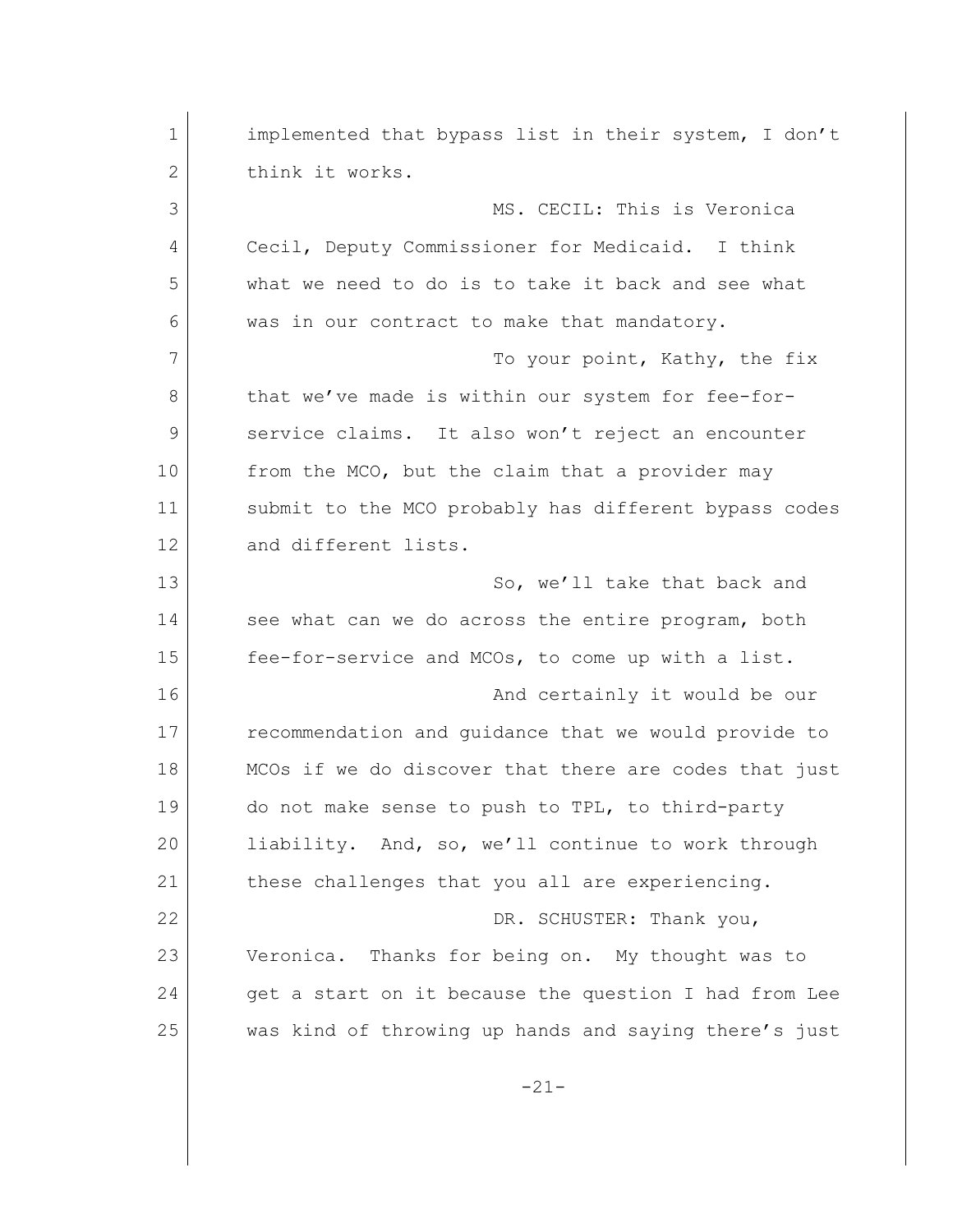1 too many and we can't do it, and it just seemed to me 2 that there ought to be a way to take a first bite at 3 the apple, if you will. 4 MS. CECIL: And we have 5 discussed pulling that data to look at the top ten 6 most denied for TPL and starting there. I think 7 that's a great recommendation. 8 DR. SCHUSTER: Okay. Well, 9 great. 10 MR. BALDWIN: And, Sheila, in 11 the Chat, it said that Humana and Anthem already have 12 a commercial bypass list apparently. So, that might 13 be a great---- 14 | DR. SCHUSTER: Another place to 15 start and look. 16 MS. ADAMS: And, Sheila, after 17 our last meeting, we were asked to send any bypass 18 code lists that we have from the MCOs. So, I know I 19 Shared Aetna's with Medicaid and I'm pretty sure I 20 also shared Anthem. 21 MS. CECIL: Yes. And I'm 22 certain it would probably be most effective to have a 23 consistent list across, again, the entire program, 24 both fee-for-service and MCO, to the extent that 25 that's possible. And I think that's what we will -22-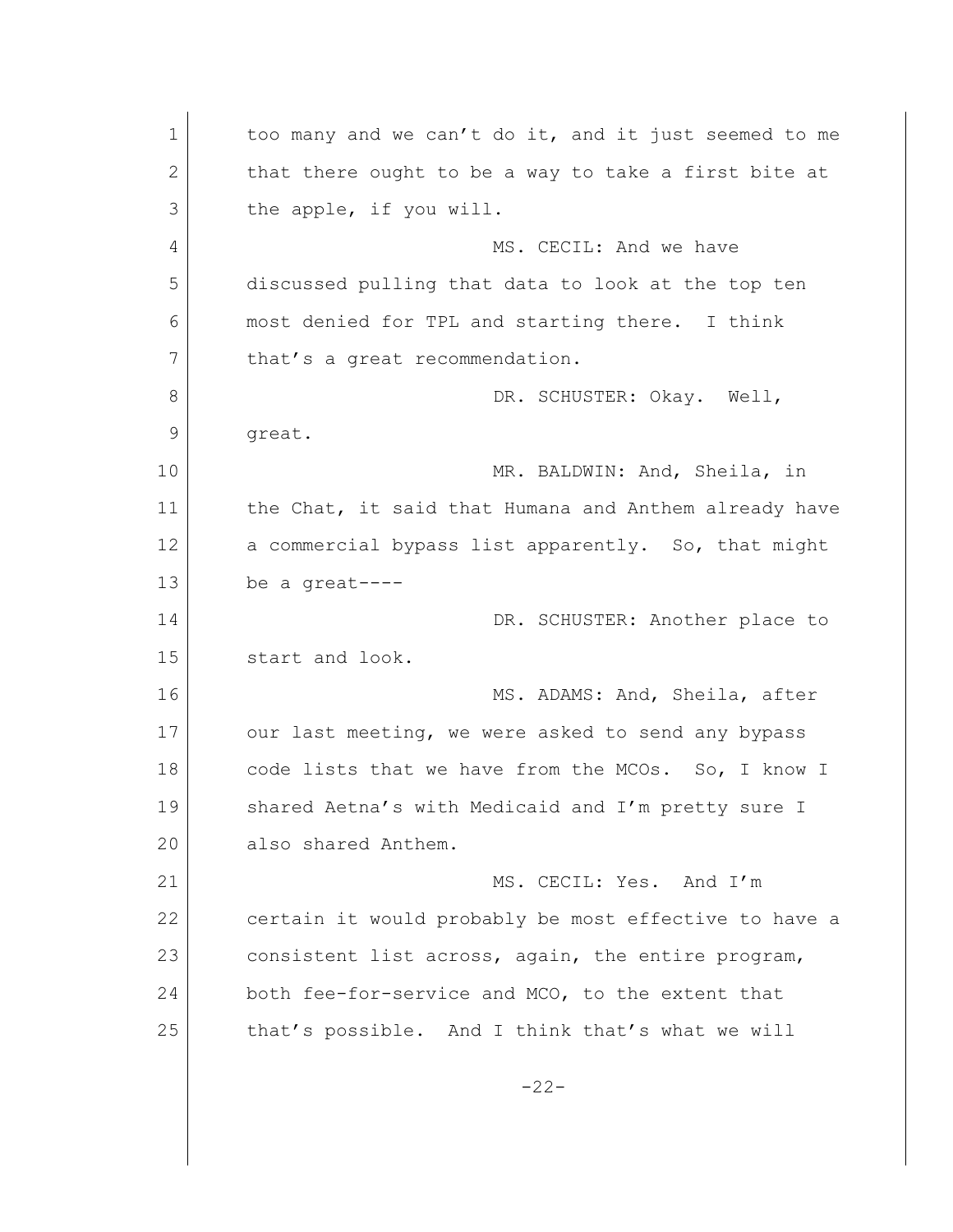1 work towards because we're certainly interested in 2 doing that. 3 DR. SCHUSTER: Okay. 4 MS. ADAMS: Thank you. 5 DR. SCHUSTER: All right. 6 Great. 7 As long as we're talking about 8 that, could I get a motion from a voting member of 9 the TAC to make that recommendation? 10 MR. SHANNON: Steve Shannon. So 11 moved. 12 MS. SCHIRMER: I'll second. 13 DR. SCHUSTER: Steve and Diane. 14 Any other discussion from any of the voting members 15 of the TAC about this recommendation? We'll put in 16 that they were denied for third-party liability. I 17 will amend the recommendation to put that in. 18 all right. All those in favor 19 of putting forward that recommendation to the MAC, 20 signify by saying aye. And opposed and abstained? 21 Okay. Thank you very much. 22 We're still looking at the 23 issue of EMS transportation of individuals with 24 behavioral health issues, and I don't know whether 25 anybody has any other examples to share. There's a -23-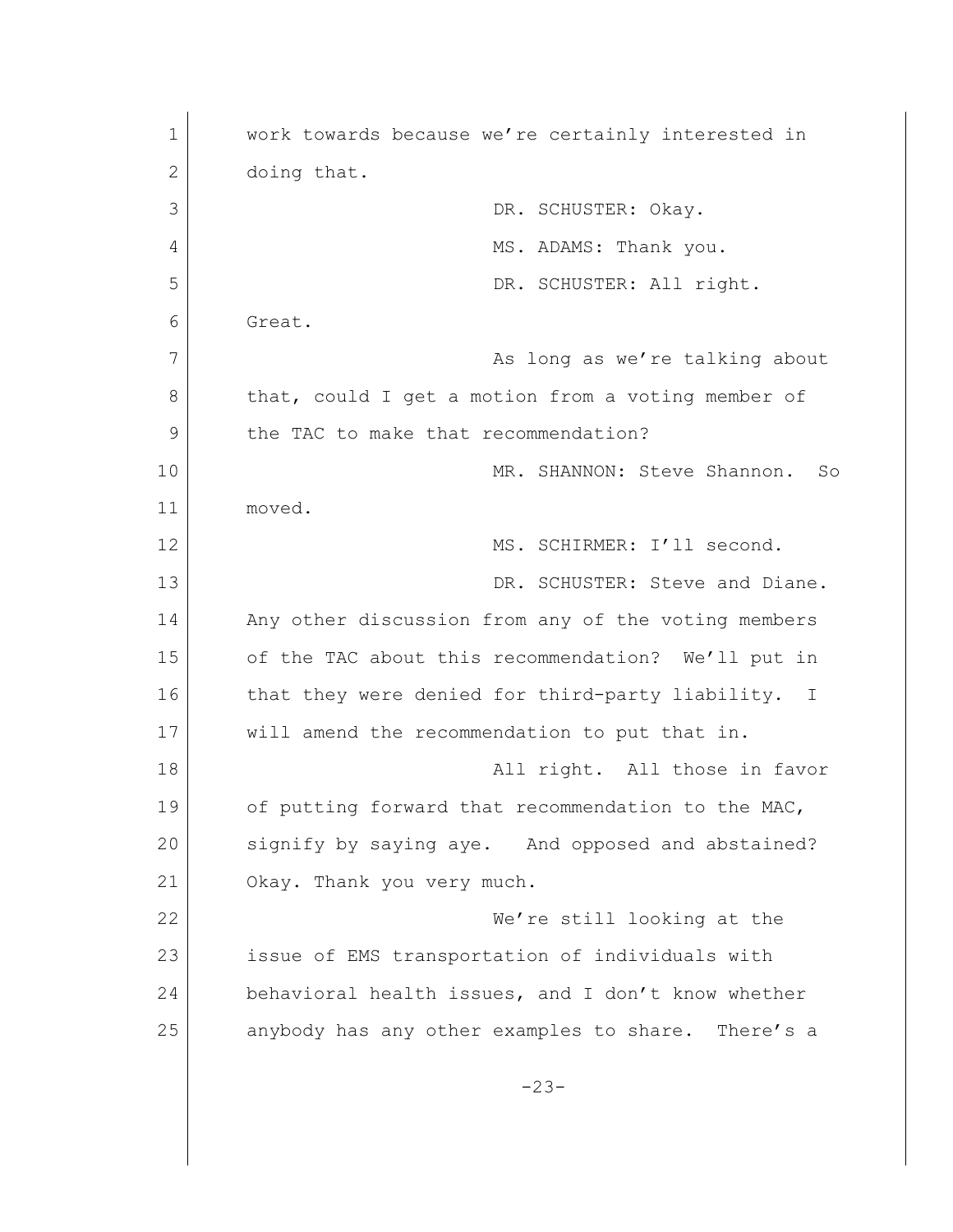1 **note in here about Passport and the bypass list.** 2 Thank you. 3 MS. BLANDFORD: Sheila, since 4 our last meeting, I had an encounter with something 5 that happened that could have made it a lot easier 6 for this person to get the care that they needed 7 because they couldn't call EMS when they are 8 requiring to call LMPD 911 first. 9 This person was in obvious 10 distress and she was obviously in psychosis and she 11 was screaming and ranting and injuring herself and 12 potentially others, and I had to call them several 13 times because they had another event down the street 14 which is understandable. If there's a shooting down 15 the street, you're going to go there police officer-16 wise, but they had available ambulances. 17 So, they could have sent the 18 ambulance to pick this person up instead of two hours 19 later when she could have already completed her 20 threats of self-harm and I had to stay there to wait 21 until somebody got there. 22 They finally did get a police 23 officer there, but by that time, it took several of 24 us standing around trying to keep this person calm 25 when they were on the street and it was a situation  $-24-$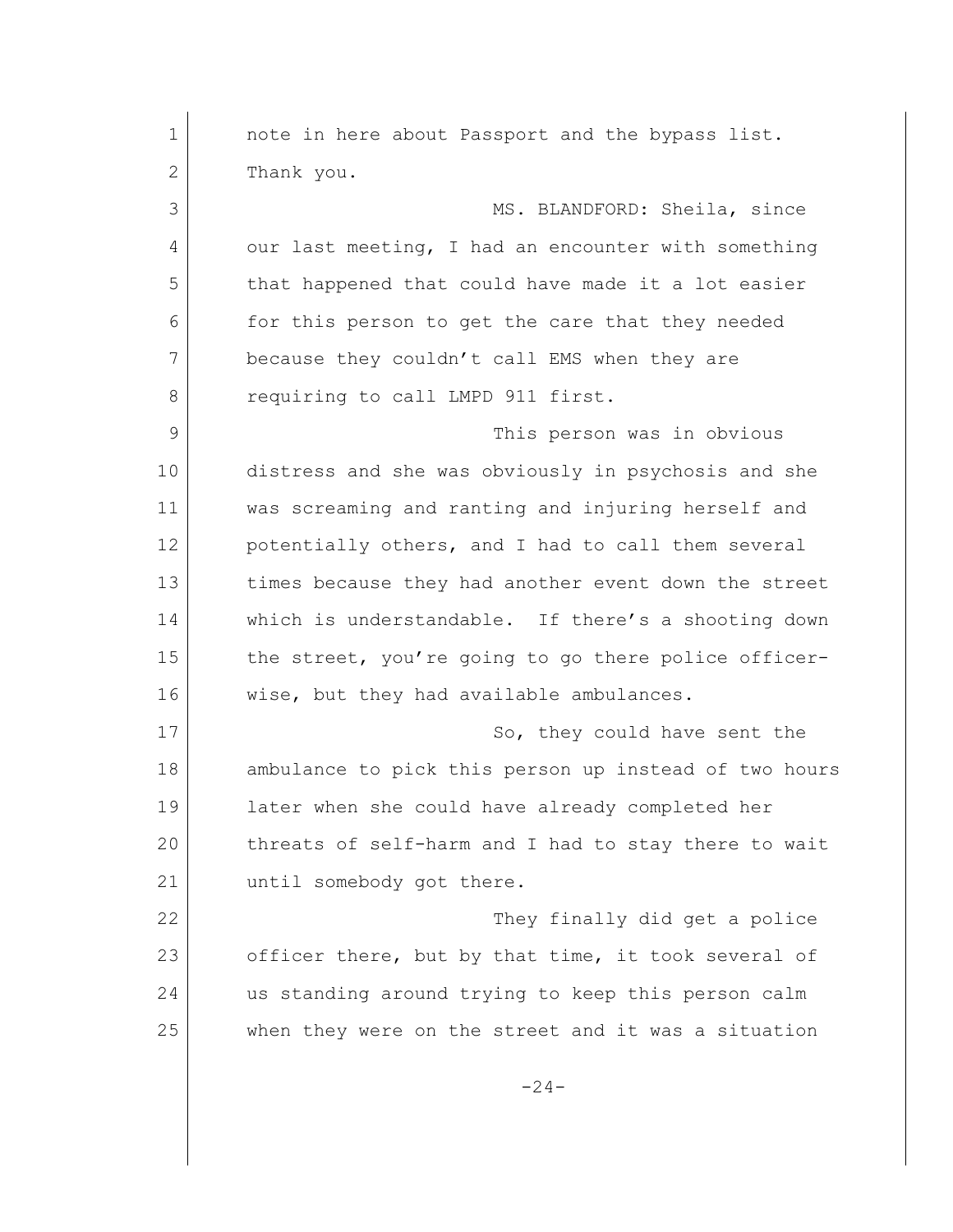| 1  | that could have been easily remedied with an          |
|----|-------------------------------------------------------|
| 2  | ambulance.                                            |
| 3  | DR. SCHUSTER: I'm sorry.<br>Who                       |
| 4  | is speaking, please?                                  |
| 5  | MS. BLANDFORD: This is Rhonda                         |
| 6  | Blandford from NAMI Louisville.                       |
| 7  | DR. SCHUSTER: Okay.                                   |
| 8  | MS. BLANDFORD: I was just                             |
| 9  | walking in to my office and this lady was crying and  |
| 10 | laying on the sidewalk and everybody kept passing her |
| 11 | by; and come to find out, she was in crisis.          |
| 12 | She had been kicked off the                           |
| 13 | list for her provider because she wasn't able to make |
| 14 | it to her appointments because she was in psychosis   |
| 15 | which really sucked and that made it worse because,   |
| 16 | then, she couldn't get her medication. And when she   |
| 17 | was in crisis, everyone walking by her outside of the |
| 18 | therapist who dropped her, and we couldn't even get   |
| 19 | an ambulance to her.                                  |
| 20 | DR. SCHUSTER: So, you called                          |
| 21 | 911, Rhonda?                                          |
| 22 | MS. BLANDFORD: Yes, and we                            |
| 23 | tried to get LMPD here that's supposed to respond and |
| 24 | they couldn't find an available officer.              |
| 25 | So, I called back on the third                        |
|    | $-25-$                                                |
|    |                                                       |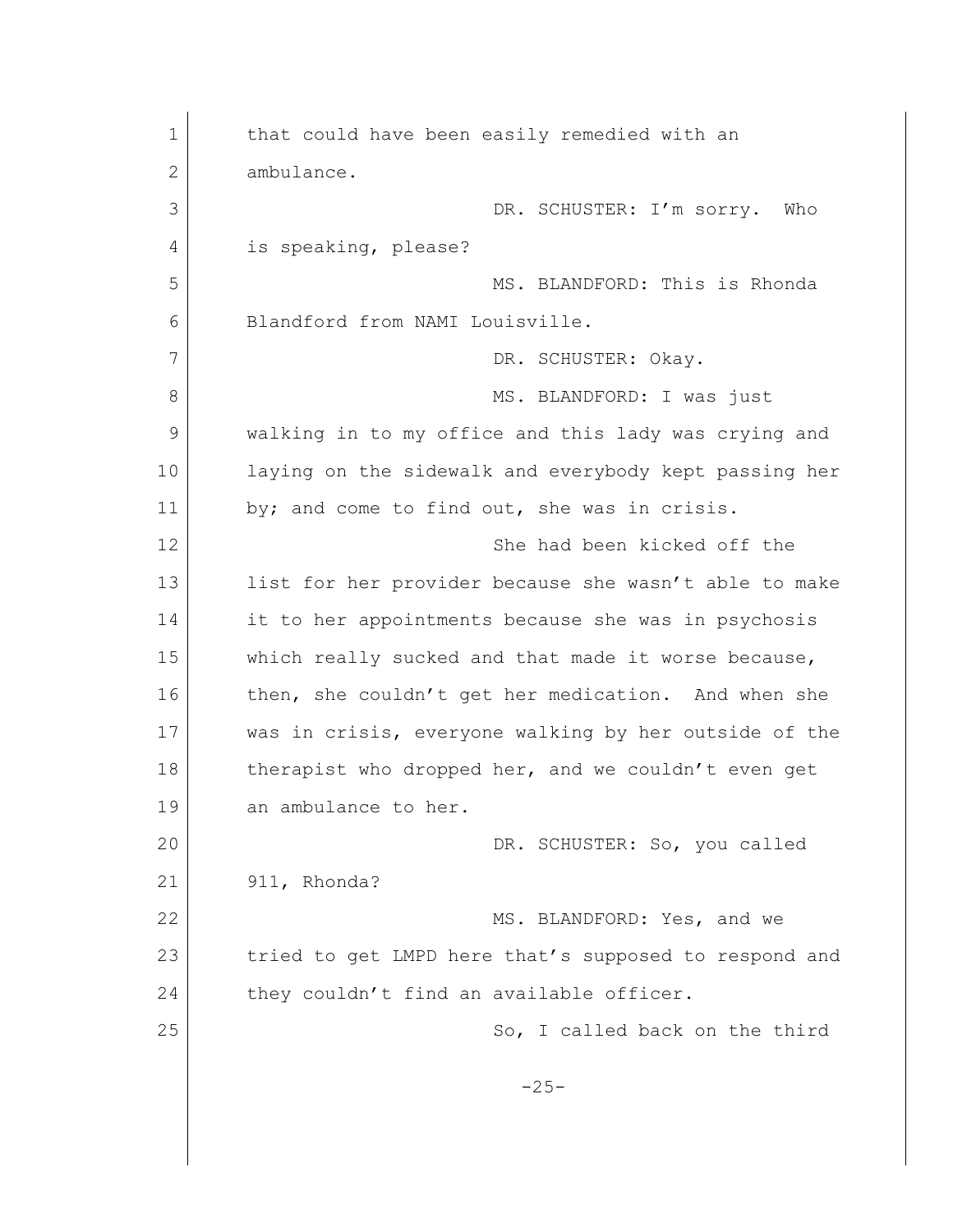| $\mathbf 1$  | call trying to get somebody to come and get her some   |
|--------------|--------------------------------------------------------|
| $\mathbf{2}$ | help because it was escalating, and for safety         |
| 3            | reasons, I was trying to urge them to hurry up.<br>And |
| 4            | I said, hey, can we just skip the car and send I call  |
| 5            | it a bus - it's the squad ambulance - and they still   |
| 6            | denied that as well, even though it was urgent and I   |
| 7            | had called multiple times from the location.           |
| 8            | MS. ROBINSON: Hi, everyone.                            |
| 9            | This is Reylene with Seven Counties and Bellwood &     |
| 10           | Brooklyn.                                              |
| 11           | So, this call that you're                              |
| 12           | talking about is what we are aiming to respond better  |
| 13           | to with the DOVE Project that was announced a few      |
| 14           | weeks ago with the City of Louisville and we are in    |
| 15           | the process of hiring those folks.                     |
| 16           | And the idea is, is at the call                        |
| 17           | level to deflect cases to a social worker or a crisis  |
| 18           | intervention person to avoid having to send the        |
| 19           | police or having to send an ambulance.                 |
| 20           | So, that program will not get                          |
| 21           | off the ground until probably - I don't know -         |
| 22           | January, February. So, it's probably going to take     |
| 23           | them some time to sort of run the system, train the    |
| 24           | 911 callers, but we are hoping that the response is    |
| 25           | aimed exactly at the situation that you just           |
|              |                                                        |

-26-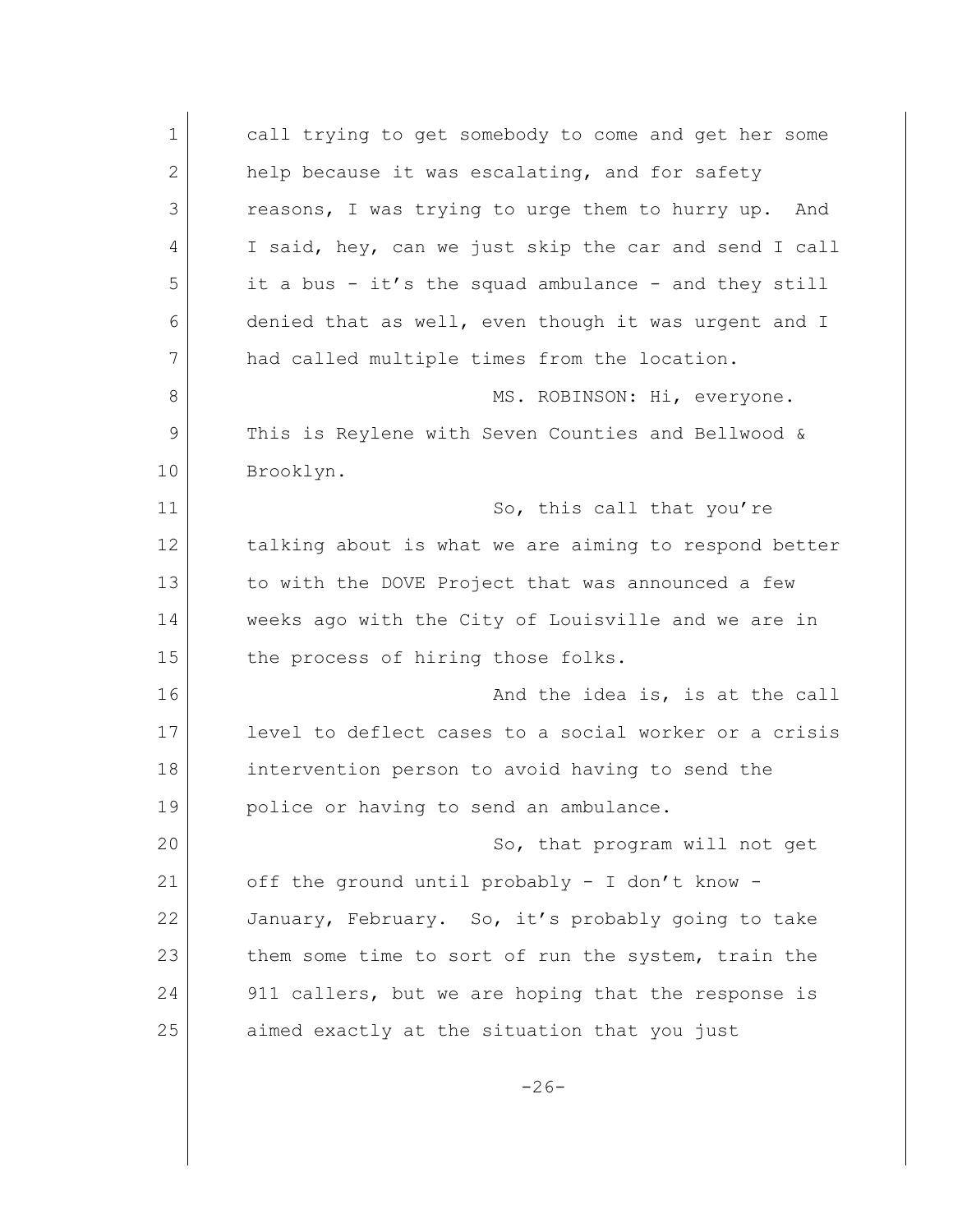1 described. 2 DR. SCHUSTER: Thank you, 3 Reylene. That's good to know and that kind of 4 response would be wonderful. 5 I think the difficulty in 6 getting particularly ambulance services - and I've 7 been doing a good bit of work with the Kentucky 8 Hospital Association on this. 9 We have situations where 10 | somebody comes in to a hospital that does not have a 11 psych unit and presents and needs to get transported 12 to a hospital with a psych unit and is in distress 13 and they call an ambulance and, then, we've had a 14 range of responses or non-responses like, well, we 15 don't have to transport behavioral health or we don't 16 have to transport those crazy people, that kind of 17 thing, or just incredibly long waits is the other 18 problem. 19 And I think Nina Eisner from 20 The Ridge was in one of these meetings - I don't know 21 if she is on the TAC meeting today - but talking 22 about getting somebody transferred even from The 23 Ridge to a different level of care and not being able 24 to get an ambulance there as well. 25 I'd love for you to keep us -27-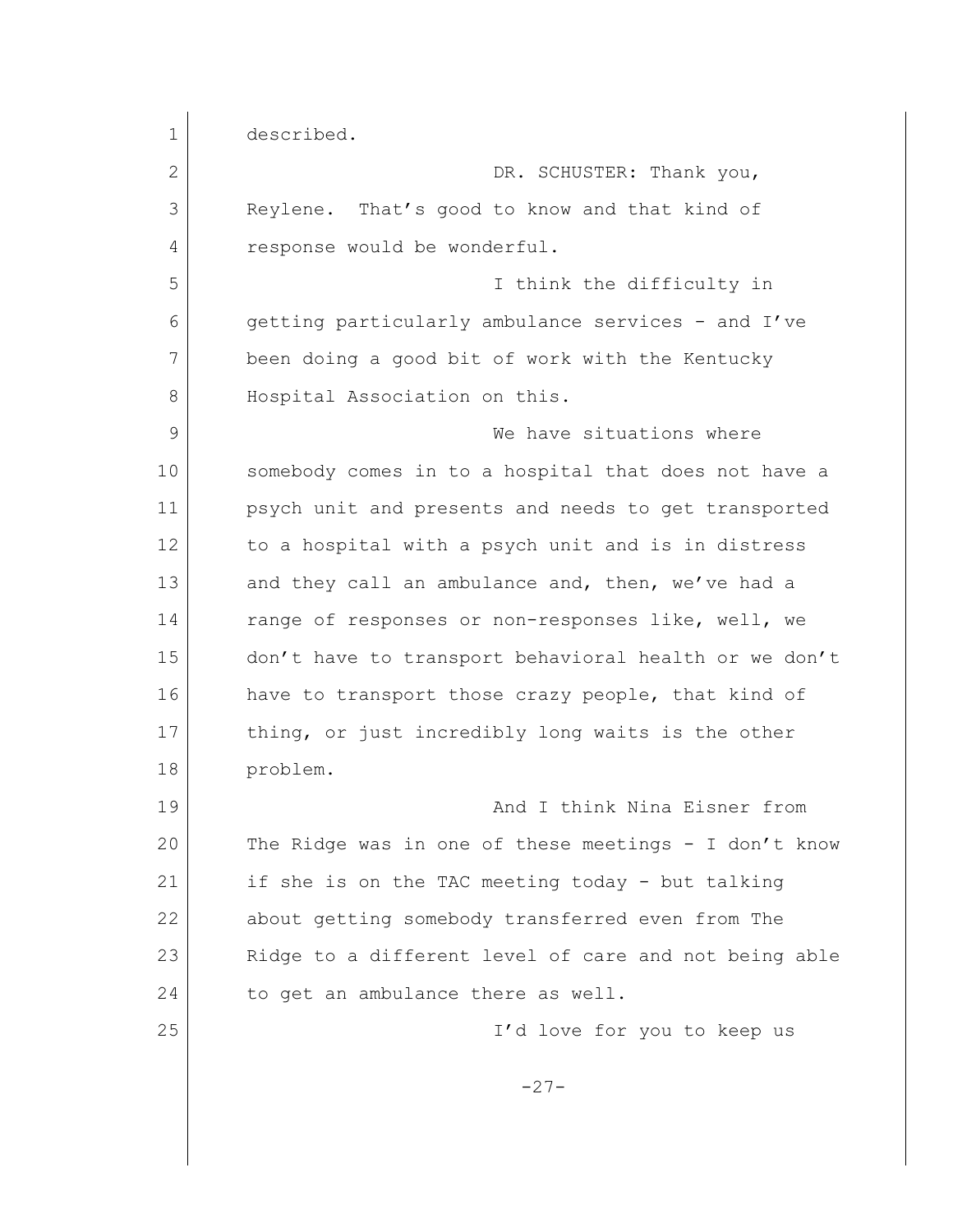1 **posted, Reylene, on when the DOVE Project actually** 2 goes into effect. At our January meeting maybe----3 MS. BLANDFORD: I'm part of the 4 project as well. In this instance, The DOVE Project 5 may not have been able to take care of this situation 6 because she was needing additional care as well 7 because she was already bleeding and injured and had 8 already hurt herself and it could have been a lot 9 worse. 10 So, an ambulance was necessary, 11 but even with injuries, they still were not sending 12 an ambulance because it was initially a CIP call. 13 So, that's part of the problem 14 is the DOVE Project will be sending out one licensed 15 person, one unlicensed person but they won't be 16 sending out first-aid care and all those things with 17 a medically licensed person or an EMT or those types 18 of things. 19 So, in instances where it is 20 necessary to have an ambulance, that's what I'd like 21 | to see happen from those hospital-to-hospital 22 transfers or in front of a Seven Counties' building 23 which it was to a hospital. 24 It's one of those things that 25 it's not just a one-time thing. A lot of people who -28-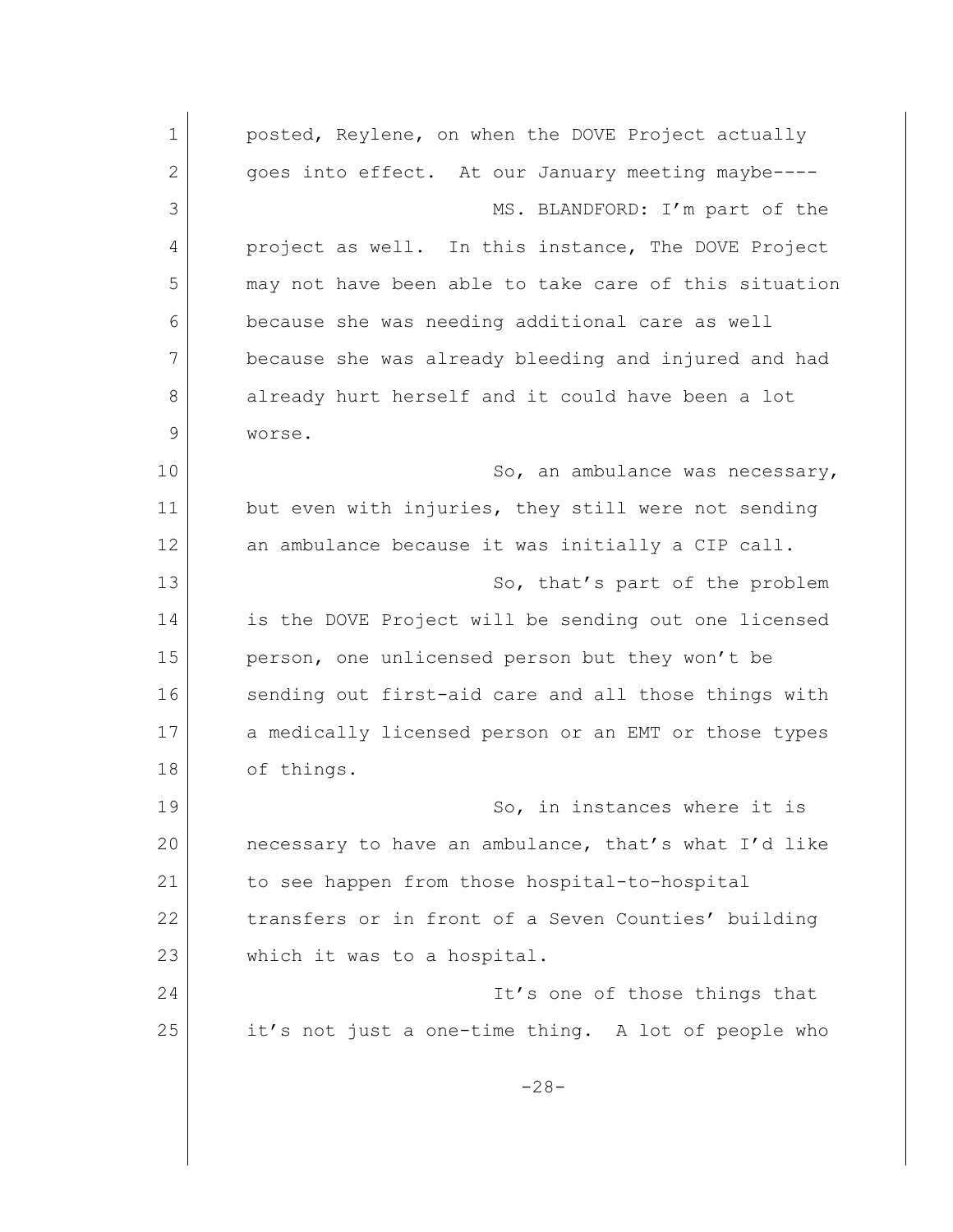1 are in mental health crisis are already injured. So, 2 they may need an ambulance and not just a 3 Band-Aid or talking to. They may need actual care 4 because they've already attempted to complete suicide 5 and they may need that medical care and I'm not 6 seeing the response with an ambulance each time that 7 the CIP has been sent out. 8 and that's what I worry about 9 with the DOVE Project as well and they're still in 10 the building process, building phases and how that's 11 going to be launched or who they're going to go out 12 with first or if it's just going to go the way it's 13 going to go. 14 But that's one of the things 15 that I'd like to see addressed in all of Kentucky is 16 that when it's a mental health call, you still have 17 the medical care that's needed as well. And that's 18 not just an ambulance situation. That's both 19 directions. 20 When you have a patient in the 21 hospital and they have a medical need versus a mental 22 health need, one or the other is going to give 23 instead of both being addressed at the same time. 24 I've seen that way too many times where medically it 25 gets left behind or mental health gets left behind

 $-29-$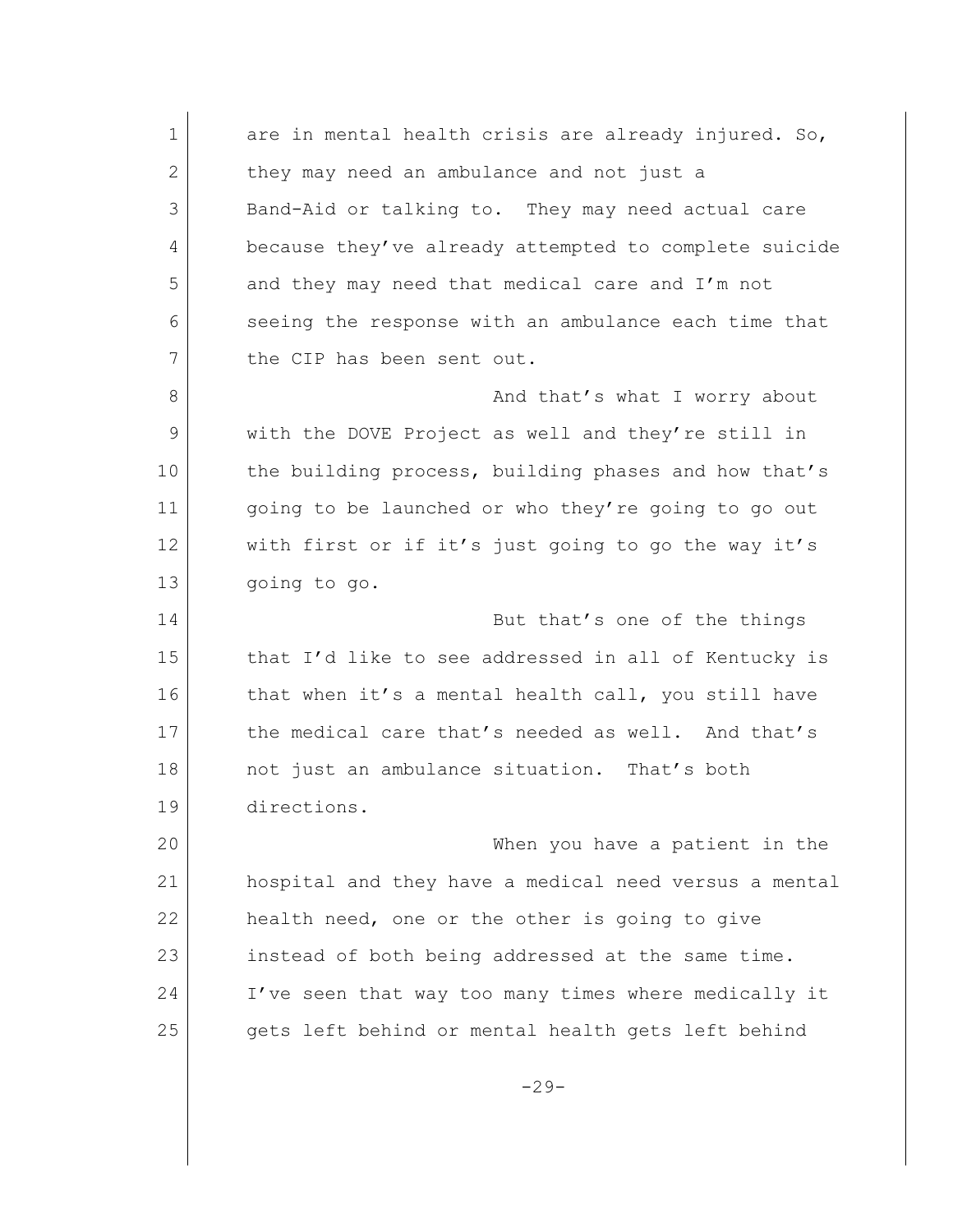1 because one is more urgent than the other when they 2 could be simultaneously taken care of because it's 3 the whole body. 4 DR. SCHUSTER: I appreciate 5 that. I will keep you all posted on further 6 discussions with the KHA group. And, then, I think, 7 again, this is something that we need to reach out. 8 Probably, Steve, this might be 9 something we could talk about on Friday with the 10 Commissioner as well, if it's not already on the 11 agenda, with all the health care centers there 12 because it's been a rural area issue for sure and it 13 needs to get improved across the board. 14 There was an LRC alert kind of 15 thing that went out about somebody that had died 16 waiting for an ambulance, had a heart condition and 17 there are two ambulances in that county and there 18 aren't any other - you have to get special permission 19 to cross the county line from another county to send 20 an ambulance. And by the time they got there, the 21 gentleman had passed away. So, those are the kinds 22 of things that we're hearing as well. 23 MS. CECIL: Dr. Schuster, let me 24 add to that. I think we all recognize that this is 25 an issue that there's a lot of external impacts that -30-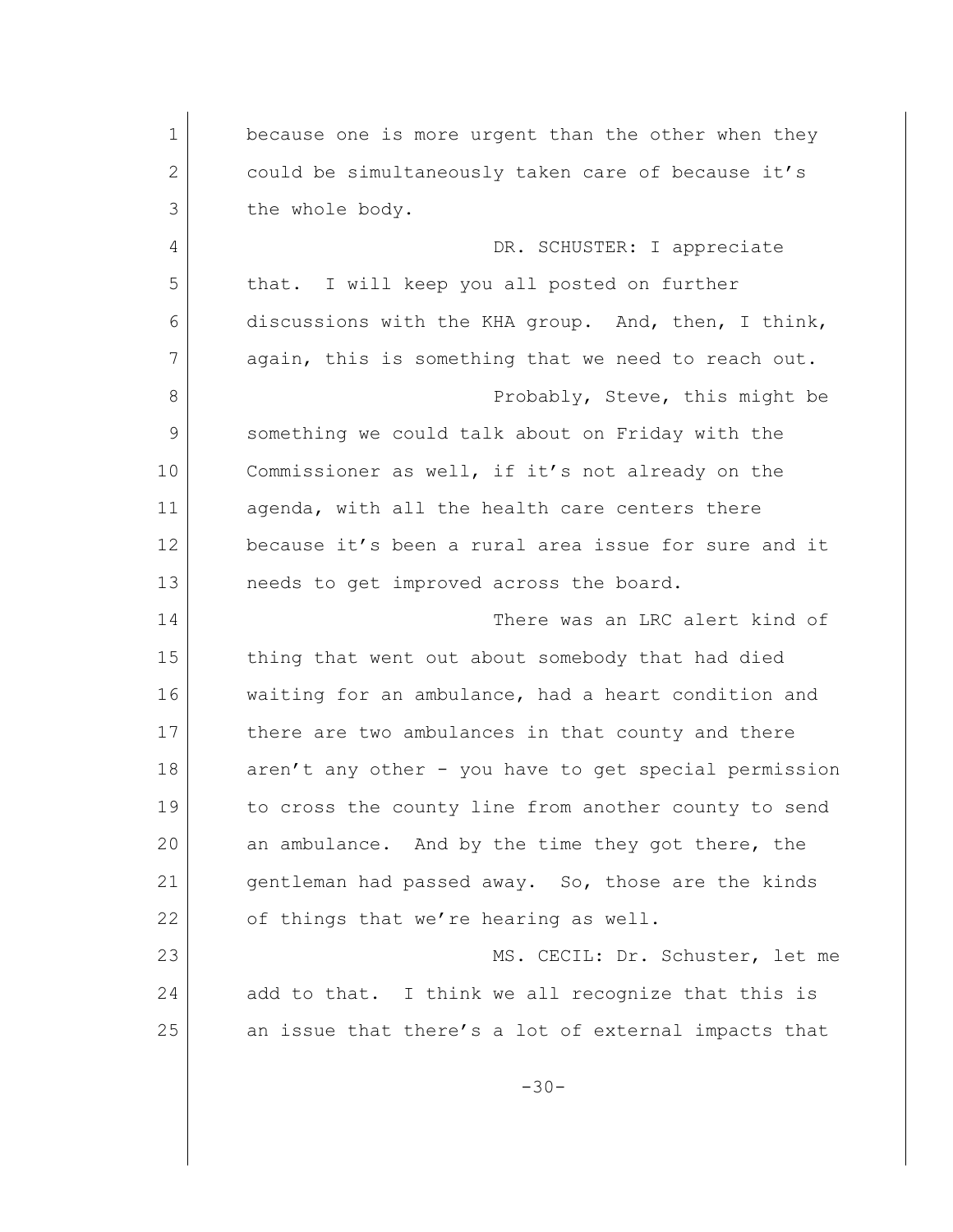1 Medicaid doesn't have control over. 2 And, so, this is something 3 that's going to require a cross-sector solution. So, 4 there are conversations going on within the Cabinet, 5 not just Medicaid but among several of the Cabinet 6 agencies about what are some of the things that can 7 be done to help resolve this. 8 and to your point, I know that 9 this is being discussed in another TAC - the Hospital 10 TAC - and that KHA has been very interested in 11 helping try to get us to a solution, too. 12 So, we all recognize it. I 13 think the difficulty is that there's no quick 14 solution. There's workforce issues. I mean, there's 15 just so many impacts to it but we're absolutely 16 committed to trying to be a part of the solution and 17 there definitely are conversations going on about it. 18 DR. SCHUSTER: Thank you for 19 that, Veronica, because I did bring it up with the 20 Commissioner because some of you will remember that 21 when we were meeting during the Bevin Administration 22 that we brought this issue up and had recommendations 23 to the MAC that somebody have conversations with the 24 ambulance providers. 25 | Constant of the University of thought it was much more -31-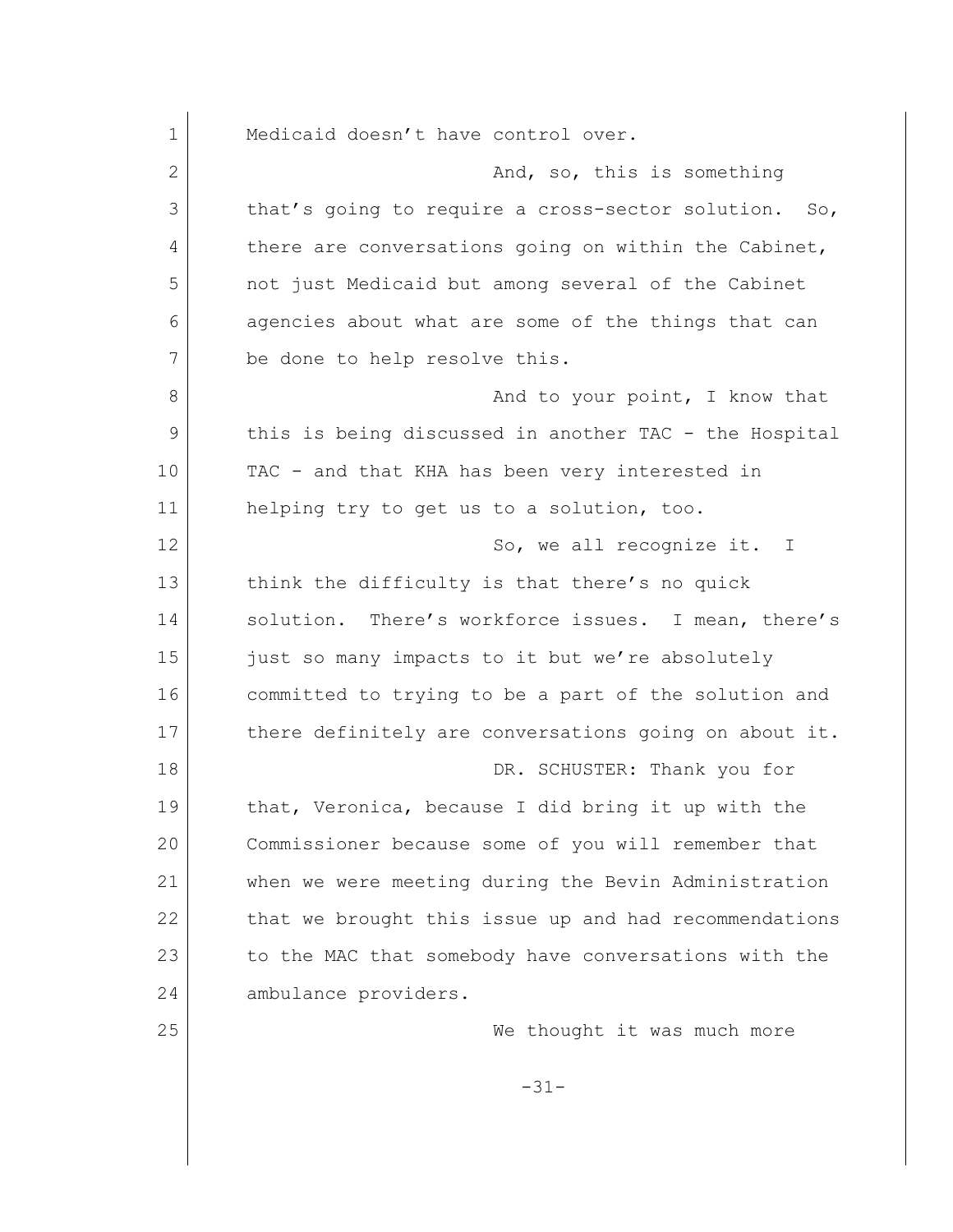1 focused on behavioral health, and since then we've 2 learned - and there are certainly, I think, the LRC 3 article that I was referring to talked about the 4 ambulance companies saying they just can't get enough 5 ambulance drivers and EMT's. It's the same kind of 6 workforce issues. 7 So, I do think it's bigger than 8 Medicaid certainly, but I put it on here because 9 that's where it first came to our attention was in 10 terms of coming to the TAC. 11 So, I appreciate that the 12 Cabinet - and we probably need to be talking to the 13 Transportation Cabinet and some other - right? I 14 mean, it's really across multiple sectors. So, thank 15 you for that. 16 Do we have any issues with the 17 Medicaid single formulary? I didn't have anything in 18 | particular. I put it on there just to check in with 19 you all to see if there was anything. 20 I think the latest round of 21 changes were made. I think that deadline was at the 22 end of September when the drugs that were on some of 23 the MCO formularies were going to roll into the 24 single formulary and probably not be on the PDL or 25 Preferred Drug List and were going to require prior

-32-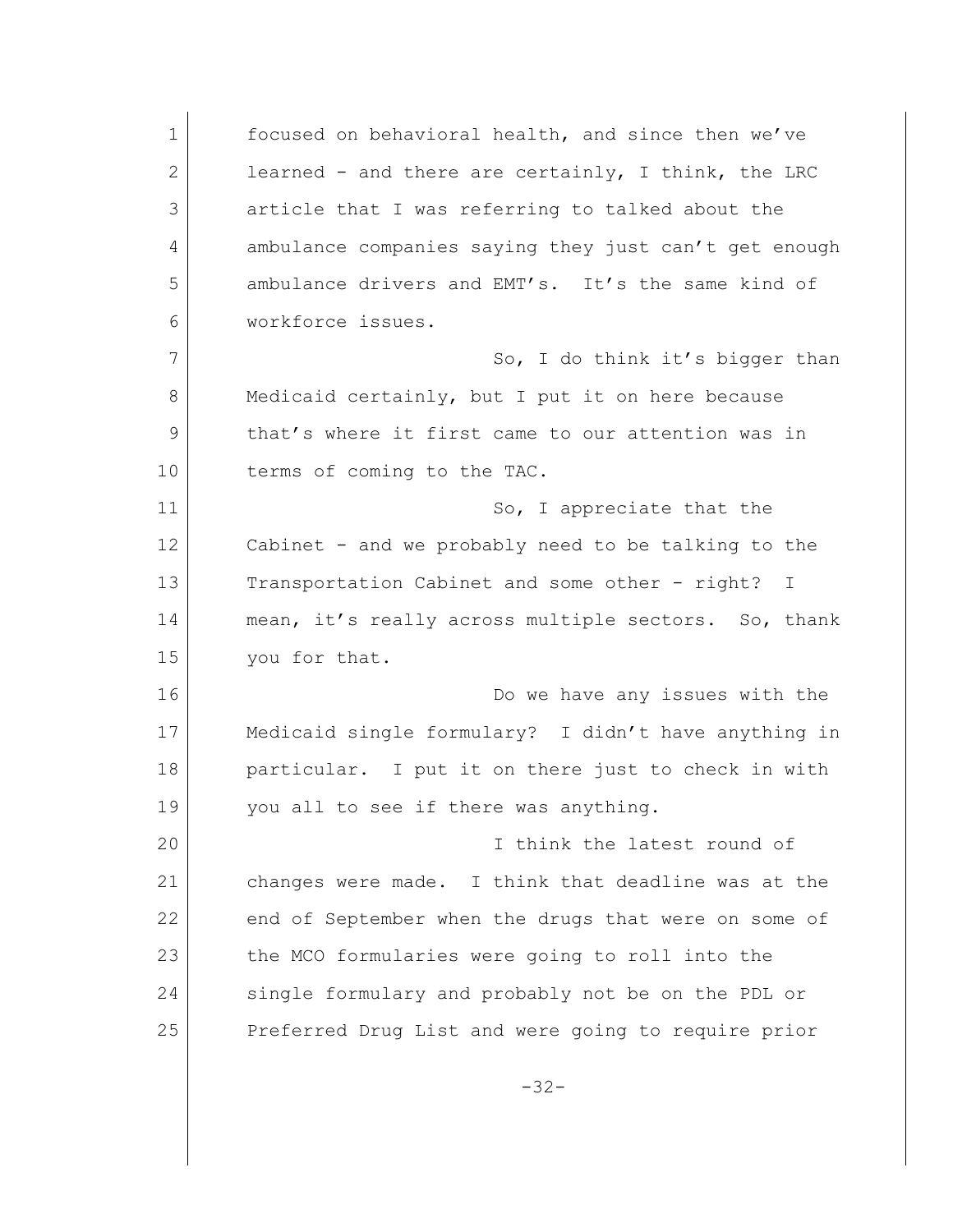1 authorization. 2 So, are you all aware of any 3 issues about people not being able to get their 4 medications? Has that come up at all? I'm hoping 5 that silence means that there's not any problems. I 6 would be very happy if that were the case. 7 So, I'm going to put no issues 8 there. We'll check in again, and we appreciated Dr. 9 Ali being very responsive when things were not going 10 so well. So, maybe the single formulary has kind of 11 settled into what we had hoped for when we 12 recommended it. 13 Leslie, if you're still on, the 14 status update - and I don't know that there's 15 anything new - on the SUD waiver for incarcerated 16 persons. 17 MS. HOFFMANN: Unfortunately, 18 Sheila, they've not given me any additional 19 information. I meet with them on a regular basis and 20 keep it on the agenda every month. 21 So, I'll meet with them again 22 at the end of this month and will, of course, bring 23 it up again. 24 DR. SCHUSTER: So, hopefully, 25 the people that needed to come on board with the -33-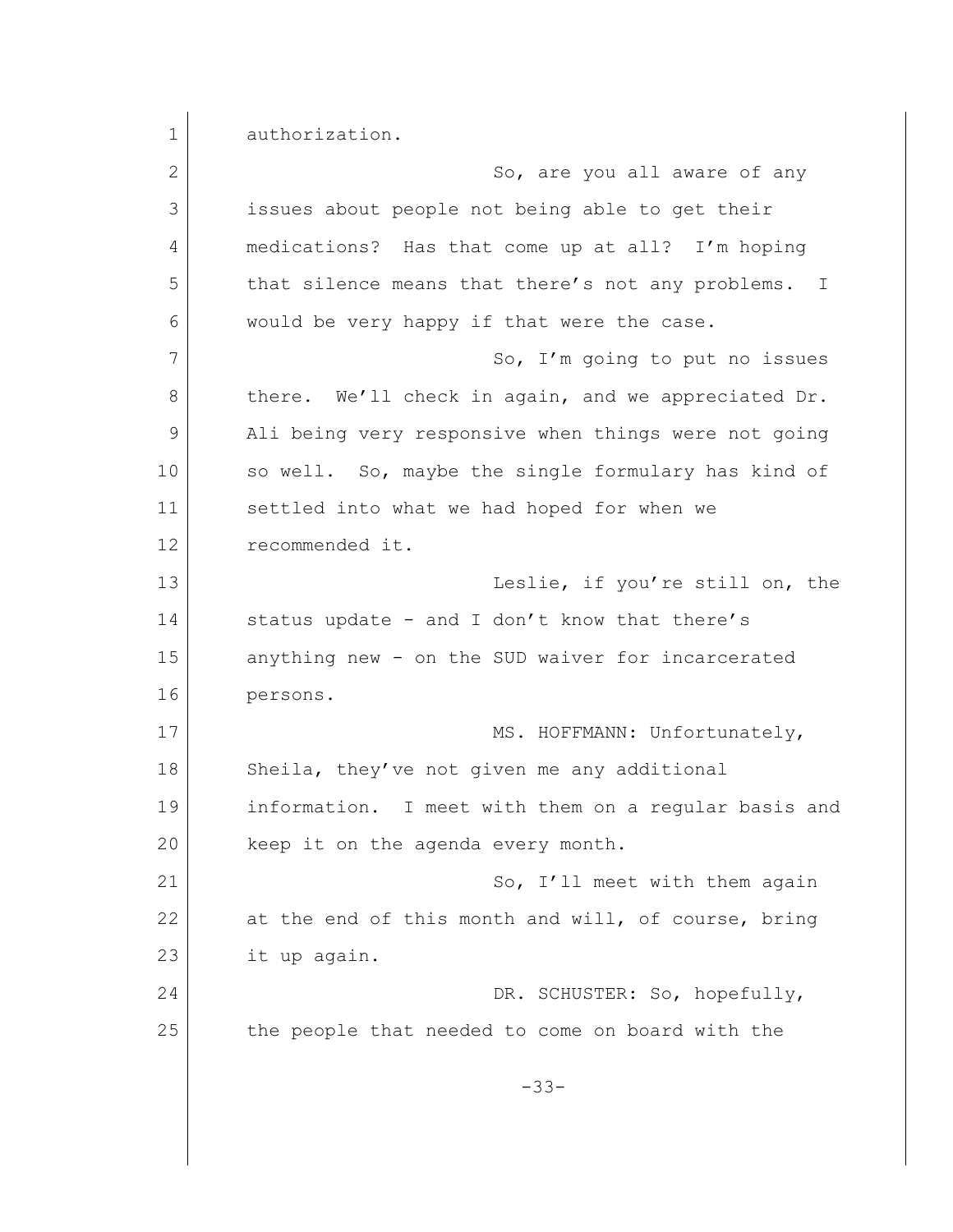1 change in Administrations have come on board. 2 MS. HOFFMANN: Yes. I was 3 hoping. They came on board around May and now 4 they're trying to make policy decisions, but, again, 5 they never say anything negative. It's just that 6 they need to make sure that they're prepared before 7 they roll anything out. 8 DR. SCHUSTER: Okav. 9 MS. HOFFMANN: But we're still 10 very much in favor of it. Nothing has changed there. 11 DR. SCHUSTER: Well, maybe 12 something will happen still in 2021. So, can we hope 13 for that for sure? 14 All right. I had put down the 15 General Assembly Interim Session Task Forces. The 16 two, of course, of greatest interest to us are the 17 HCB or the 1915(c) Waiver Task Force which is actually 18 in its second year of meeting. 19 and, Steve, you presented at 20 the last meeting of that task force. Do you have any 21 updates from them? They're probably getting ready to 22 make some recommendations. 23 MR. SHANNON: At the next 24 meeting, there will be recommendations. The theme 25 has really been the need for those services and many -34-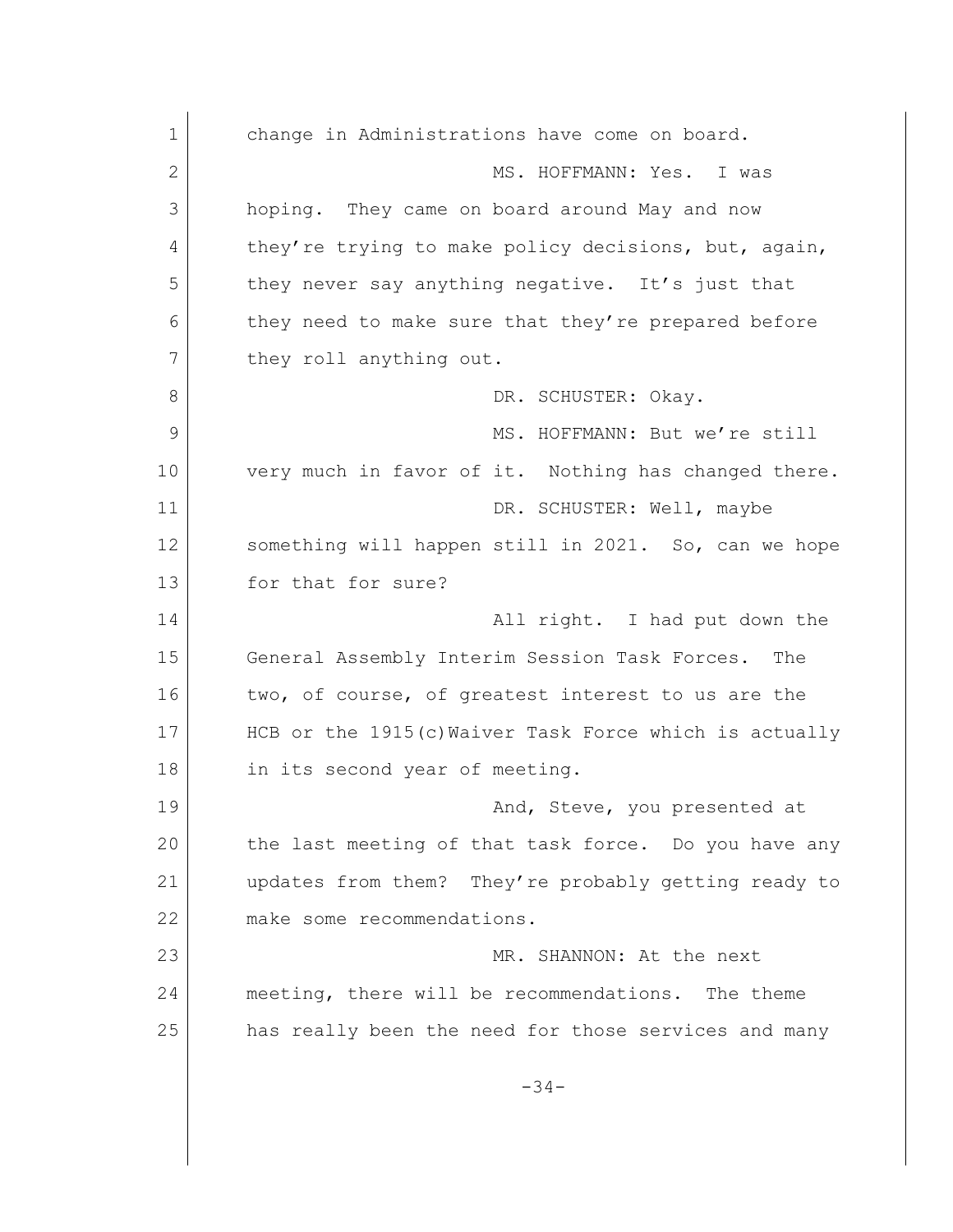1 of those residential and clinical kind of services is 2 finding staff, adequate staff to support individuals 3 either in a three-person home or their own home. 4 So, I think that's part of the 5 recommendation. There's a group working on a 6 proposal that will be shared. It was presented to 7 the task force last week and it's been kind or 8 refined since then, but it's all about making sure 9 you have sufficient staffing. 10 DR. SCHUSTER: Okay. And are 11 they asking for money? 12 MR. SHANNON: Yes, they are, 13 across all six waivers, a fair amount of money so 14 those providers can be competitive in the 15 marketplace. Both AB waivers are captured in their 16 funding request as well as the Model II waiver which 17 is another kind of waiver but the HCB waiver as well 18 and both Michelle P and SCL. 19 DR. SCHUSTER: Okay. Do you 20 have a ballpark figure? 21 MR. SHANNON: It's not finalized 22 and I don't think I can release it to this group 23 until it is. 24 DR. SCHUSTER: Okay. 25 MR. SHANNON: But you can go -35-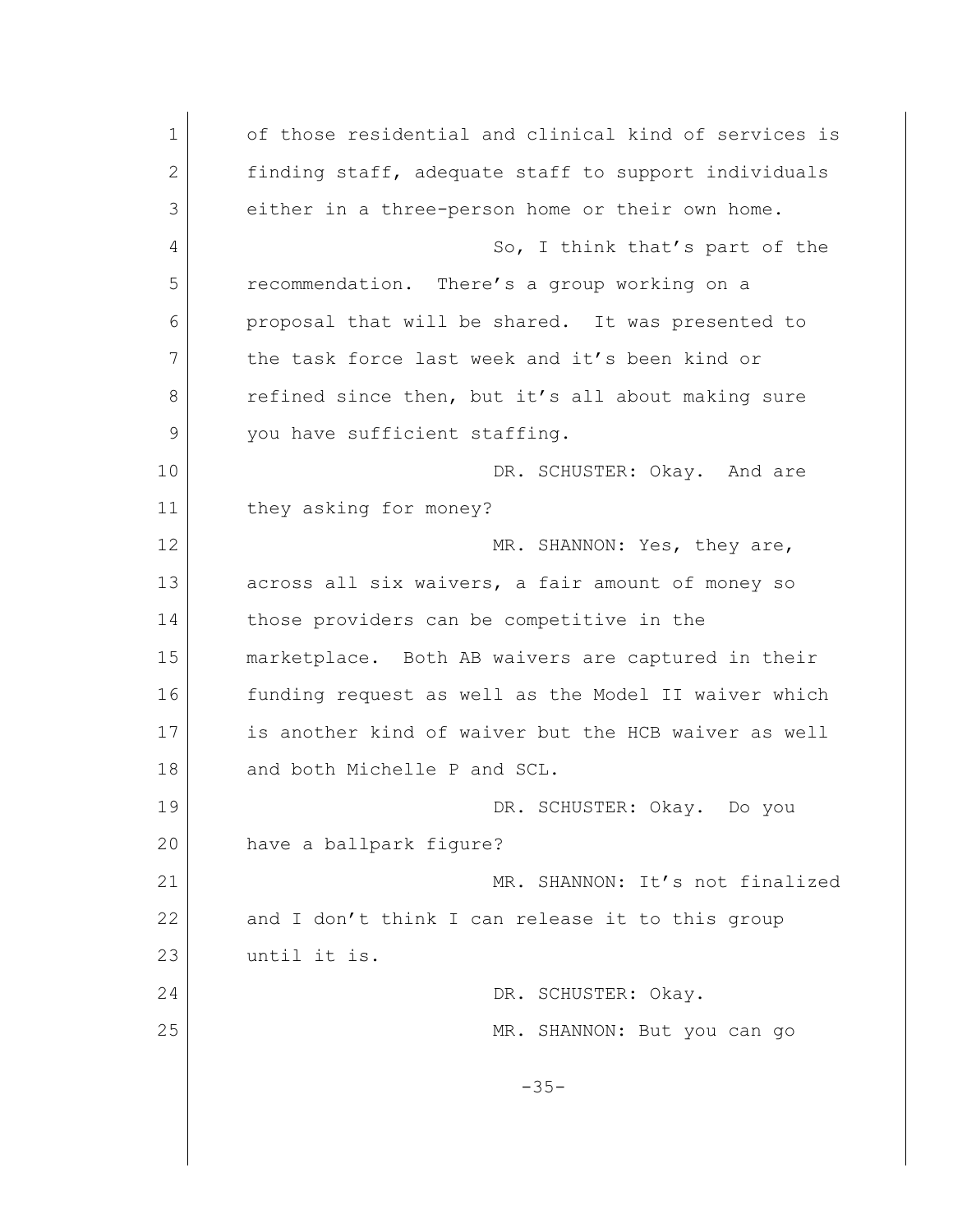| 1  | back and look at the website and my Powerpoints there   |
|----|---------------------------------------------------------|
| 2  | and there's a number that I shared based on that and    |
| 3  | that was about \$280 million but that was my number.    |
| 4  | So, whether that's the number or not, that's the        |
| 5  | Steve Shannon number based on getting the starting      |
| 6  | salary to \$15 an hour, move the median salary to \$15  |
| 7  | from \$11.24.                                           |
| 8  | DR. SCHUSTER: The median                                |
| 9  | salary.                                                 |
| 10 | MR. SHANNON: Median. Half                               |
| 11 | below, half above.                                      |
| 12 | DR. SCHUSTER: To \$15 an hour.                          |
| 13 | MR. SHANNON: Correct.                                   |
| 14 | DR. SCHUSTER: Well, why don't                           |
| 15 | you tell folks what your estimate is on the SMI         |
| 16 | waiver because that's a whole lot more doable.          |
| 17 | MR. SHANNON: The SMI waiver                             |
| 18 | State General Fund - and that's total money, that two   |
| 19 | eight. The SMI waiver to roll out - and this is just    |
| 20 | Sheila and I presented this last week again, I quess    |
| 21 | - it all kind of runs together - but it's just an       |
| 22 | initial proposal for the biennium budget, fiscal year   |
| 23 | '23 to '24, which is July 1 of '22 to June $30^{th}$ of |
| 24 | '24.                                                    |
| 25 | The first year is planning.                             |
|    |                                                         |
|    | $-36-$                                                  |
|    |                                                         |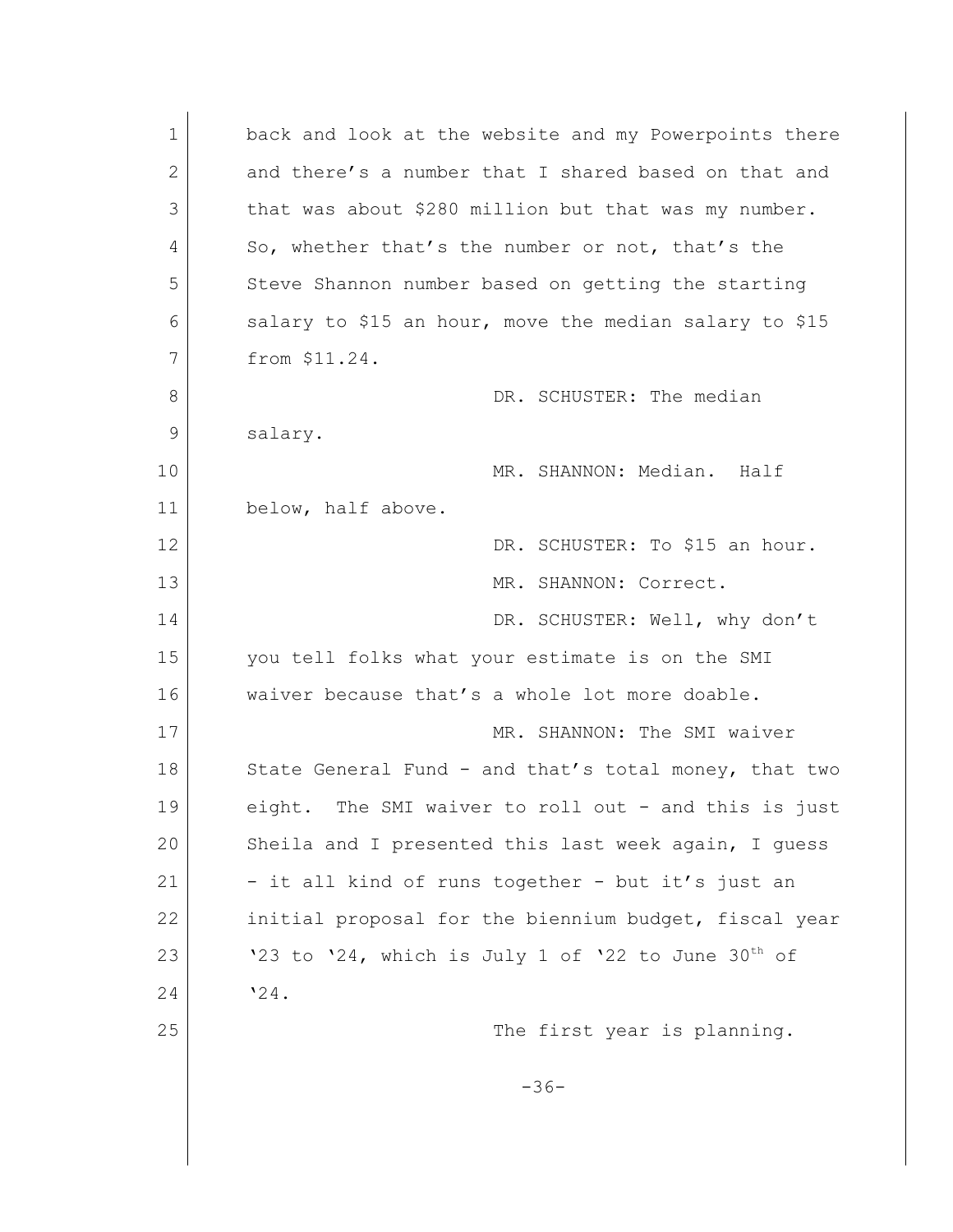1 Leslie Hoffmann and Deputy Commissioner Cecil have a 2 lot of work to do to get an SMI waiver in place, but 3 we did not anticipate any people participating in 4 fiscal year '23; but in fiscal year '24, we just 5 picked a number of 100 participants, people with SMI, 6 and that process actually involved phasing people in 7 throughout the year. 8 So, July of '23, which is the 9 first month of fiscal year '24, there would be eight 10 people enrolled, not 100 because we don't know who 11 they are yet. We don't have the criteria. Are they 12 ready to go? And you just add to it throughout the 13 year. So, by the end of the year, you get to 100. 14 But that number for '23, State 15 General Fund, was about \$1.4 million for '24. So, 16 that's our funding request. 17 I did not have a number for 18 Cabinet staff; but in our testimony, we pointed out 19 there would be costs associated with Cabinet staff 20 working on the waiver. I didn't have a number but I 21 did point out there was a number that should be 22 included in that for planning purposes so our friend, 23 Leslie Hoffmann, can afford to buy food and then go 24 forward. 25 And, then, the next year is -37-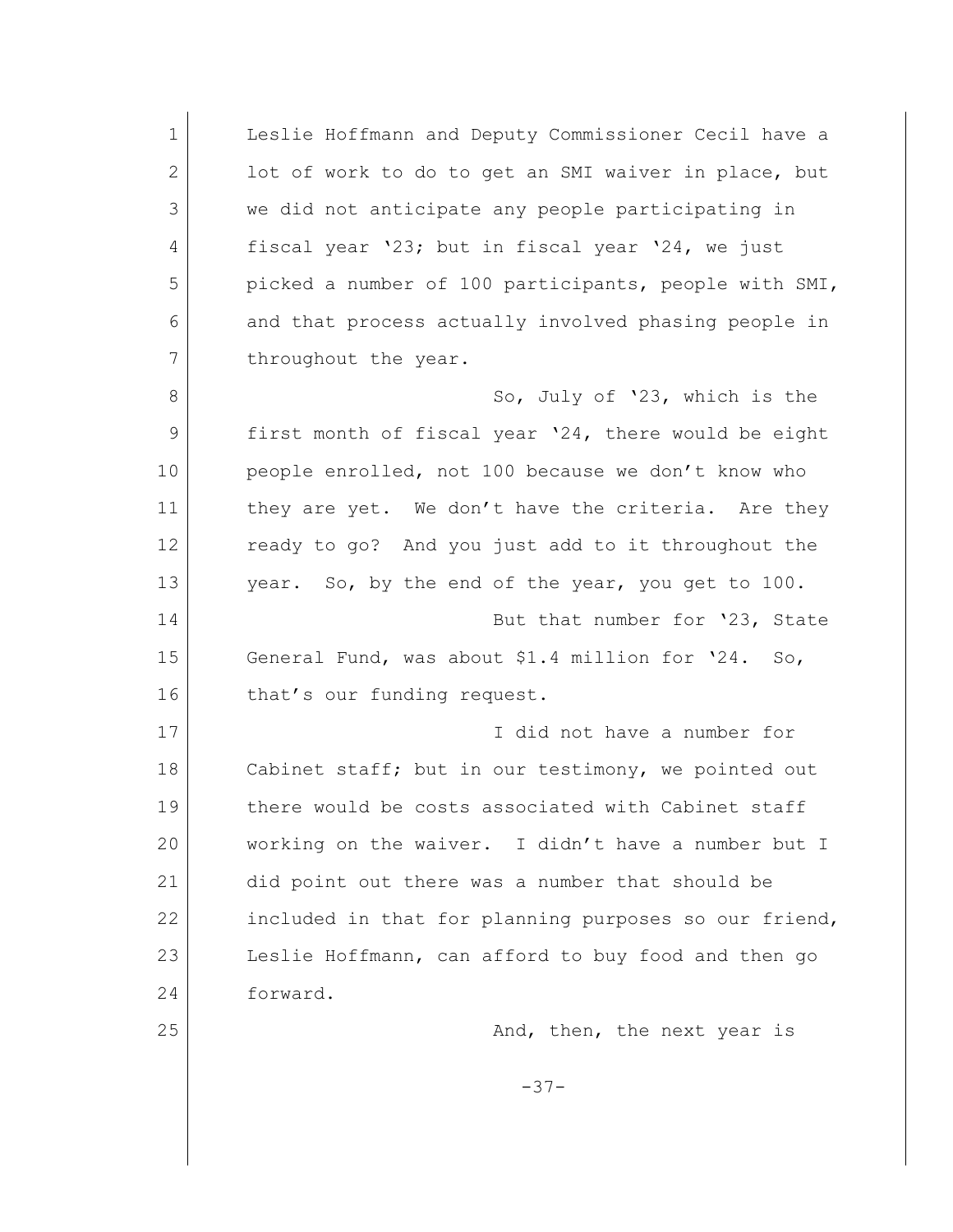1 more expensive because you have 100 people. I think 2 that number I had, total cost was around I think it 3 was 2.7 or whatever but it was higher in '25, but 4 that's their next budget cycle; and by that point, 5 Medicaid will know those 100 people, but adding 100 6 more in the next year is still about \$1.4 million 7 State General Fund. 8 So, our recommendation was you 9 can have 200 people served and maintain those people, 10 I think it was \$9.2 million total in the biennium of  $11$   $\sqrt{25-126}$ . 12 DR. SCHUSTER: That's pretty 13 cheap compared to \$280 million. 14 MR. SHANNON: Correct, and 15 that's modeled off the cost of the SCL waiver that 16 has a full 24/7 residential option as opposed to 17 Michelle P which does not. 18 DR. SCHUSTER: So, if you all 19 want to see that PowerPoint, it's on the LRC website. 20 That's [www.legislature.ky.gov](http://www.legislature.ky.gov) and go to Committees, 21 Special Committees and, then, click on the Medicaid -22 Statutory Committees - I'm sorry - Medicaid Oversight 23 and Advisory Committee and Steve's and my PowerPoint 24 will be there for October  $23^{rd}$ , I think it was. 25 MR. SHANNON: Yes. -38-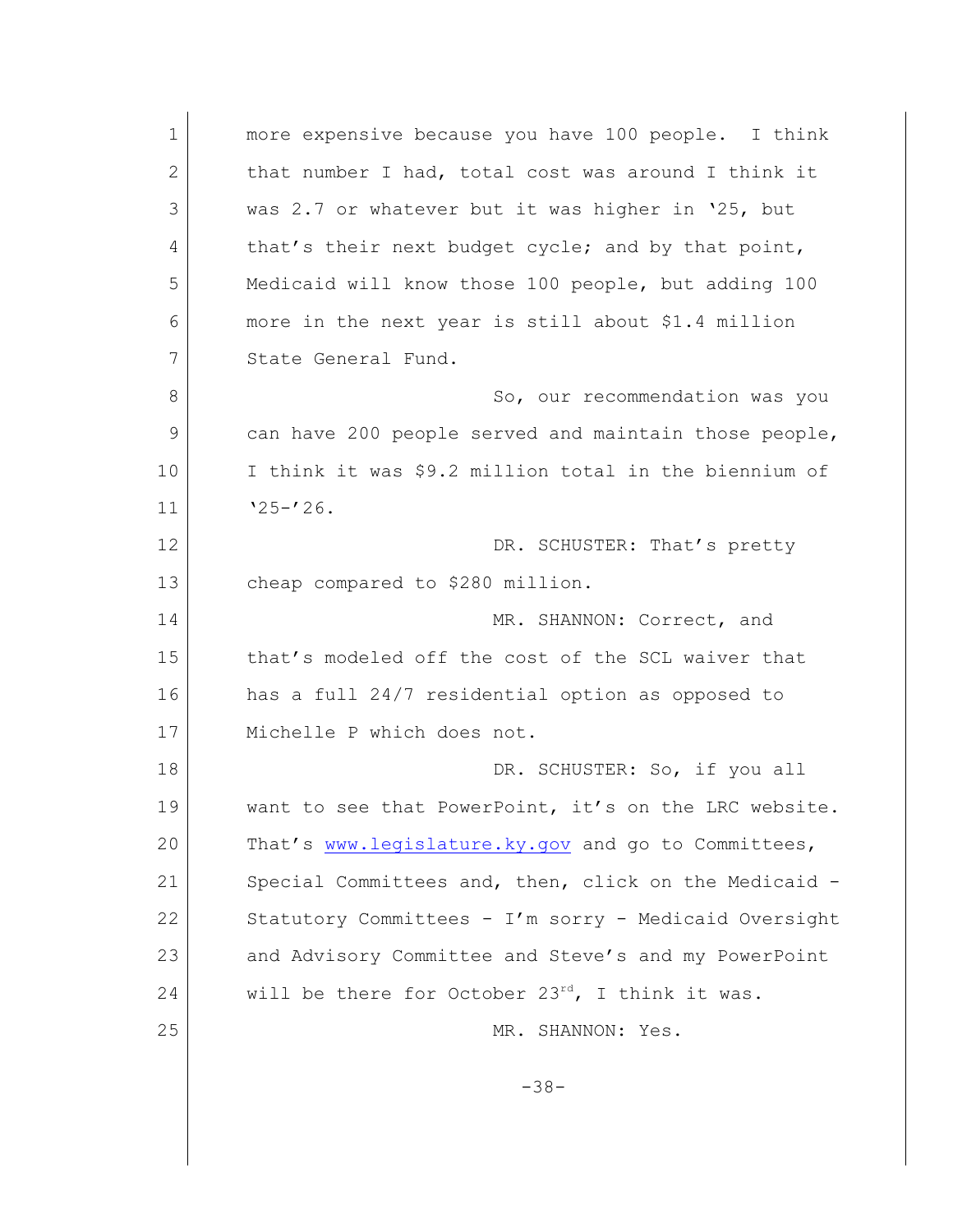| 1  | DR. SCHUSTER: The last meeting                        |
|----|-------------------------------------------------------|
| 2  | and you will see that PowerPoint. Steve is always     |
| 3  | the great guy with the - $I'm$ the kind of razzle     |
| 4  | dazzle - thank you - Sarah just put it in the Chat -  |
| 5  | and, then, Steve is the numbers' guy. So, his is      |
| 6  | kind of boring but really important.                  |
| 7  | MR. SHANNON: Right. And part                          |
| 8  | of what we were asked is where do you find that money |
| 9  | which is fine. We're looking at that.                 |
| 10 | Part of our challenge has                             |
| 11 | always been as you expand the service and provide     |
| 12 | people who don't have a residential option, with a    |
| 13 | residential option, you save money in law             |
| 14 | enforcement, you save money in jails and that's not a |
| 15 | quantifiable number that we really get to.            |
| 16 | We've had this conversation                           |
| 17 | before. Jailers say, well, you're not saving any      |
| 18 | money because I'm not closing beds. I'm not           |
| 19 | diverting staff.                                      |
| 20 | But looking at the involuntary                        |
| 21 | commitment to state psych hospitals, if you decrease  |
| 22 | those by fifty, that's about $$500,000$ of the 1.4.   |
| 23 | So, we're about a third of the way there and I still  |
| 24 | contend it's a better service.                        |
| 25 | One of the drivers is you                             |
|    | $-39-$                                                |
|    |                                                       |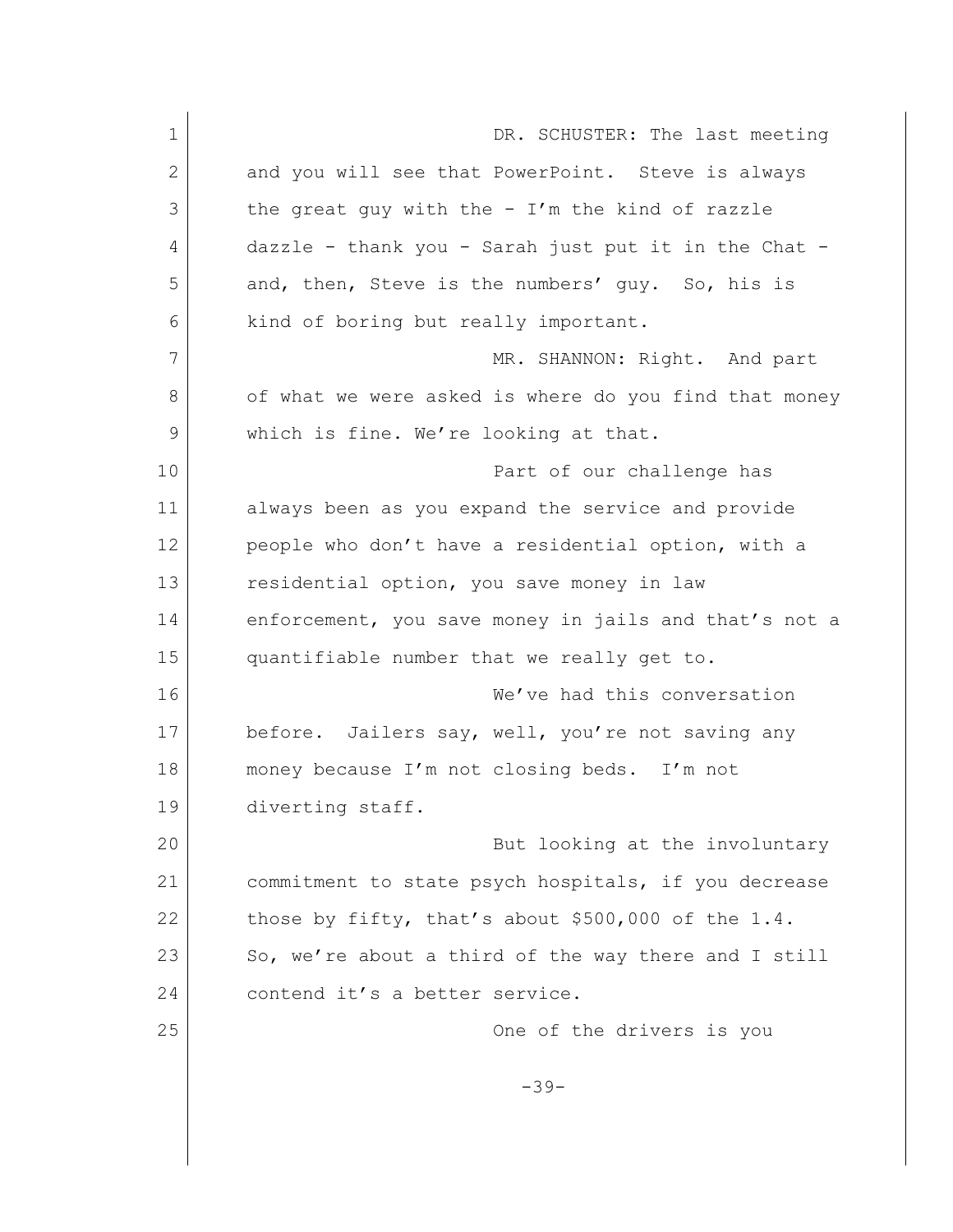1 ensure people have access to physical health care. 2 If you're familiar with the SCL waiver - I'm sure 3 Leslie could give us more information, maybe Eddie on 4 the ABI or Diane - there's robust requirements for 5 physical health care. There's clear expectations of 6 medication administration that people have to take. 7 (Inaudible) testimony back in 8 2018. In the SCL program, if you're an hour late, 9 right, Leslie, with medication, that is a reportable 10 event. That gets reported as - it's not the highest 11 reportable event but it is a reportable event. 12 There's a mental health center 13 that took two van loads of people to a Reds' game. 14 On the way home, they had a flat tire. Everything 15 was fine. They actually had a great experience with 16 a couple of guys in a pickup truck who fixed the tire 17 and had a good time interacting with folks, but they 18 were more than an hour late for some medications for 19 an event they couldn't control. It wasn't staff 20 negligence but they had to report that. 21 Well, if you're severely 22 mentally ill, if you're an hour late, you're a day 23 late, a week late, a month late, no one knows until 24 your neighbors and family members know, and other 25 states have this.

 $-40-$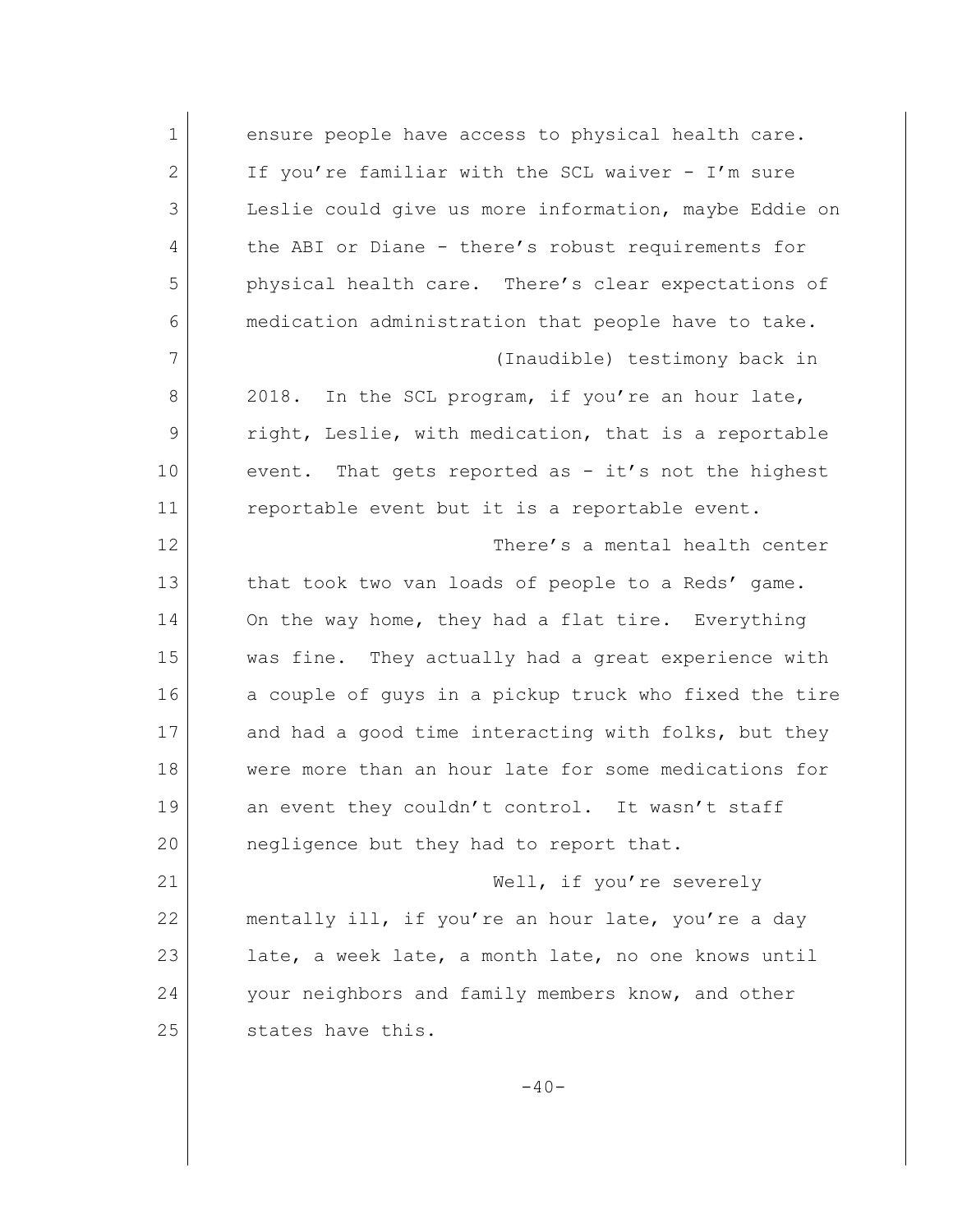| $\mathbf 1$  | Again, these are my talking                                |
|--------------|------------------------------------------------------------|
| $\mathbf{2}$ | points. So, for \$10,000 spent on HCB waiver               |
| 3            | services, \$13 are spent on people who have a serious      |
| 4            | mental illness, thirteen out of over ten thousand,         |
| 5            | which, if someone owed me $$10,000$ and paid me $$9,987$ , |
| 6            | I would probably take it and be happy about it.            |
| 7            | So, it's time to do this, I                                |
| 8            | think, and Leslie has heard this before, right,            |
| 9            | Leslie?                                                    |
| 10           | MS. HOFFMANN: I have, Steve.                               |
| 11           | MR. SHANNON: At least once.                                |
| 12           | MS. HOFFMANN: Every meeting in                             |
| 13           | the last three months. No, I'm teasing, and I              |
| 14           | understand.                                                |
| 15           | MR. SHANNON: That's good.                                  |
| 16           | That's part of my strategy. If you say it often            |
| 17           | enough, it must be a good idea.                            |
| 18           | DR. SCHUSTER: The other things                             |
| 19           | that we've heard at the SMI Task Force, we had             |
| 20           | excellent testimony from Dr. Carmen Pinto from             |
| 21           | Commuicare who many of you know talking about long-        |
| 22           | acting injectables, and there is now one that is six       |
| 23           | months in duration which is phenomenal when you think      |
| 24           | about that.                                                |
| 25           | Excellent testimony from Seven                             |
|              | $-41-$                                                     |
|              |                                                            |
|              |                                                            |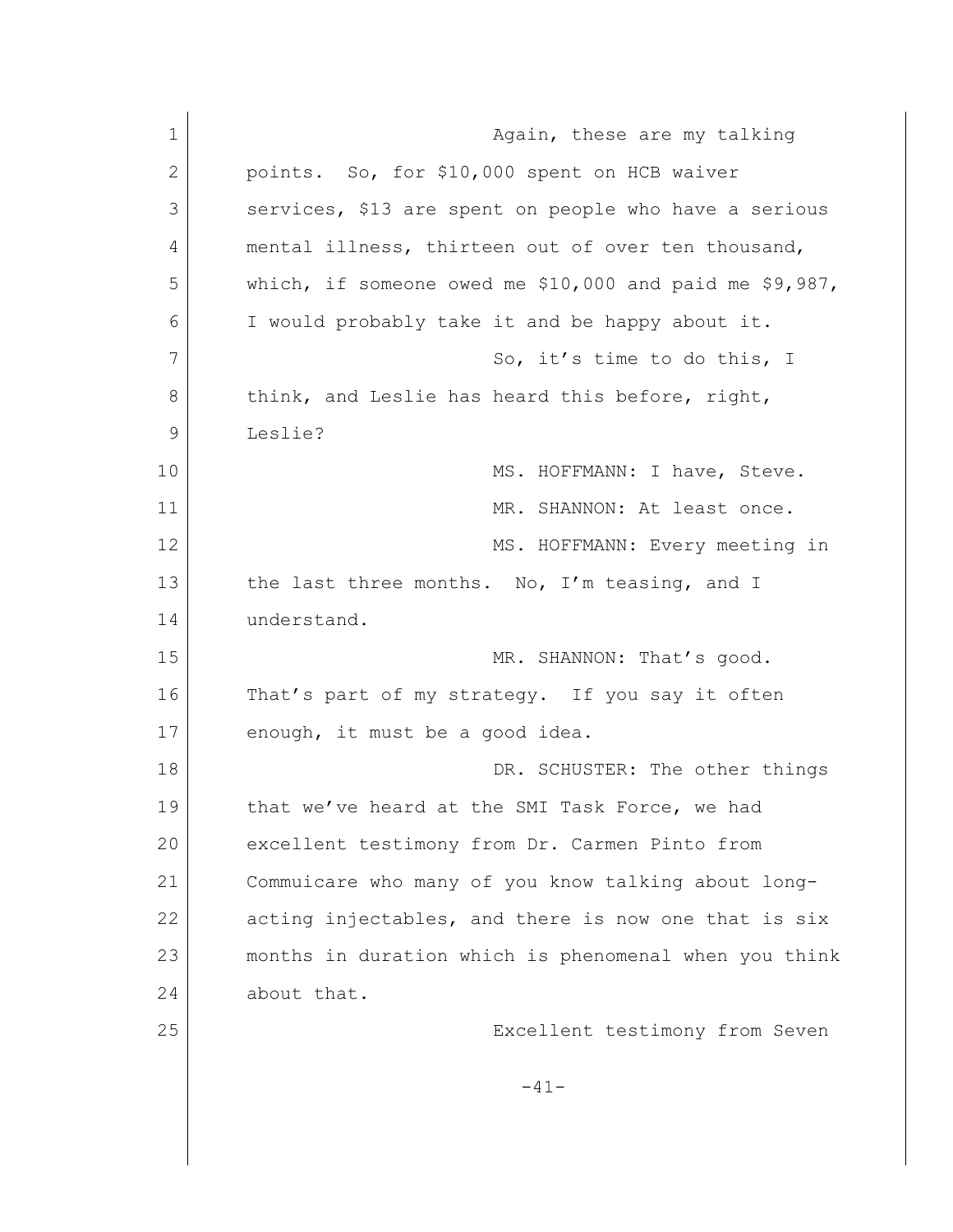1 Counties Services, Scott Hedges and some other folks 2 talking about integrated care which certainly we need 3 more of. 4 And it was unfortunate because 5 there were a number of family members from way 6 Western Kentucky, from Murray, who came all the way 7 to Frankfort to talk about a housing program they had 8 **found down in Tennessee and really just ran out of** 9 time. So, the PowerPoint is there and so forth. 10 MR. SHANNON: At previous 11 meetings, other housing advocates have testified. I 12 think Christy Shuffett is on this call. (Inaudible) 13 testified on their housing options. Medicaid is not 14 in the housing game for people with certain mental 15 illnesses. 16 DR. SCHUSTER: Yeah. We've 17 heard housing and we've also heard about mental 18 health courts. So, there's a number of things and 19 we're looking at the November meeting as a time for 20 recommendations. 21 Do you want to add anything, 22 Leslie, on the task forces? 23 MS. HOFFMANN: I was just going 24 to mention. We've spoken at several of those 25 meetings these past couple of months, but we are  $-42-$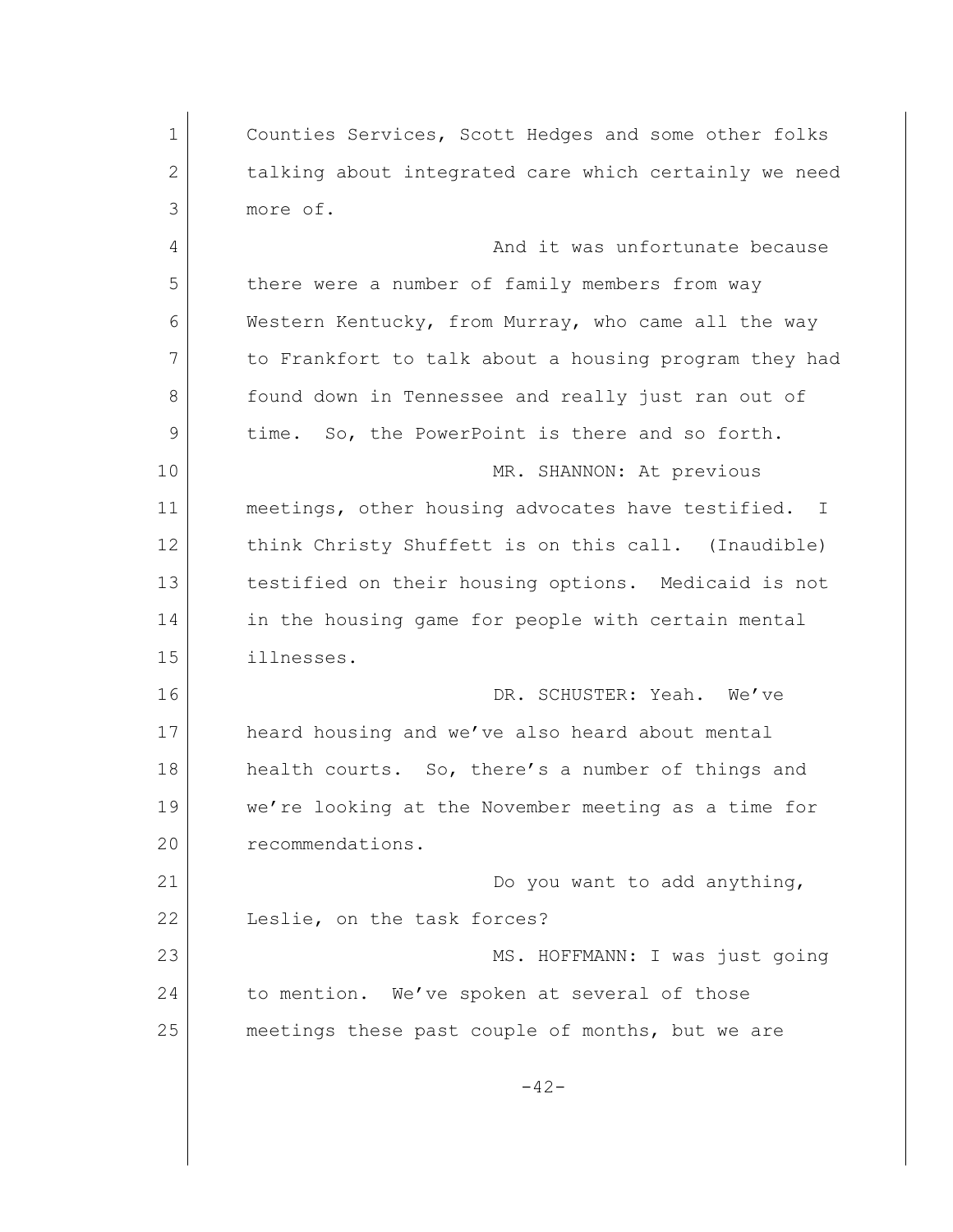| $\mathbf 1$  | diligently working on an SMI/SED possibility.           |
|--------------|---------------------------------------------------------|
| $\mathbf{2}$ | We do have technical assistance                         |
| 3            | right now through the State Health Values               |
| 4            | Initiatives' group, what we call SHVI's. We had a       |
| 5            | first initial meeting with them and we've got four      |
| 6            | more meetings. So, we're making sure that that free     |
| 7            | technical assistance is highly utilized. So, we're      |
| 8            | making sure that we're prepared between each meeting    |
| 9            | with them.                                              |
| 10           | Currently, right now, I know                            |
| 11           | that you all were presenting relating to $1915(c)$ .    |
| 12           | We've been veering towards an 1115 amendment to our     |
| 13           | existing authority that we currently already have and   |
| 14           | that was based on some conversations we had with CMS.   |
| 15           | I was trying to find my                                 |
| 16           | information. One of the things that I'm concerned       |
| 17           | about on the $1915(c)$ - and I'm not saying I'm opposed |
| 18           | to anything either - but that is long-term type of      |
| 19           | care services for institutional level of care or        |
| 20           | nursing facility level of care and that's not exactly   |
| 21           | where we wanted to go.                                  |
| 22           | I was hoping that we could look                         |
| 23           | at something across Kentucky and maybe identify - I'm   |
| 24           | not sure how this is going to work - maybe levels or    |
| 25           | something like that that would assist with us           |
|              | $-43-$                                                  |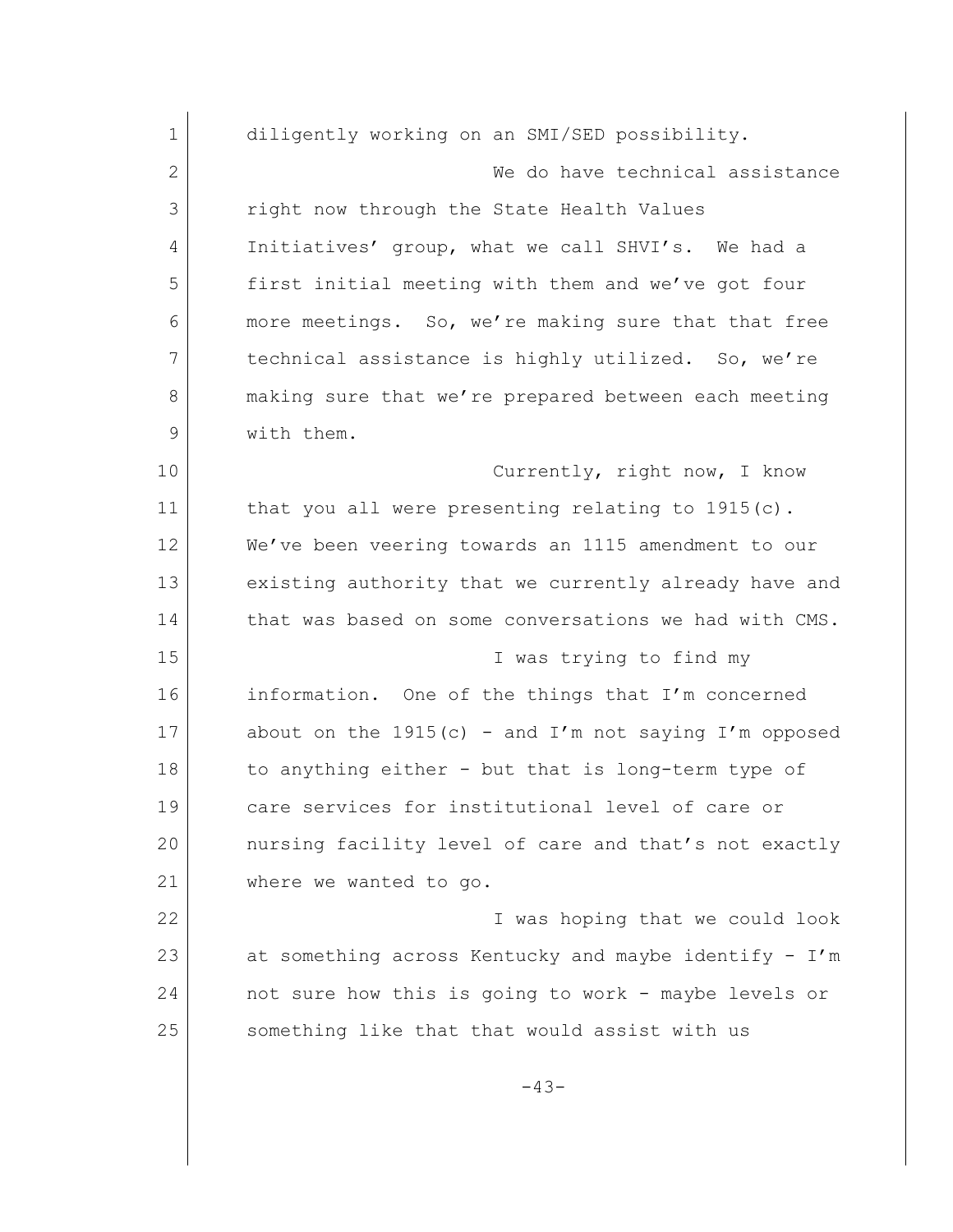1 determining what level they would be in an SMI/SED 2 waiver, but, again, that's just we're in the 3 beginning stages. 4 Sheila and Steve, I do have the 5 original draft that you all wrote a couple of years 6 ago regarding the 1915(c) that had housing and 7 employment in it and those are some things that are 8 on our agenda - care coordination, housing, after-9 care kind of things, if they're in and out of 10 facilities. 11 I've been working with the MCOs 12 just on some other things that are going on housing-13 related. We've got a housing ad hoc meeting that's 14 going on currently to discuss housing across the 15 board, housing and homelessness and employment. 16 So, I've scheduled a meeting 17 with you all, I think, on the  $8^{th}$  because this has 18 been a busy couple of months and we probably just 19 need to give you an update on where we are and what 20 we're looking at. That way, you'll know what we're 21 working on, but again, we're not opposed to it. 22 We had staff to come on board 23 September 1<sup>st</sup>, I believe. So, I've got dedicated 24 staff now to help work us through the long processes 25 of waivers.

 $-44-$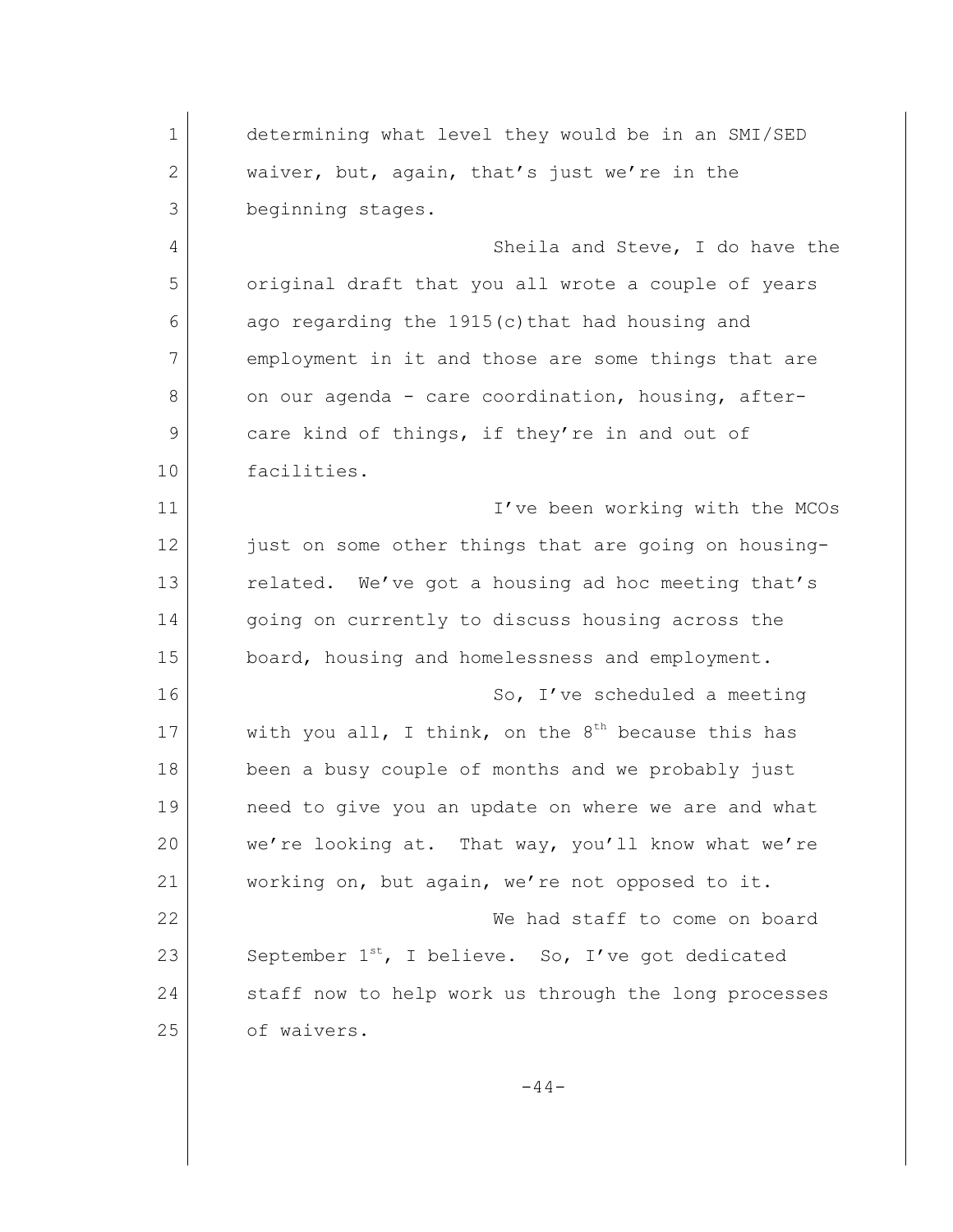| $\mathbf 1$  | So, we've been excited about it                         |
|--------------|---------------------------------------------------------|
| $\mathbf{2}$ | and we're working hard on it; but, again, I think I     |
| 3            | can give you more on the 8th if that's okay.            |
| 4            | MR. SHANNON: And our testimony                          |
| 5            | and our PowerPoint referenced 1115 that's done in a     |
| 6            | couple of states - Florida and Hawaii, I think,         |
| 7            | $1915(c)$ , other states have done it that way, and the |
| 8            | 1915(i), twelve states have done that.                  |
| 9            | So, the number I had - and I                            |
| 10           | testified on the need for an SMI waiver on the          |
| 11           | 1915(c) task force as a (inaudible) on several          |
| 12           | occasions.                                              |
| 13           | So, again, I don't know that I                          |
| 14           | necessarily care what the authority is but more that    |
| 15           | the services are robust and are sustainable going       |
| 16           | forward, right?                                         |
| 17           | MS. HOFFMANN: Yes. Sheila, I                            |
| 18           | really want to make sure that we can meet more than     |
| 19           | just a smaller population. So, that's kind of where     |
| 20           | I've been going is kind of across the broad scope of    |
| 21           | who needs the services in Kentucky rather than just     |
| 22           | one particular group.                                   |
| 23           | DR. SCHUSTER: If we could do a                          |
| 24           | bigger array of services at different levels, then,     |
| 25           | obviously you would be bringing more people in at       |
|              | $-45-$                                                  |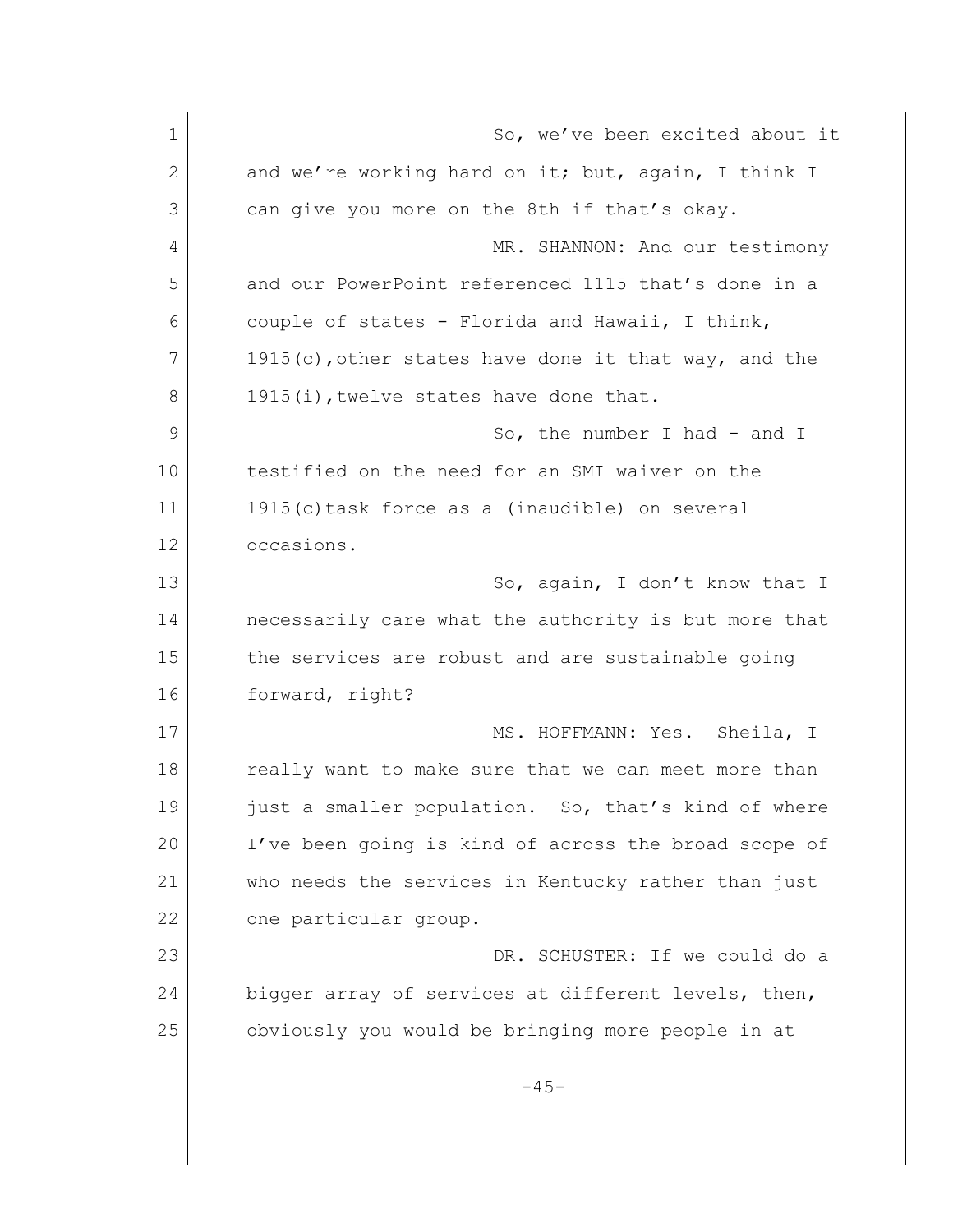1 those particular levels. 2 MR. SHANNON: We've talked about 3 in-home support for some people. Maybe you could get 4 them not 24/7 but eight hours a day. I think that 5 will help a lot of folks as well. 6 MS. HOFFMANN: CMS has been 7 pretty hard on us about not paying room and board. 8 So, we have to be creative and we've been looking at 9 a ton of other states. 10 MR. SHANNON: Again, the SCL 11 staff residence, there's (inaudible). 12 MS. HOFFMANN: Those levels in 13 the 1915(c) waivers are usually based on levels of 14 Supervision and that's not exactly where we are with 15 these folks. 16 So, I've been very honest with 17 CMS that we want to be creative and figure out how to 18 meet the needs. So, they've been very open to 19 listening to us, too. So, that's been something that 20 we bring up on our monthly call with them as well. 21 MR. SHANNON: Good. 22 DR. SCHUSTER: And the other 23 thing, and we have the presentation by Tom Walton and 24 Andrienne Bush last time the TAC met about medical 25 respite and they were asked to testify in that same  $-46-$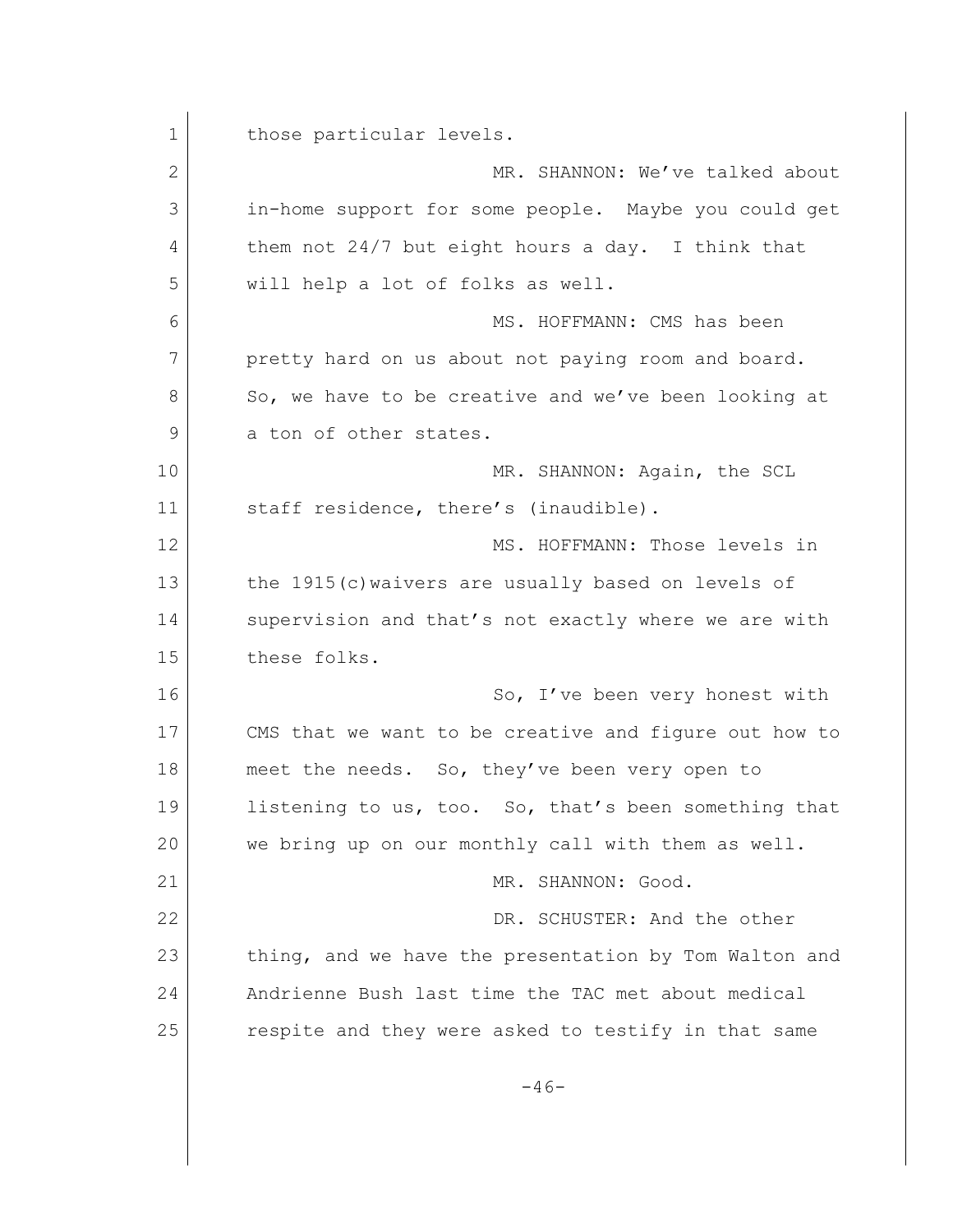1 MOAC meeting, Medicaid Oversight and Advisory 2 Committee, and Tom did an excellent job of really 3 honing in on kind of the bare bones. 4 I do think there ought to be a 5 place in a waiver for medical respite or at some 6 place there needs to be a place for medical respite. 7 That's part of the revolving door. That's part of 8 everything that's going on when people are released 9 from the hospital with their behavioral health or 10 physical health. 11 MS. HOFFMANN: We're just in 12 the beginning stages, Dr. Schuster, looking at the 13 medical respite, but our staff person for SMI/SED 14 knows to take a look at some of the other states 15 before our meeting on the  $8<sup>th</sup>$ . 16 DR. SCHUSTER: Great. All 17 right. 18 I didn't see on the prior 19 authorization quidance anything since September 29<sup>th</sup>. 20 I know that you all meet kind of each month and see 21 if there's any changes and there were no changes in 22 terms of the suspension of prior authorization for 23 behavioral health services except for pharmacy. 24 I did have a question that came 25 to me from Marcie Timmerman who couldn't be on today  $-47-$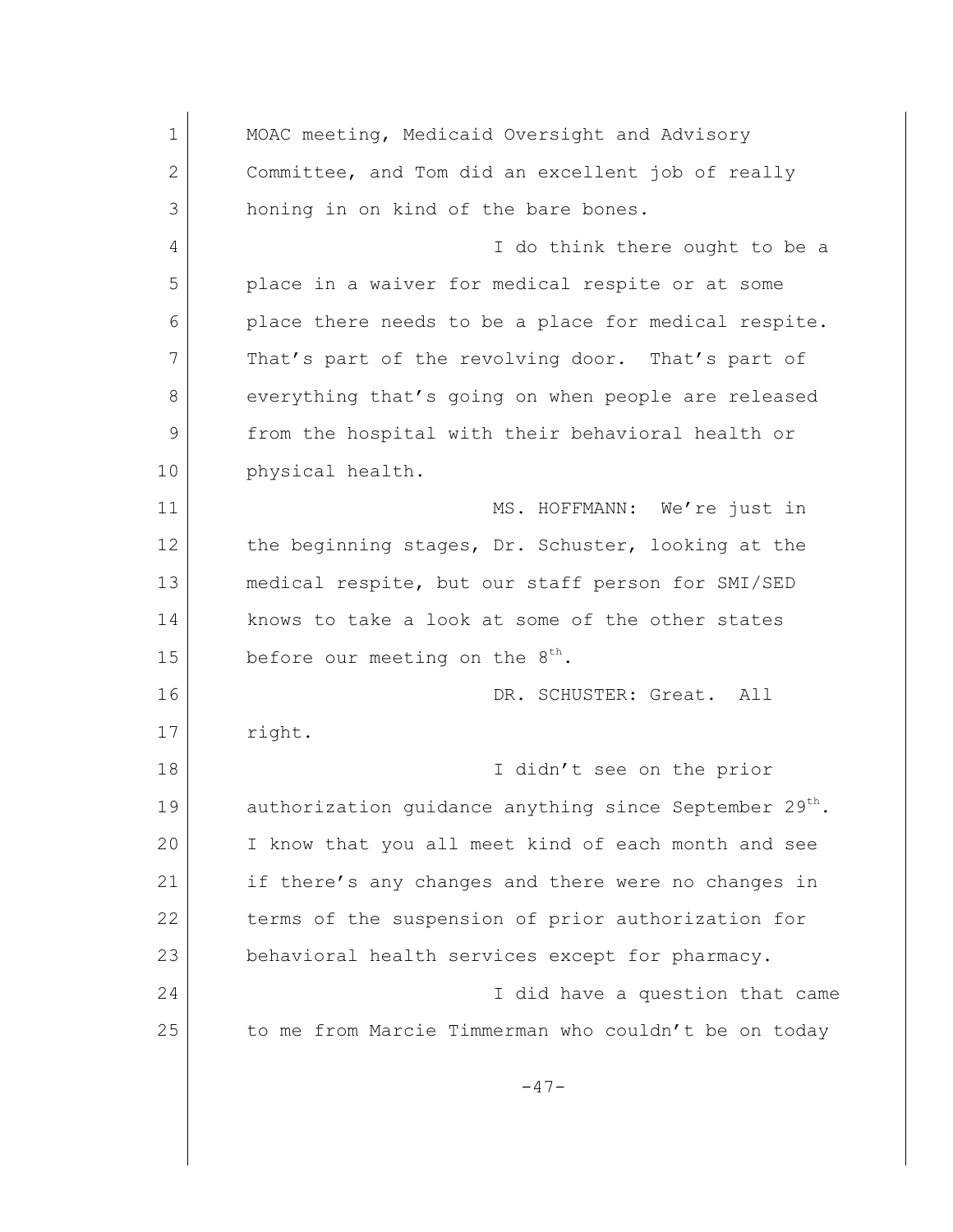1 but she said that she met up with the president of 2 the Kentucky United Methodist Children's Home who 3 said that they were unable to receive reimbursement 4 for case management with 16- to 18-year-olds even 5 though they now can receive mental health treatment 6 as homeless youth. 7 So, remember the bill that we 8 passed in this last Session that allowed homeless 9 youth 16 to 18 to be able to sign for behavioral 10 health services? 11 and, so, I was kind of curious 12 about it. I'm not real sure who to ask the question 13 to, Leslie. So, I quess I'll ask it to you since 14 you're the behavioral health quru here for Medicaid, 15 but it seems to me that case management would be part 16 of the behavioral health services. 17 MR. SHANNON: In the SED. 18 They've got to be SED. 19 DR. SCHUSTER: Well, that's 20 targeted case management. 21 MR. SHANNON: Yeah, but that's 22 another one. 23 DR. SCHUSTER: Oh, there's not? 24 Just case management? 25 MR. SHANNON: No.  $-48-$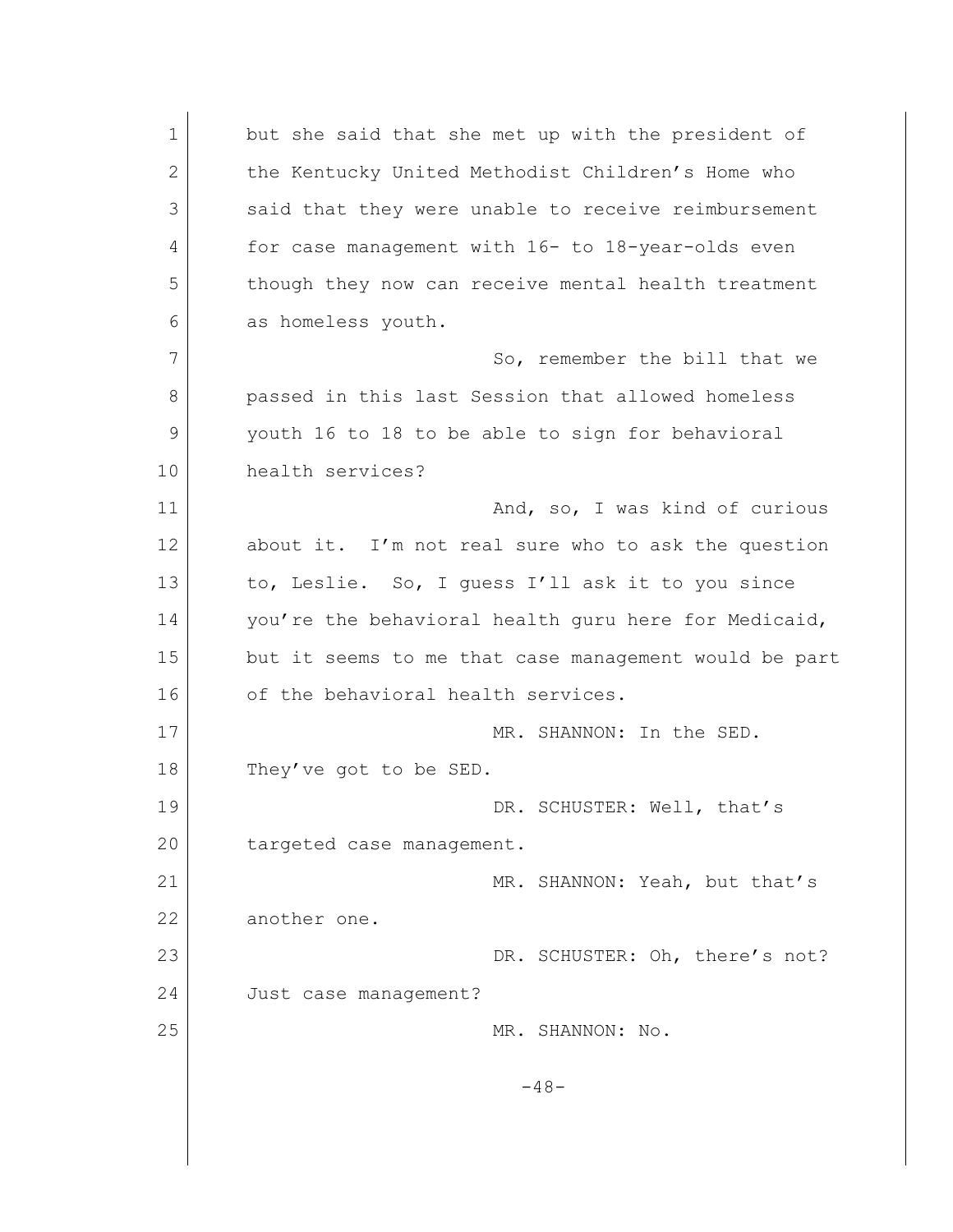1 MS. SANBORN: Sheila, this is 2 Michelle Sanborn. I'll follow up with Julie, but my 3 assumption is based on working on that bill, it's 4 probably because they still have to have parental 5 consent because that bill was really for LCSW's, 6 etcetera, like master's level therapy. 7 DR. SCHUSTER: Yeah, I think 8 that's right. I think what she was expressing was 9 surprise because now these kids were able to get the 10 | therapy services without parental consent but they 11 were unable to bill for case management. 12 So, what was the exact language 13 in that bill, Michelle? I thought it was a very 14 broad mental health services or behavioral health 15 services. 16 MR. SHANNON: Escorted, though, 17 right? 18 DR. SCHUSTER: Well, no. These 19 kids are on unescorted. I don't think that's the 20 issue. 21 MS. ADAMS: Sheila, this is 22 Kathy Adams. One of the issues may be the fact that 23 the TCM regulations require them to have a face-to-24 face visit or some type of a contact with the parent 25 I think once a month.  $-49-$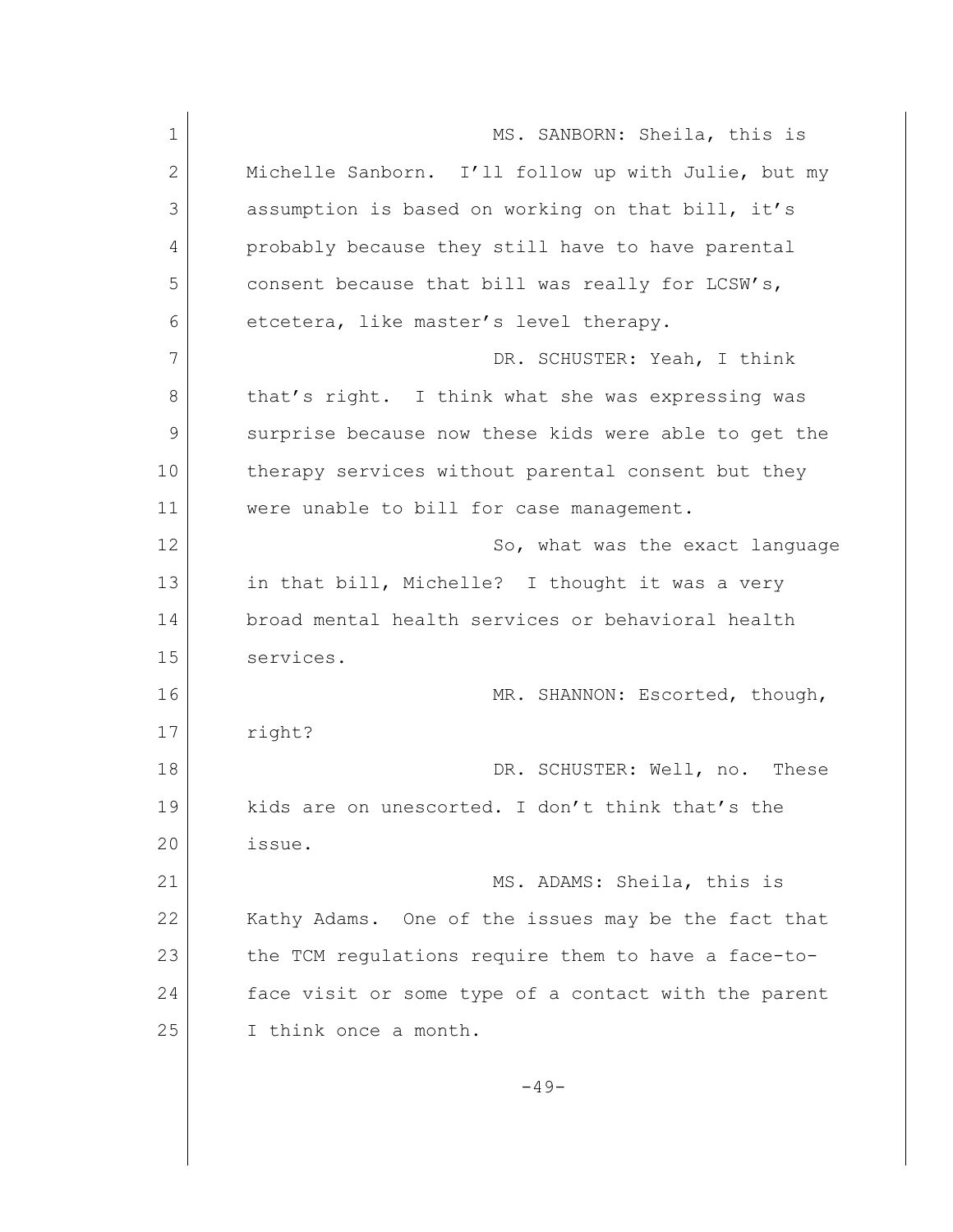1 So, I'm not sure if that's what 2 they are referring to as to why they can't bill for 3 TCM. And if they're homeless, they can't make that 4 contact with their parent usually. So, that might be 5 an issue. 6 DR. SCHUSTER: Okay. Well, it 7 sounds like you all know her. 8 MS. ADAMS: Yes. 9 DR. SCHUSTER: Is she a member 10 of the Children's Alliance? 11 MS. ADAMS: Yes. 12 DR. SCHUSTER: Okay. It was 13 Reverend Julie Love. What a neat name for somebody 14 who works for the United Methodist Children's Home. 15 I love that. 16 **Anyway**, that would be great, 17 and I'll let Marcie know that you all know her and 18 will follow up. 19 So, I quess one of the issues 20 is that they have an SED diagnosis so they would be 21 eligible for targeted case management and, then, are 22 they being on there because of the reg that requires 23 a parental visit? 24 My only thought was - and I 25 hadn't thought about it because I didn't know those  $-50-$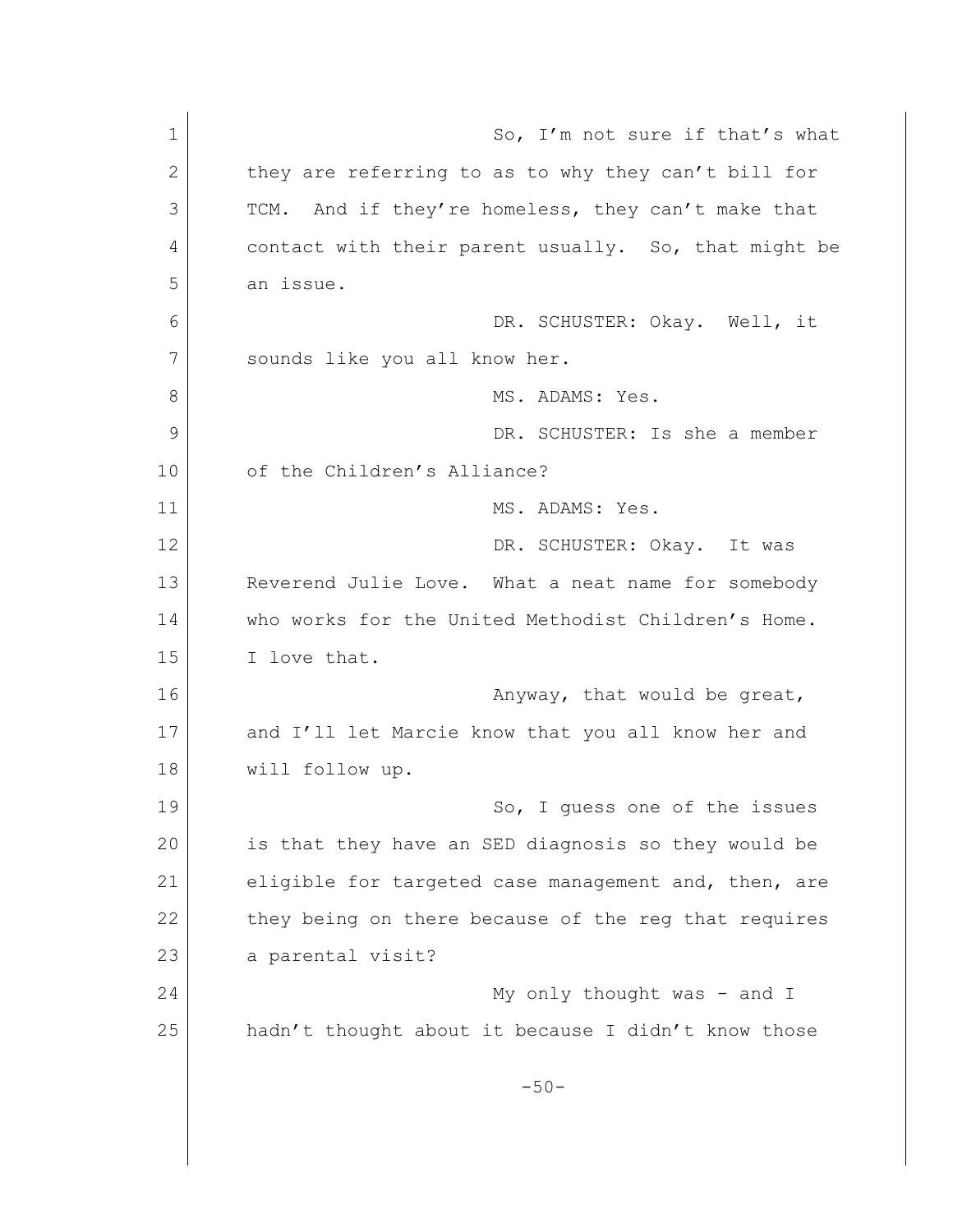| $\mathbf 1$ | details - I was trying to think of it as, well,       |
|-------------|-------------------------------------------------------|
| 2           | surely the language of the bill was broad enough that |
| 3           | both therapy and case management would have been      |
| 4           | included as behavioral health services. That's where  |
| 5           | I was coming from. Thank you very much for that.      |
| 6           | We also had - Kathy, do you                           |
| 7           | want to talk about the letter that you got from DMS,  |
| 8           | the provider letter about the fee schedule?           |
| 9           | MS. ADAMS: Sure. Yes. This is                         |
| 10          | Kathy Adams again with the Children's Alliance.       |
| 11          | And we became aware of a DMS                          |
| 12          | provider letter that affected numerous entities       |
| 13          | including BHSO's, behavioral health MSG's and         |
| 14          | community mental health centers, among others.        |
| 15          | DMS was recently made aware of                        |
| 16          | a change in the Kentucky-specific Medicare physician  |
| 17          | fee schedule; and as a result, several of the DMS fee |
| 18          | schedules have been revised, including the behavioral |
| 19          | health and SUD inpatient and outpatient fee schedule. |
| 20          | So, Medicaid has indicated that                       |
| 21          | they are doing claim adjustments, so, those affected  |
| 22          | should see adjustments by the end of the year.        |
| 23          | The concern that I've heard                           |
| 24          | from our members is many of the MCOs tie their        |
| 25          | reimbursement to the Medicaid fee schedule. And, so,  |
|             |                                                       |
|             | $-51-$                                                |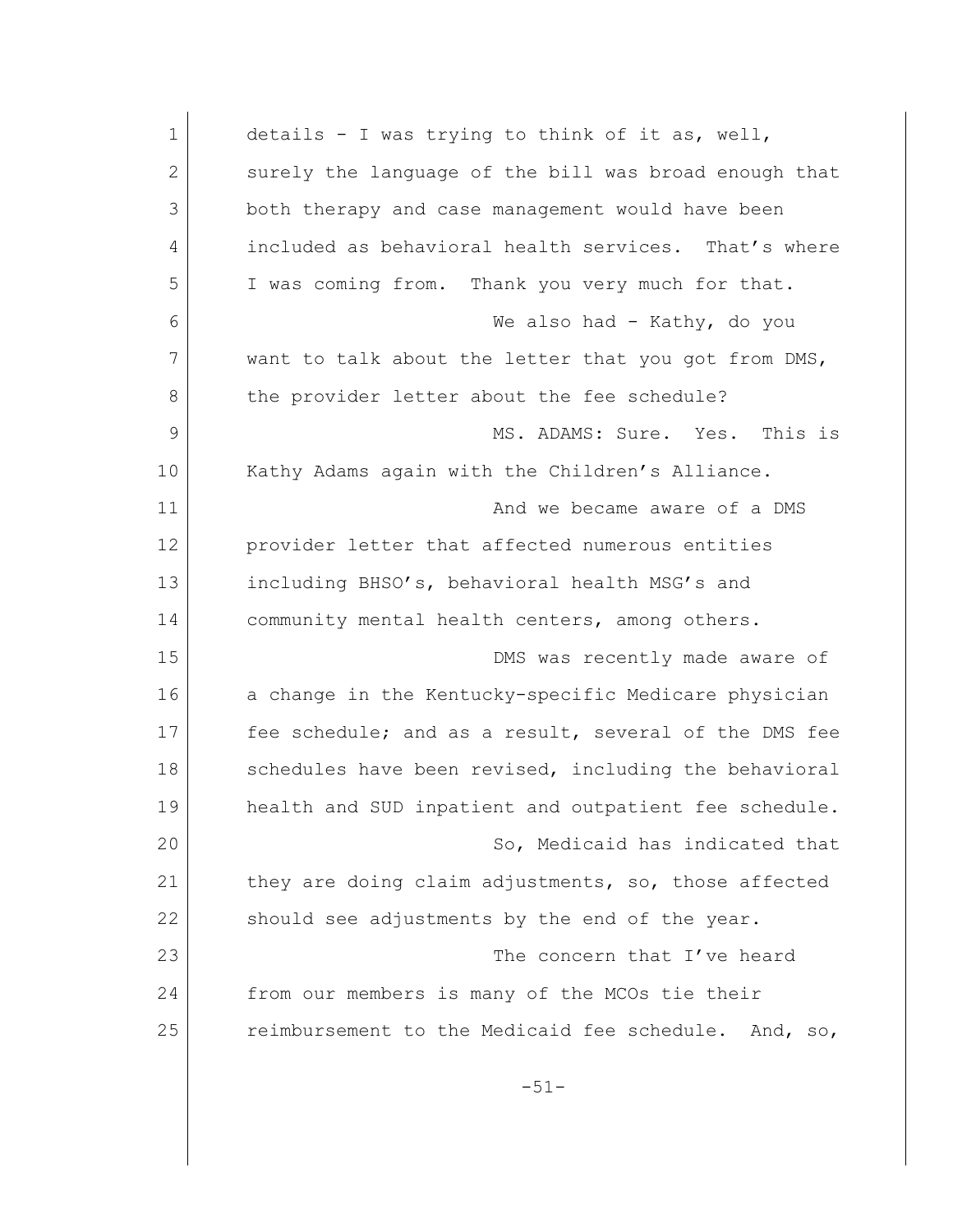1 | that would mean increases or changes for them as well 2 in their contracts with those MCOs that tie to the 3 fee schedule. 4 And the concern is when the 5 MCOs will implement the changes to the fee schedule, 6 and our advocacy is that there be as less of an 7 impact and any extra work on providers as possible in 8 **b** regards to how claim adjustments are done. We would 9 specifically obviously be advocating that providers 10 | not have to resubmit claims so that they have to be 11 reprocessed in that way. 12 DR. SCHUSTER: And are your 13 providers being asked to resubmit claims, or this is 14 just in the offing, so, you don't know yet? 15 MS. ADAMS: We don't know yet. 16 Members haven't heard from the MCOs on how they plan 17 to implement this for the ones that do tie the 18 **reimbursement to the fee schedules, Medicaid fee** 19 schedules. 20 So, we're trying to advocate 21 proactively that the burden of reprocessing and the 22 claim adjustments not be placed on providers. 23 Usually, MCOs, I think it might 24 even be tied to the DMS contract with the MCOs, that 25 they have to provide at least a 30-day notice to -52-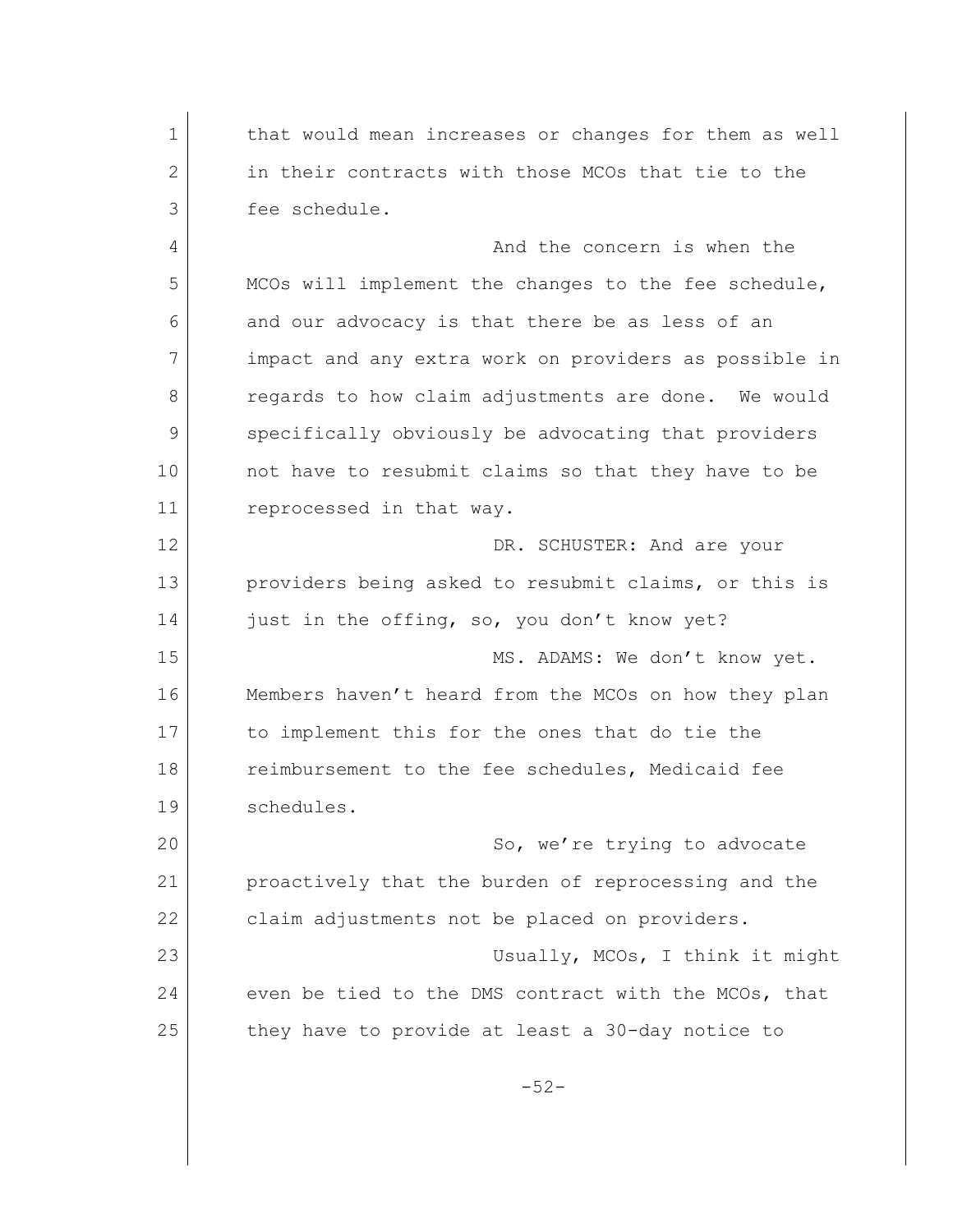| $\mathbf 1$ | providers when there's a change in reimbursement.     |
|-------------|-------------------------------------------------------|
| 2           | So, again, this just came out                         |
| 3           | from Medicaid in early October. So, our members       |
| 4           | haven't heard from any of the MCOs yet on how they    |
| 5           | plan to implement.                                    |
| 6           | DR. SCHUSTER: May I ask if any                        |
| 7           | of the MCOs that are on the call want to weigh in if  |
| 8           | you have a plan that you could share with us about    |
| 9           | how you're going to deal with these changes in the    |
| 10          | fee schedule?                                         |
| 11          | MR. CROWLEY: Hello, Sheila.                           |
| 12          | This is David Crowley with Anthem. Kathy, we          |
| 13          | definitely take your points and your advocacy in      |
| 14          | consideration on that plan and change in fee schedule |
| 15          | and can set up some time with Andy Fox and a few of   |
| 16          | our provider solution folks to review that game plan. |
| 17          | I don't know the specific                             |
| 18          | details of it at this point but I do hear and         |
| 19          | empathize with you.                                   |
| 20          | MS. ADAMS: Thanks, David.                             |
| 21          | DR. COOK: This is Dr. Cook for                        |
| 22          | United Healthcare. We just recently received those    |
| 23          | and, so, we're reviewing that. So, at this time, we   |
| 24          | don't have any updates or communications that we'll   |
| 25          | be sending out; but once we do, we can definitely     |
|             | $-53-$                                                |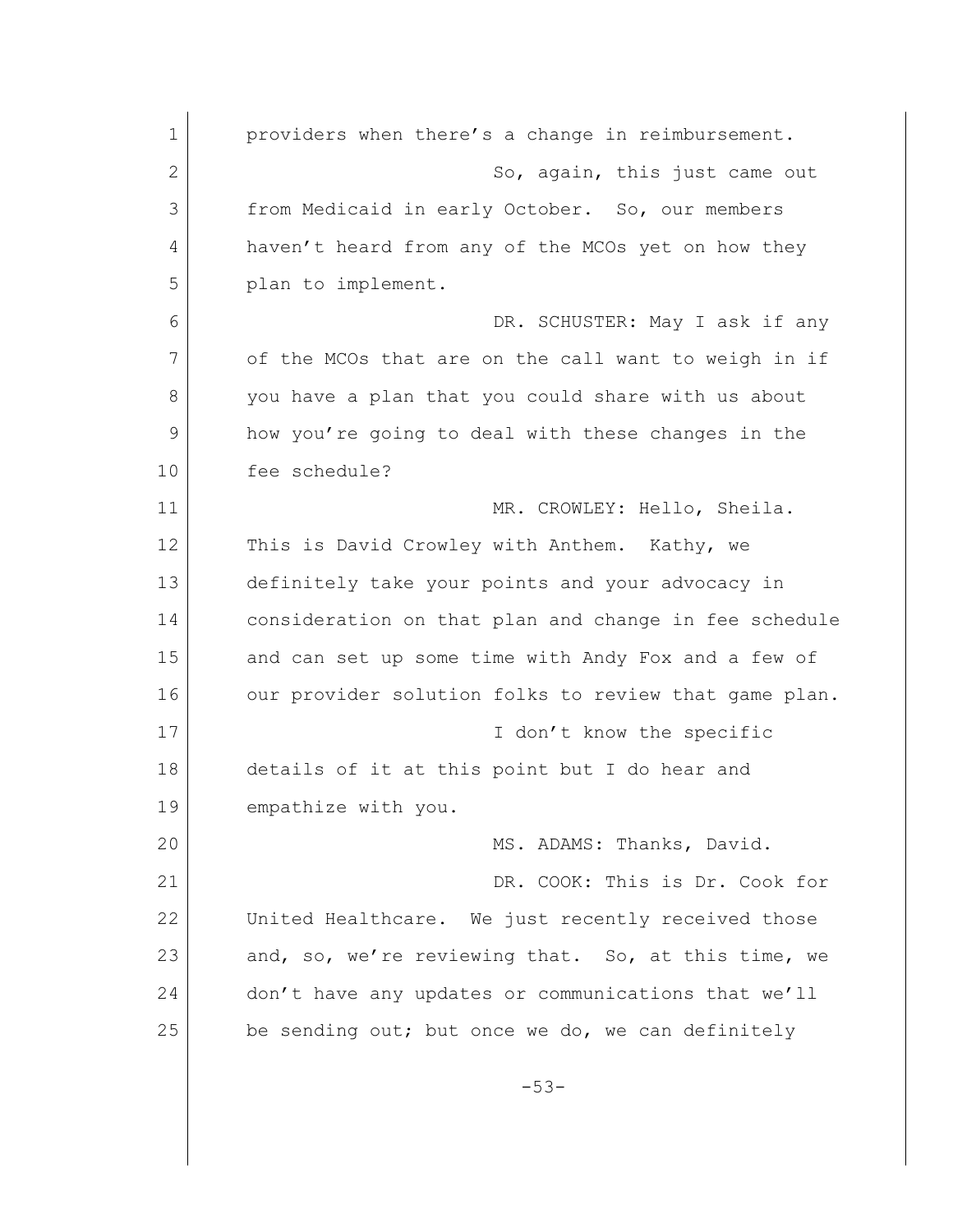1 work with our Provider Relations' team to talk to any 2 of the providers that need that information to make 3 sure that we're communicating. 4 So, at this time, we're just 5 reviewing and it will be a to be continued what we 6 may or may not do as far as billing requirements or 7 anything that we're speaking to, but I don't have an 8 answer at this moment because we're still reviewing. 9 DR. SCHUSTER: Okay. Thank you, 10 Dr. Cook, but I think you're hearing from the 11 providers what their preference would be. So, you 12 might take that into consideration as you're 13 reviewing. 14 DR. COOK: We'll definitely take 15 it into consideration, yes. Thank you for that. 16 DR. SCHUSTER: Okay. Thank you. 17 MR. BALDWIN: Sheila, just on 18 that same topic, I don't think Kathy covered this, 19 but seeking clarification because the fee schedule is 20 a  $1/1/21$  fee schedule and I'm trying to remember if 21 this change - because I know when we did the annual 22 update, it was not until March, it was updated, but 23 it was retroactive back to 1/1. 24 I'm not 100% sure. I can't 25 remember off the top of my head if this one goes back -54-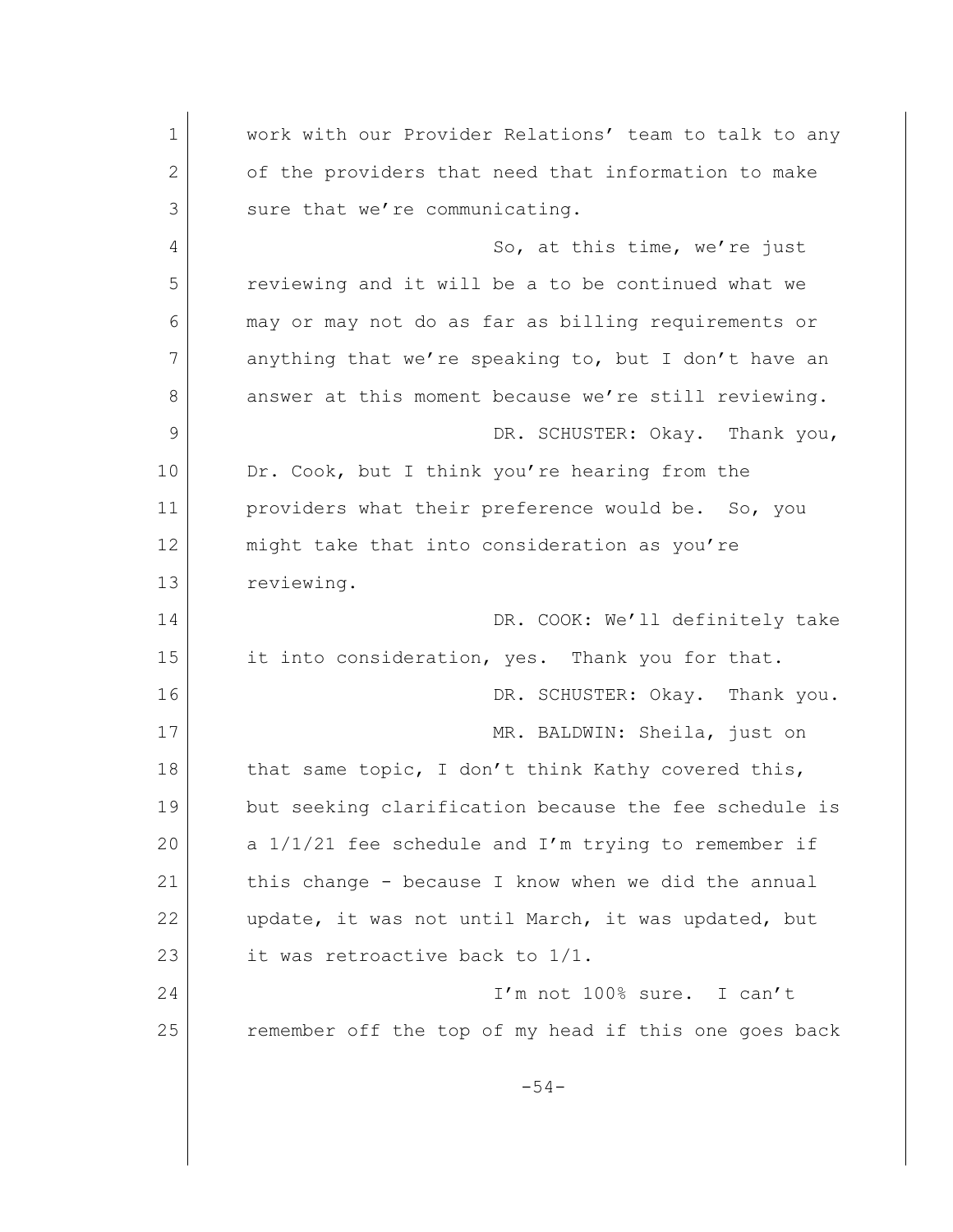1 to 1/1; but if it was, I don't think the MCOs are 2 required. I know Medicaid fee-for-service - this is 3 probably a Medicaid question. Medicaid fee-for-4 service, I believe, does go back to the retro date on 5 these claims, but I don't think the MCOs are required  $6$  to. 7 Even though they reference the 8 Medicaid fee schedule in their contracts, I don't 9 think that they have to go back to the effective 10 date. It would be great if they would but I don't 11 know that. I'm trying to seek clarification on that. 12 | MS. SANBORN: If the rates 13 changed a long time ago and, then, our Medicaid 14 didn't put them in, why wouldn't our MCOs not have to 15 follow these rates? 16 MR. BALDWIN: Well, I agree. I 17 mean, I agree but I don't think that's a requirement. 18 I don't know if anybody from Medicaid can confirm or 19 not that question. 20 DR. SCHUSTER: So, your 21 question, Bart, if I understand it, is are these 22 changes retroactive to  $1/1/21$ ? Is that basically 23 what you're asking? 24 MR. BALDWIN: Well, I think they 25 are, but the question is when Medicaid updates their -55-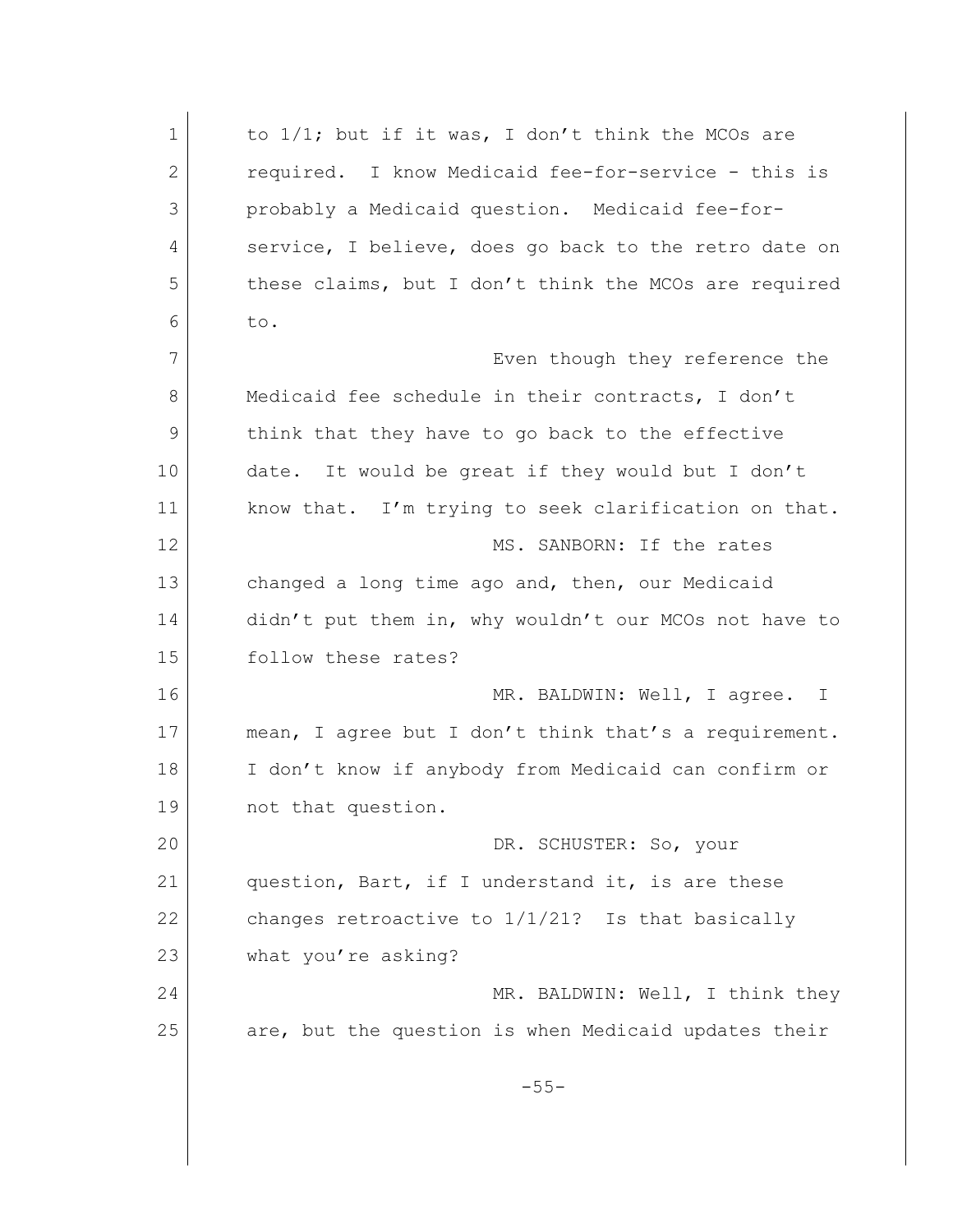1 fee schedule for fee-for-service, it's effective at 2 that prior date; but when the MCOs reprocess the 3 claims, do they have to go claims all the way back to 4 that prior date, to 1/1, or could it be sixty days or 5 ninety days back because the issue with this is the 6 fee schedule was updated but it's not just from this 7 date moving forward. It's a retroactive date on when 8 it's effective. 9 DR. SCHUSTER: Okay. So, is 10 anybody from Medicaid on that an answer that 11 question? 12 MS. CECIL: Veronica. A couple 13 of things. One is that our contract with the Managed 14 Care Organizations specifies that they must give a 15 30-day notice before a change in reimbursement and 16 that that change should be prospective. 17 and, then, the agreement 18 between providers and MCOs about changes in 19 reimbursement are driven by their contract. 20 So, I will tell you that it's 21 the Department's intent and the quidance that we're 22 providing to the MCOs is that because we've heard 23 from so many providers around this, it seems to be 24 the consensus that they would prefer a retroactive 25 adjustment.

-56-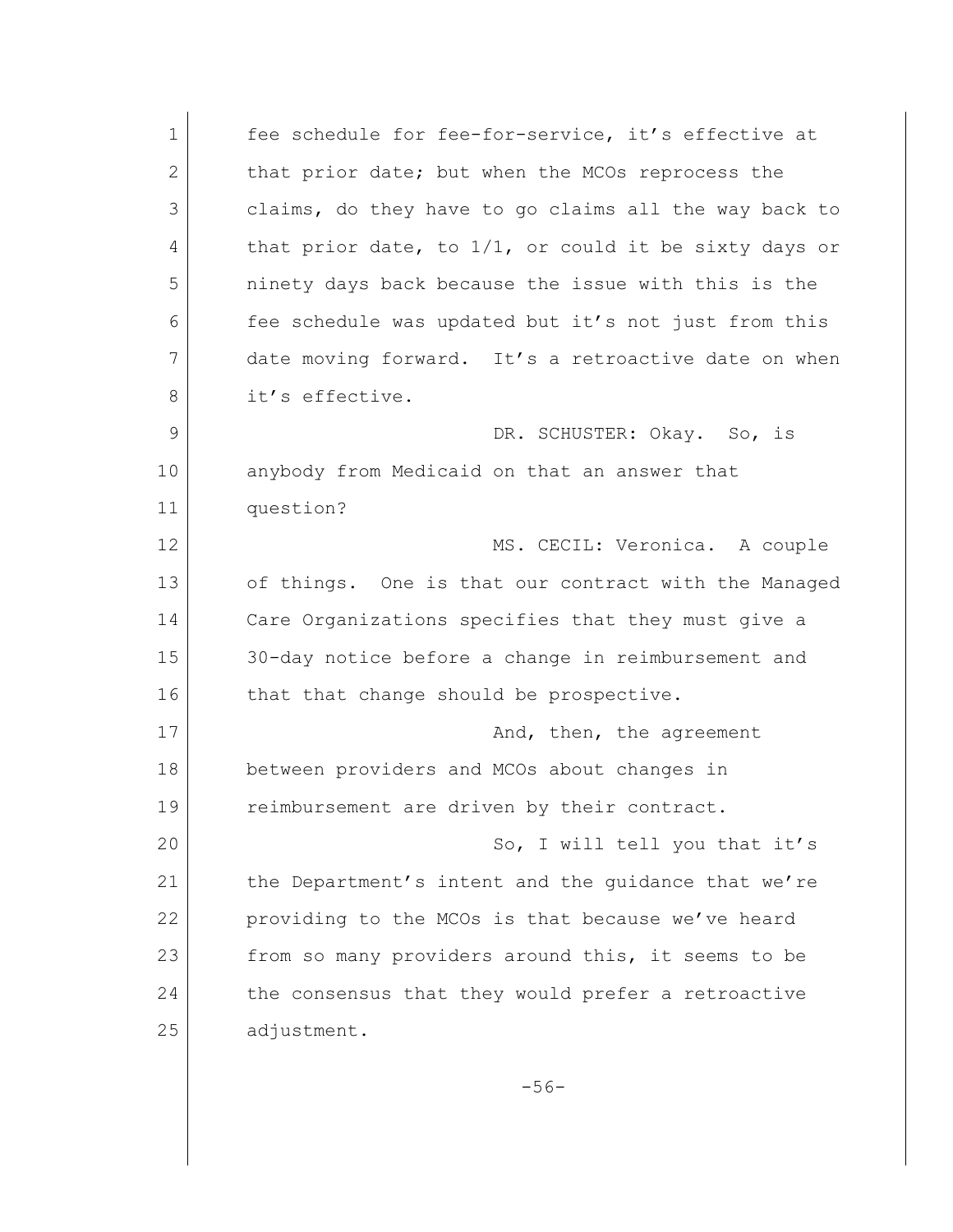| $\mathbf 1$ |                                                       |
|-------------|-------------------------------------------------------|
|             | So, we certainly have indicated                       |
| 2           | to the MCOs that that would be our preference but we  |
| 3           | do not have any authority to require them to go back  |
| 4           | to January 1.                                         |
| 5           | I think there is a little bit                         |
| 6           | of a gray area here as to how you interpret what the  |
| 7           | change in fee schedule was. Is that truly a change    |
| 8           | in reimbursement?                                     |
| 9           | So, I think there's some gray                         |
| 10          | area about how you would characterize what just       |
| 11          | happened with the change in the rate, but,            |
| 12          | nevertheless, those are the parameters in terms of    |
| 13          | what we require between our contract with the MCO and |
| 14          | what the MCO may require with, you know, might have   |
| 15          | negotiated with their contract with the provider.     |
| 16          | DR. SCHUSTER: Does that answer                        |
| 17          | your question, Bart?                                  |
| 18          | MR. BALDWIN: Well, yes.<br>$\mathbb{I}$               |
| 19          | mean, it's still a gray area in the sense that the    |
| 20          | fee schedule was changed retroactive to 1/1, but I    |
| 21          | guess it depends on the specifics in the contract     |
| 22          | with the providers on whether or not they have to     |
| 23          | because even though they reference it and it's        |
| 24          | officially changing retroactively, right?             |
| 25          | So, you would assume that if                          |
|             |                                                       |
|             | $-57-$                                                |
|             |                                                       |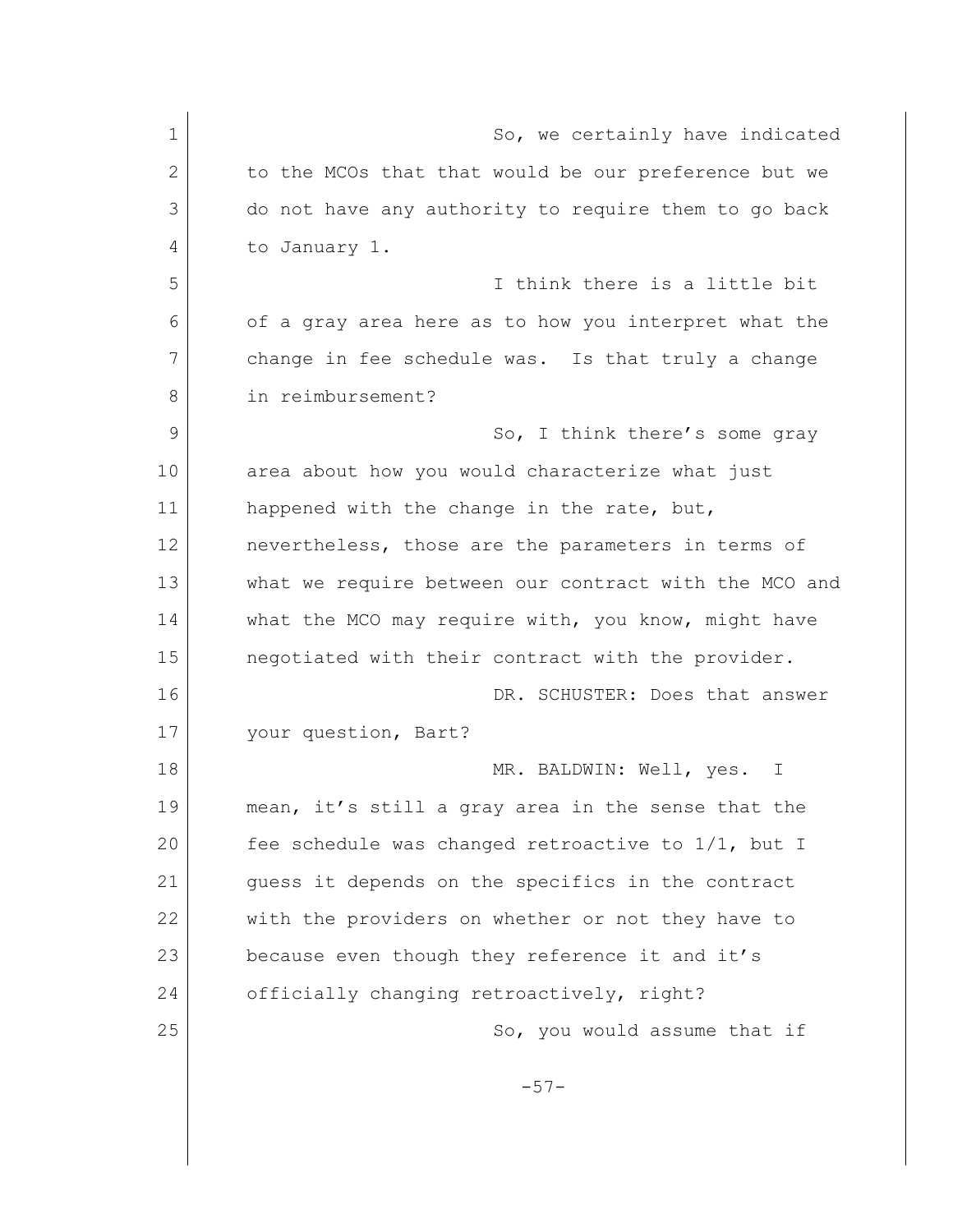1 you're going to officially reference that, then, if 2 it was changed retroactively, you would have to 3 follow it but I don't know this. You'd have to 4 encourage that. And I think when this has happened 5 in the past, I think it's been a varied experience 6 between one MCO to the other, how far back they've 7 gone. 8 I was just seeking 9 clarification - thank you, Veronica - on whether it 10 was a requirement or not but it sounds like it is 11 not. 12 MS. CECIL: I will add that 13 whichever way the MCOs intend to implement this is 14 that they need to be consistent. 15 So, if rates retroactively get 16 reduced and they go and they try to create an 17 overpayment and recoup based on that, that would be 18 inappropriate. 19 and, so, I just want to make 20 sure that, again, I think it's difficult because 21 Sometimes rates, when they're retroactive, may 22 increase or decrease and it's hard to only ask for 23 the retroactive process thing if it's an increase and 24 not if it's a decrease. 25 So, that's the difficulty, I -58-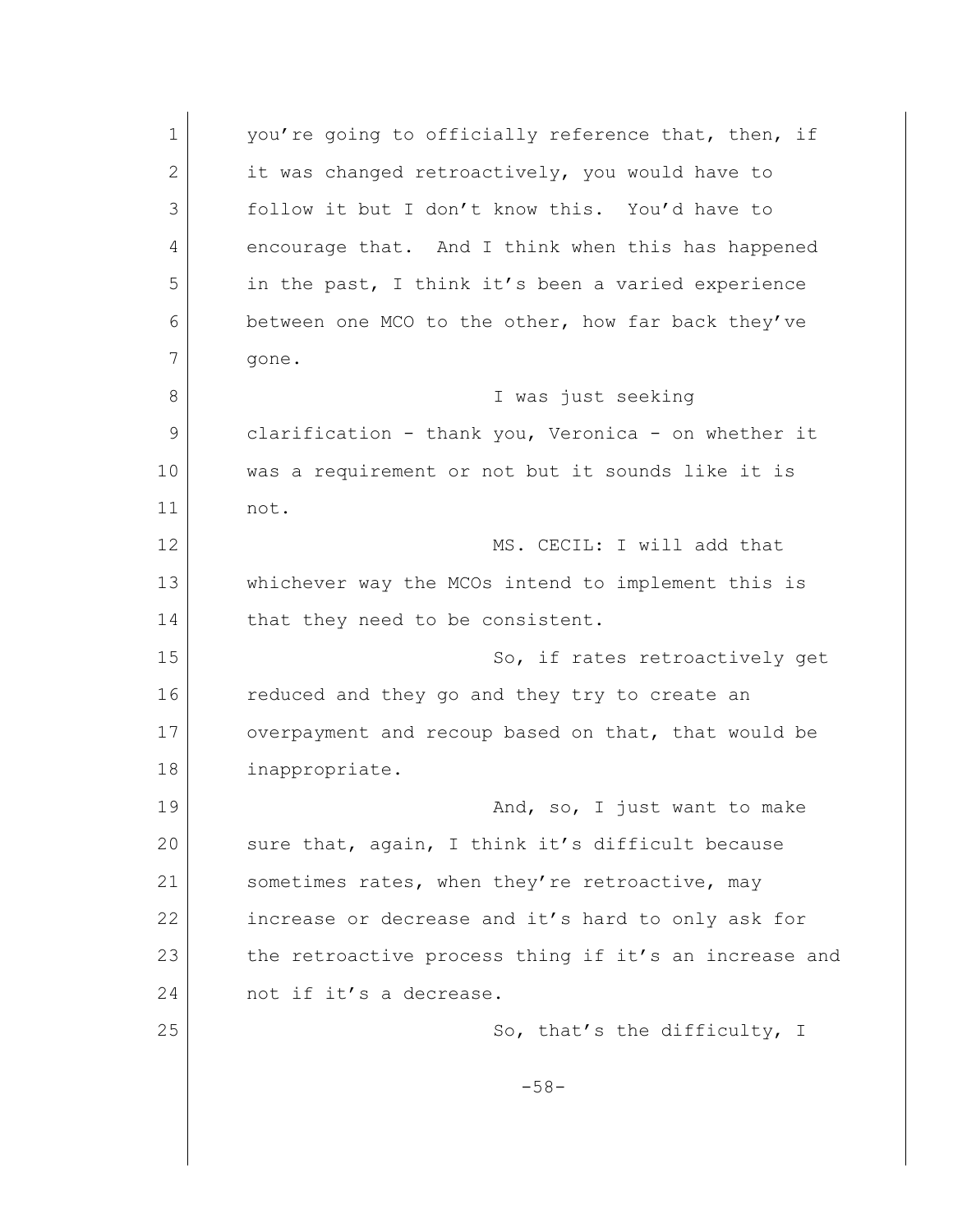| $\mathbf 1$ | think, but, again, I'll reiterate that the            |
|-------------|-------------------------------------------------------|
| 2           | Department's position on this is that and the         |
| 3           | quidance has been because of the overwhelming amount  |
| 4           | of contact we've had on this is that we've requested  |
| 5           | that they go back and reprocess, not require          |
| 6           | providers to resubmit but to reprocess those rates,   |
| 7           | but they're sensitive to the fact of what their       |
| 8           | contract says with the provider.                      |
| 9           | MR. BALDWIN: Thank you. Thank                         |
| 10          | you, Sheila.                                          |
| 11          | DR. SCHUSTER: Okay. I think                           |
| 12          | that helps.                                           |
| 13          | MS. ADAMS: Thank you, Veronica.                       |
| 14          | DR. SCHUSTER: And also in the                         |
| 15          | Chat, Passport and Humana both said that they were    |
| 16          | also reviewing and will be in touch with providers.   |
| 17          | I think our Humana rep is permanently on mute which I |
| 18          | didn't do but apparently her Zoom is doing that to    |
| 19          | her.                                                  |
| 20          | Kathy, you brought also a                             |
| 21          | question about the increasing number and requirements |
| 22          | of MCO audits and we've heard this also from the comp |
| 23          | care centers, and I don't know if it's related to the |
| 24          | fact that there isn't prior authorization going on.   |
| 25          | And, so, we're seeing more audits from the MCOs, but  |
|             | $-59-$                                                |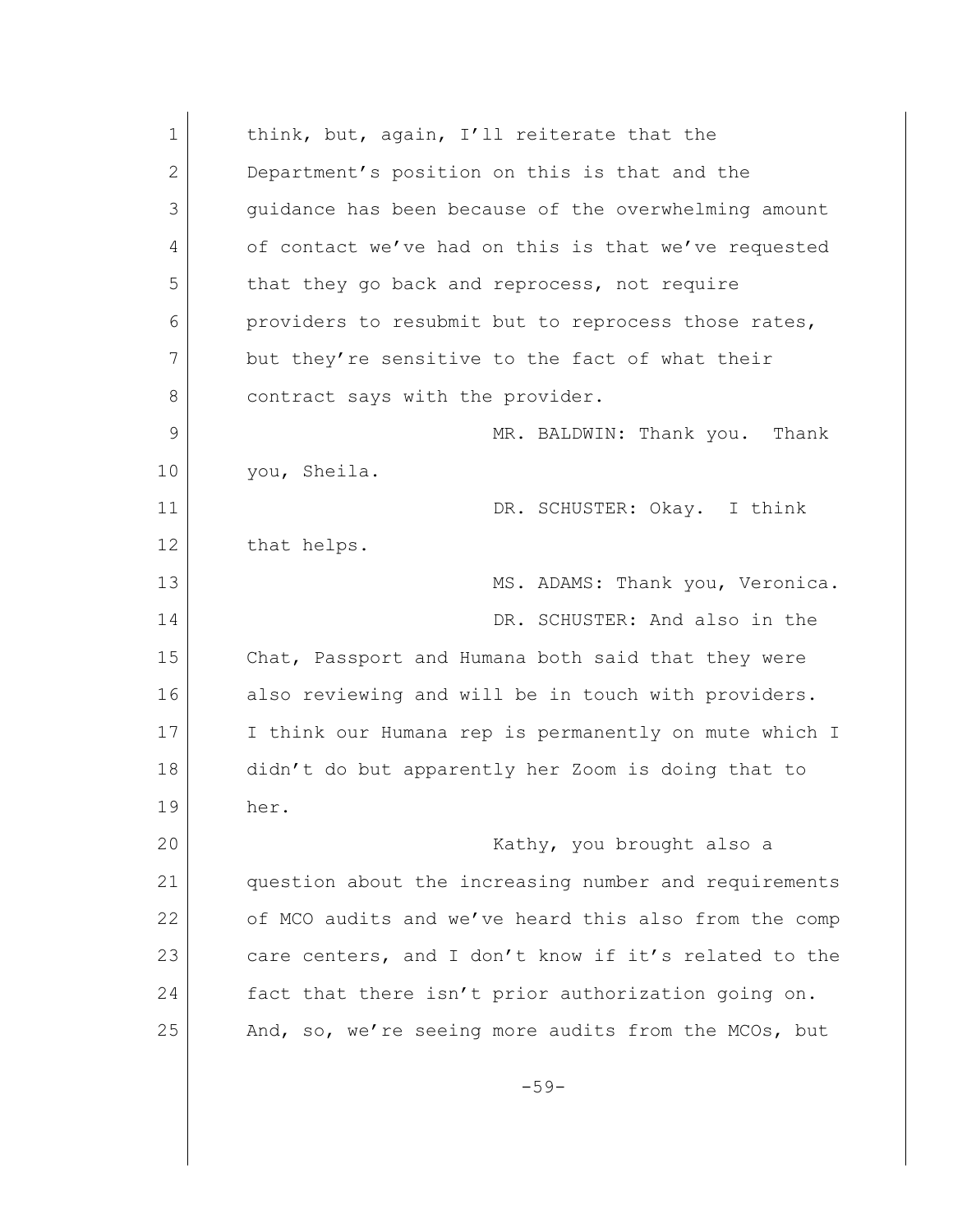| $\mathbf 1$<br>$\mathbf{2}$<br>I'll ask Veronica.<br>3<br>Is there anything in the<br>contract about the kind of notice or the kind of<br>4<br>5<br>volume, Veronica, that MCOs can require in these<br>things? I mean, we're hearing stories about ten<br>6<br>7<br>8<br>thing.<br>9<br>MR. SHANNON: Hundreds.<br>10<br>11<br>MR. SHANNON: Hundreds.<br>12<br>13<br>four hundred.<br>14<br>MS. CECIL: So, first of all,<br>15<br>16<br>record review or is that an actual overpayment.<br>17<br>18<br>19<br>record reviews and the number of audit letters<br>20<br>they've sent out for overpayment.<br>21<br>22<br>23<br>don't know. It's anecdotal to me.<br>24<br>25<br>$-60-$ |                                                       |
|-------------------------------------------------------------------------------------------------------------------------------------------------------------------------------------------------------------------------------------------------------------------------------------------------------------------------------------------------------------------------------------------------------------------------------------------------------------------------------------------------------------------------------------------------------------------------------------------------------------------------------------------------------------------------------------|-------------------------------------------------------|
|                                                                                                                                                                                                                                                                                                                                                                                                                                                                                                                                                                                                                                                                                     | it sounds like part of the question is - and maybe    |
|                                                                                                                                                                                                                                                                                                                                                                                                                                                                                                                                                                                                                                                                                     |                                                       |
|                                                                                                                                                                                                                                                                                                                                                                                                                                                                                                                                                                                                                                                                                     |                                                       |
|                                                                                                                                                                                                                                                                                                                                                                                                                                                                                                                                                                                                                                                                                     |                                                       |
|                                                                                                                                                                                                                                                                                                                                                                                                                                                                                                                                                                                                                                                                                     |                                                       |
|                                                                                                                                                                                                                                                                                                                                                                                                                                                                                                                                                                                                                                                                                     |                                                       |
|                                                                                                                                                                                                                                                                                                                                                                                                                                                                                                                                                                                                                                                                                     | days' notice and hundreds of case files, that kind of |
|                                                                                                                                                                                                                                                                                                                                                                                                                                                                                                                                                                                                                                                                                     |                                                       |
|                                                                                                                                                                                                                                                                                                                                                                                                                                                                                                                                                                                                                                                                                     |                                                       |
|                                                                                                                                                                                                                                                                                                                                                                                                                                                                                                                                                                                                                                                                                     | DR. SCHUSTER: I'm sorry, Steve.                       |
|                                                                                                                                                                                                                                                                                                                                                                                                                                                                                                                                                                                                                                                                                     |                                                       |
|                                                                                                                                                                                                                                                                                                                                                                                                                                                                                                                                                                                                                                                                                     | Hundreds and hundreds. Four hundred for one center,   |
|                                                                                                                                                                                                                                                                                                                                                                                                                                                                                                                                                                                                                                                                                     |                                                       |
|                                                                                                                                                                                                                                                                                                                                                                                                                                                                                                                                                                                                                                                                                     |                                                       |
|                                                                                                                                                                                                                                                                                                                                                                                                                                                                                                                                                                                                                                                                                     | I'd like to see examples of that and if that's just a |
|                                                                                                                                                                                                                                                                                                                                                                                                                                                                                                                                                                                                                                                                                     |                                                       |
|                                                                                                                                                                                                                                                                                                                                                                                                                                                                                                                                                                                                                                                                                     | We just recently requested a                          |
|                                                                                                                                                                                                                                                                                                                                                                                                                                                                                                                                                                                                                                                                                     | report from the MCOs to provide us both the number of |
|                                                                                                                                                                                                                                                                                                                                                                                                                                                                                                                                                                                                                                                                                     |                                                       |
|                                                                                                                                                                                                                                                                                                                                                                                                                                                                                                                                                                                                                                                                                     |                                                       |
|                                                                                                                                                                                                                                                                                                                                                                                                                                                                                                                                                                                                                                                                                     | So, we're going to review that                        |
|                                                                                                                                                                                                                                                                                                                                                                                                                                                                                                                                                                                                                                                                                     | because we hear it's excessive but without data, I    |
|                                                                                                                                                                                                                                                                                                                                                                                                                                                                                                                                                                                                                                                                                     |                                                       |
|                                                                                                                                                                                                                                                                                                                                                                                                                                                                                                                                                                                                                                                                                     | So, generally, obviously for an                       |
|                                                                                                                                                                                                                                                                                                                                                                                                                                                                                                                                                                                                                                                                                     | overpayment audit, it's thirty days to respond. Now,  |
|                                                                                                                                                                                                                                                                                                                                                                                                                                                                                                                                                                                                                                                                                     |                                                       |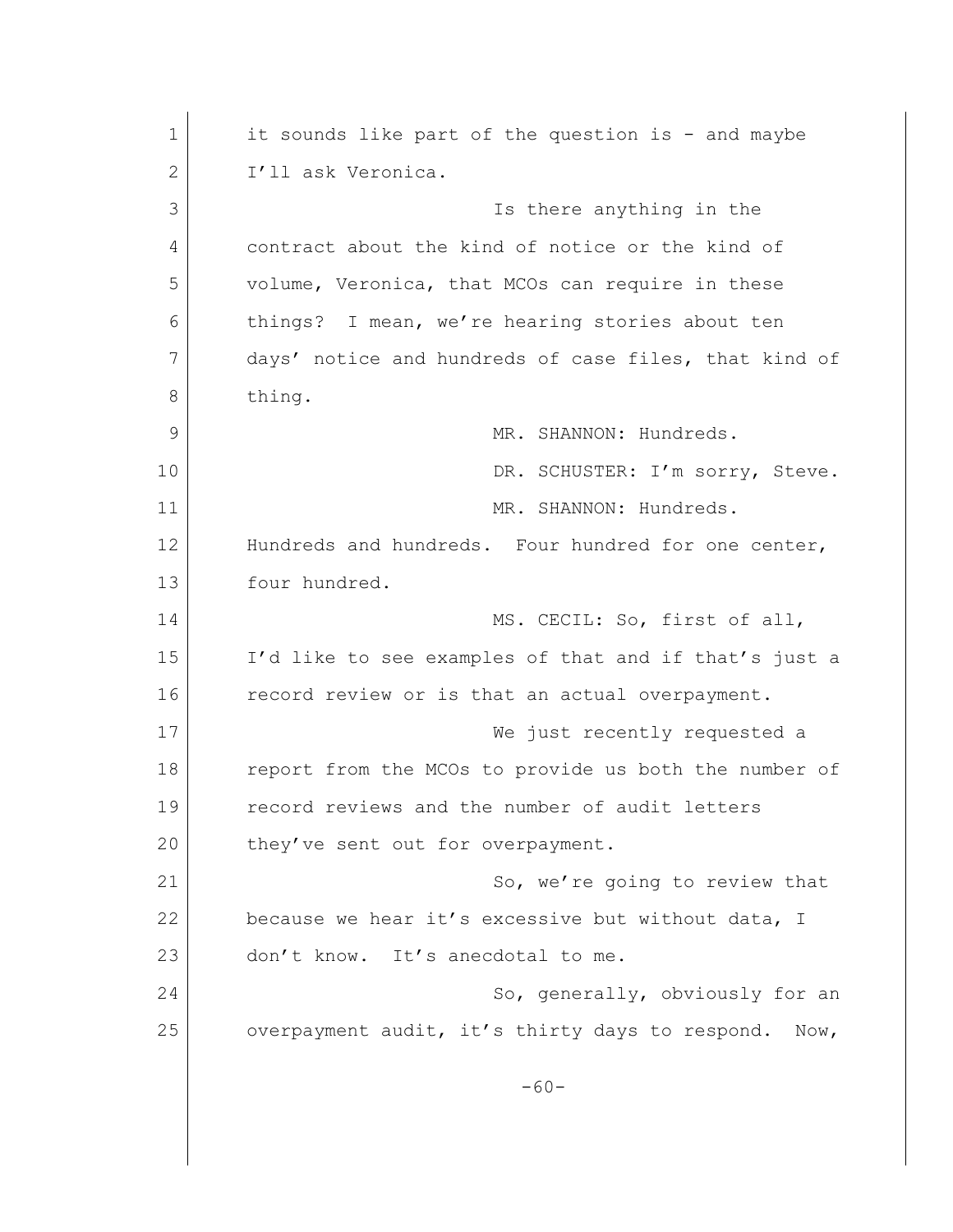1 I think we've been very clear about this an I'm happy 2 to reiterate it. 3 **Blue Communist Right now during the pandemic,** 4 we have instructed the MCOs to give additional time 5 to providers when they request additional time to 6 either provide records or even to appeal. So, we 7 have told them to always extend without cause, 8 without reason. If a provider asks for additional 9 time, we've told the MCOs you should give additional 10 time. 11 So, if you've not made that 12 request, I definitely recommend you do that; but, 13 again, we're trying to monitor it because we're 14 hearing it bubble up with all these audits going on 15 and we're trying to figure that out. 16 MS. ADAMS: And, Veronica - this 17 is Kathy again - I have submitted examples of some 18 audit letters that our members have received, 19 especially the one where they're given ten days to 20 mass produce all these records and was just advised 21 maybe yesterday or Monday or Tuesday by Angie Parker 22 to advise our members to request an extension if or 23 when needed because I don't know that they felt they 24 had that flexibility to ask. So, I'm definitely 25 going to advise our members to ask for that

-61-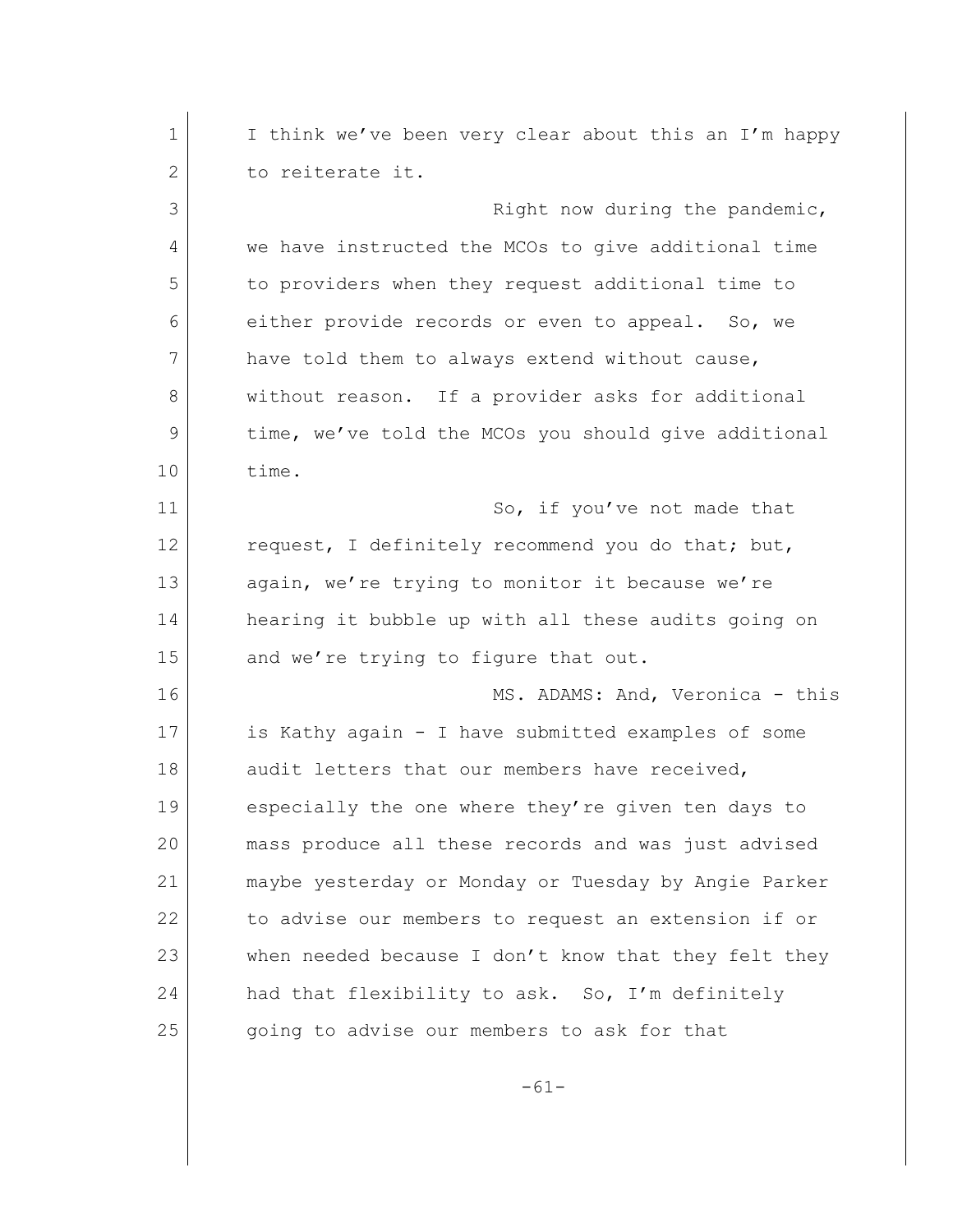1 flexibility. 2 The other thing we've seen in  $3$  addition to the ten-day is - I'm going to lose it, 4 I'm going to forget - and, again, it's the volume. 5 It's the short turnaround time but, then, it's a list 6 of clients. They might be given thirty days but it's 7 a list of sixteen clients. 8 DR. SCHUSTER: I think you 9 mentioned, Kathy, they requested a year's worth of 10 records. 11 MS. ADAMS: Yes. That has 12 happened. 13 DR. SCHUSTER: So, they want a 14 year's worth of records on a particular case, a 15 particular recipient? 16 MS. ADAMS: Yes. 17 MS. CECIL: Angie had to drop 18 off for another meeting and I will follow up with 19 her, Kathy, on what's going on. 20 I think the difficulty is that 21 these are very case-specific. The other thing that 22 we have been very clear with the MCOs on is that you 23 should probably have a really good reason why you're 24 asking for those records and not just to, again, 25 create a burden. -62-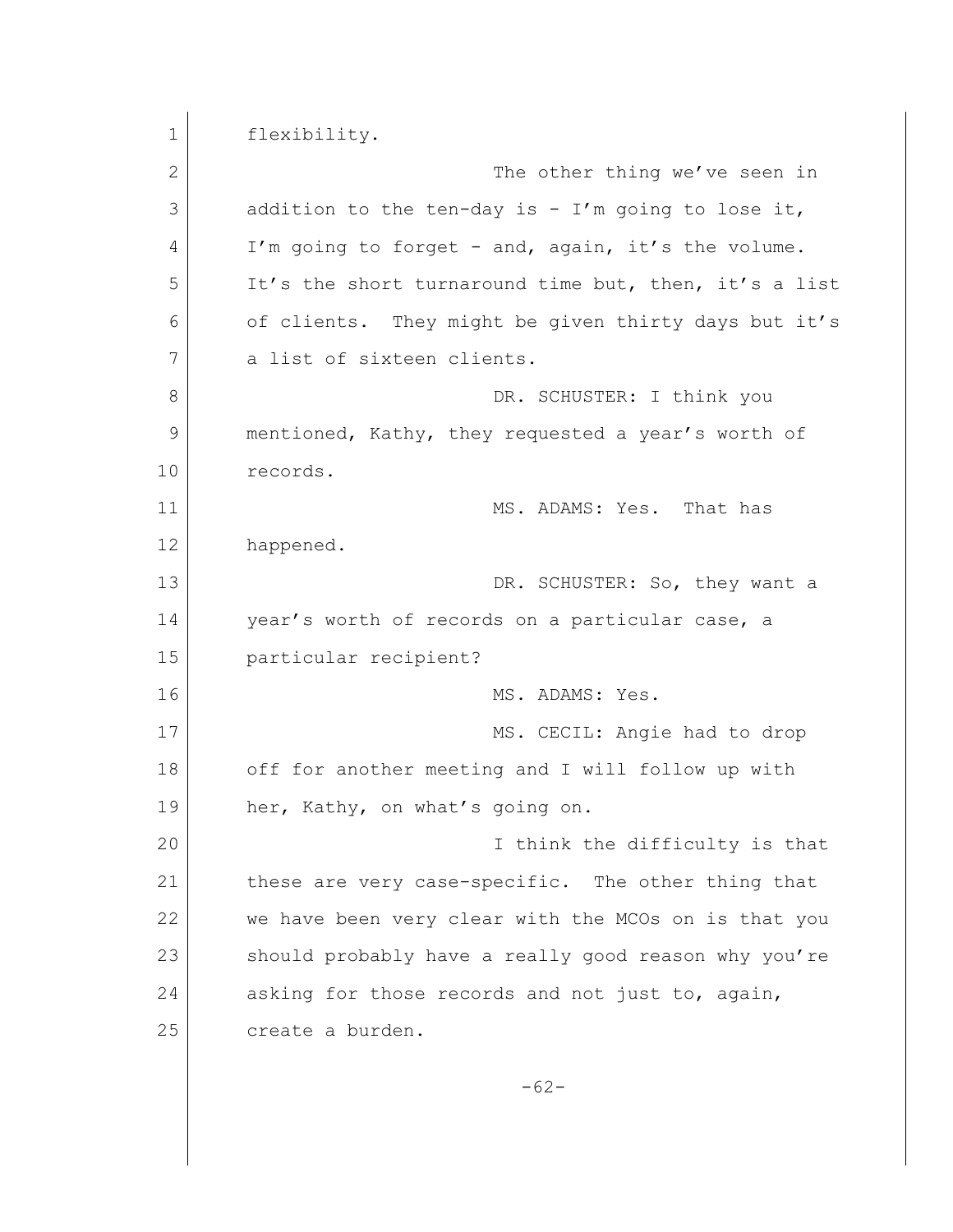1 So, we've tried to tell them to 2 be very judicious in what records they end up 3 requesting unless it's a random audit. 4 Again, you all have to remember 5 that CMS requires us and the federal laws require us 6 to ensure that services are medically necessary, that 7 they're provided in the manner in which are approved 8 through our State Plan or our regulations. 9 And, so, the only way we can 10 determine that is doing a retro audit. So, it's just 11 a check and balance. That's a part of the program 12 integrity of Medicaid. 13 But, Kathy, I'll go back and 14 talk with Angie on the information we specifically 15 have. 16 MS. ADAMS: Thanks, and we 17 totally get the audit and the necessity of audits and 18 | that they need to occur. We totally get that. It's 19 just that it's really bad timing in that some of them 20 seem really excessive. 21 | Communist Communist Polks are inundated already 22 with additional clients and additional need for 23 services due to the pandemic in the behavioral health 24 field and they're also very short-staffed, the same 25 issue that's hitting everyone these days, and a lot -63-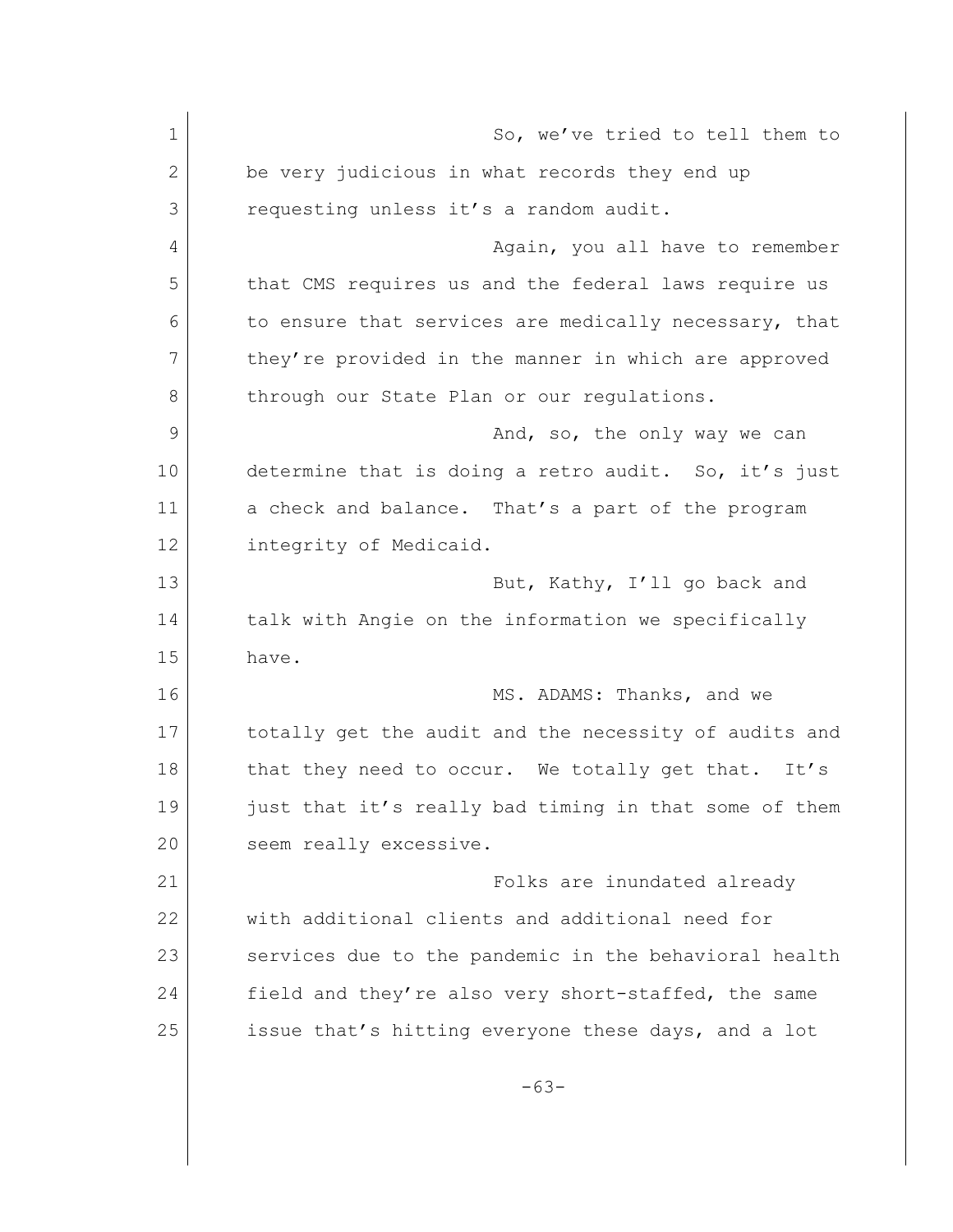1 of times they're the type that we can't close on 2 Mondays, not when you provide crisis services. You 3 can't close because you don't have enough workers 4 like Wendy's can. 5 So, we appreciate what you have 6 communicated to the MCOs, and I will also say that 7 we've not seen it from all six MCOs. It's just a 8 couple. 9 MR. SHANNON: Correct. It's not 10 everybody. And send that to Angie Parker, right? 11 DR. SCHUSTER: Her email is 12 [angelaw.parker@ky.gov.](mailto:Angelawparker@ky.gov.) 13 And, Veronica, if you might 14 respond back to me so I could share because I know 15 that we are getting that so often from the CMHC's. 16 MS. CECIL: Absolutely. 17 MR. SHANNON: I mean, I got a 18 report of four hundred and they communicated with 19 Medicaid a couple of weeks ago about that. 20 DR. SCHUSTER: And, then, Kathy, 21 you brought up one other thing about the new Medicaid 22 fee-for-service, adding a place of service, a 99 23 code. 24 MS. ADAMS: Yes. We're excited 25 about that. The issue that I've heard from members -64-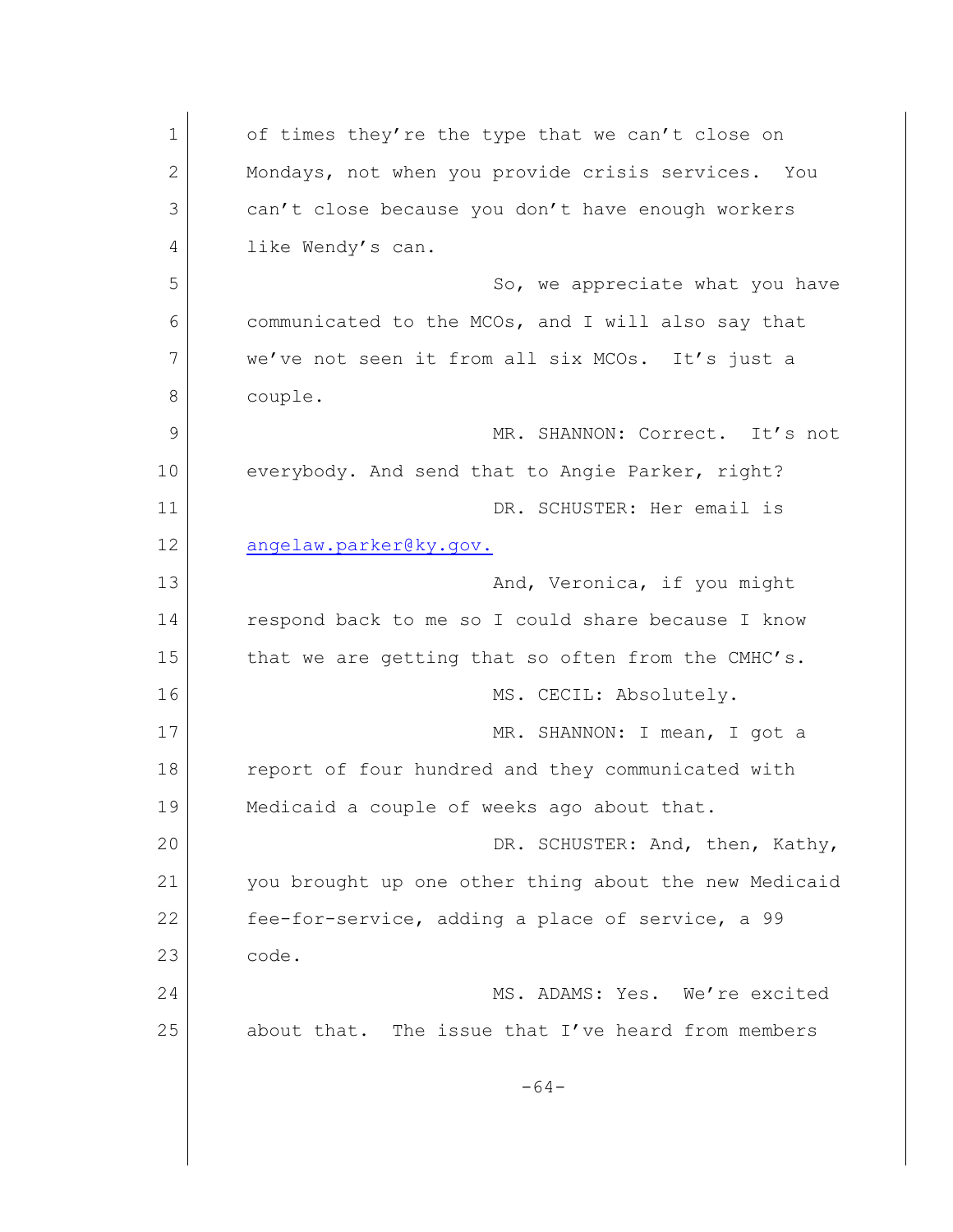| $\mathbf 1$ | for well over a year, two years is that there's no    |
|-------------|-------------------------------------------------------|
| 2           | place-of-service code when the service is provided    |
| 3           | in the community. And we know especially with         |
| 4           | services like comprehensive community support         |
| 5           | services where you're working with clients to learn a |
| 6           | new skill, to teach a skill, to implement a skill,    |
| 7           | those types of services, that often that is done in   |
| 8           | the community. So, if they're learning to grocery     |
| 9           | shop, they're going to be at Walmart or Kroger.       |
| 10          | So, Medicaid worked on it and                         |
| 11          | they've issued - it's not in production yet - it      |
| 12          | should be in production soon or at least that was the |
| 13          | last I heard last week - that they're going to        |
| 14          | implement the new place-of-service code 99 for peer   |
| 15          | support services and community support services, for  |
| 16          | those two services.                                   |
| 17          | Then, the question becomes, you                       |
| 18          | know, we said, so, will the MCOs be required to also  |
| 19          | implement the place-of-service code and was explained |
| 20          | that it would be up to the MCOs.                      |
| 21          | And, so, the question then                            |
| 22          | becomes, well, that would be helpful to know is       |
| 23          | whether or not the MCOs plan to implement it in a     |
| 24          | time frame, if they have one.                         |
| 25          | DR. SCHUSTER: So, your                                |
|             | $-65-$                                                |
|             |                                                       |
|             |                                                       |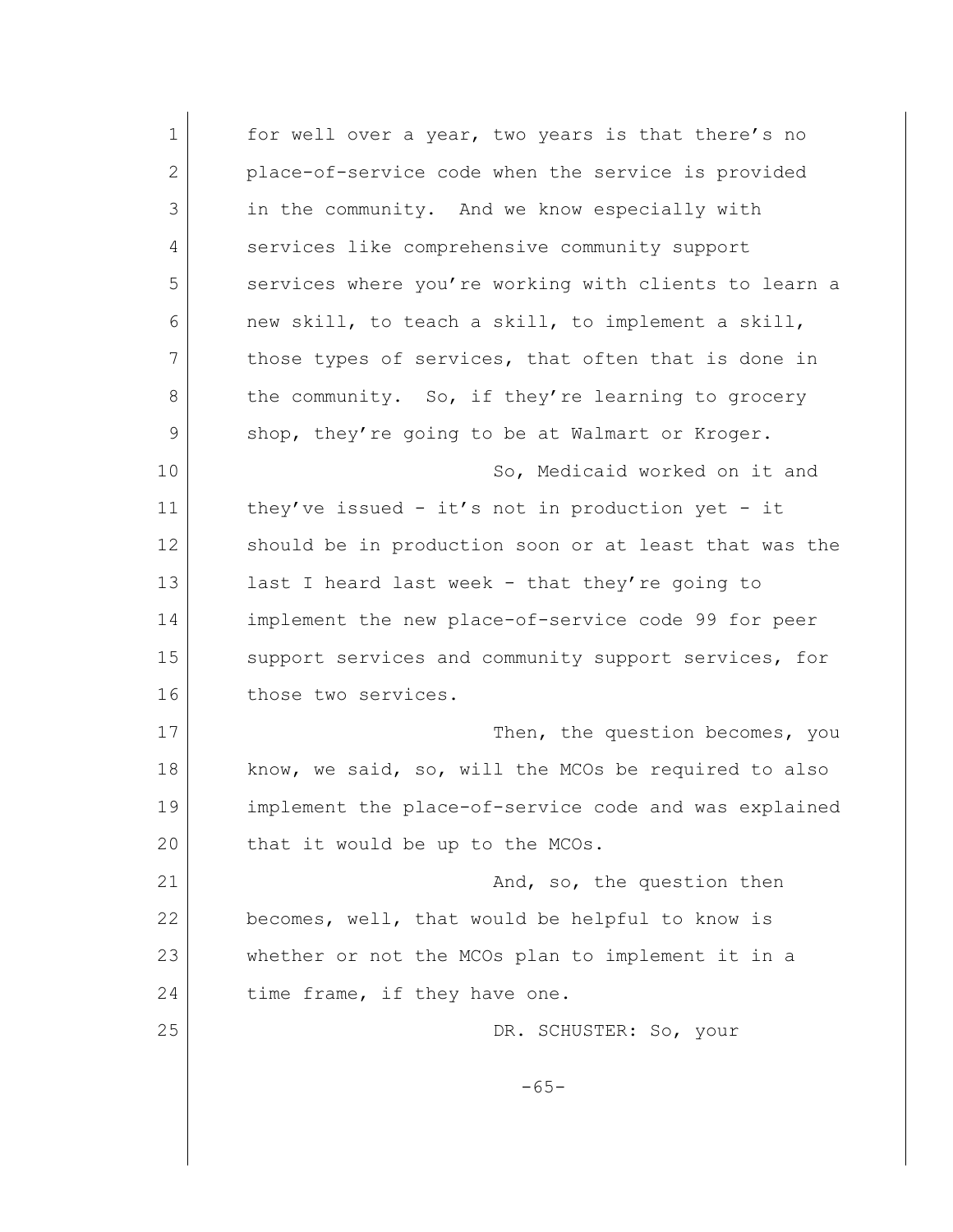1 **understanding is that this is being developed and it** 2 makes sense, particularly for the kind of services 3 that you have described that are happening in the 4 community, but the question is are the MCOs required 5 to use the new place-of-service 99 code; and if so, 6 when might that happen, right? 7 MS. ADAMS: Yes. And if they 8 aren't required to implement it, will they implement 9 it anyway? It just gets really confusing obviously 10 with six MCOs and they've all got a little different 11 | nuances. And, so, it would just be helpful to know 12 if the MCOs plan to implement the POS 99 code for 13 community-based settings, for peer support and 14 community support services. 15 DR. SCHUSTER: Do you have an 16 answer for that one, Veronica? I'm looking at you. 17 MS. CECIL: No. Obviously, 18 we're not prepared to discuss these issues because 19 they weren't on the agenda, but if I could request 20 that maybe you put it on the agenda for the next 21 meeting and that way we'll have an opportunity. And, 22 then, also, maybe the MCOs can speak to what they 23 plan to do. 24 DR. SCHUSTER: We will 25 definitely do that. And I apologize. This was last -66-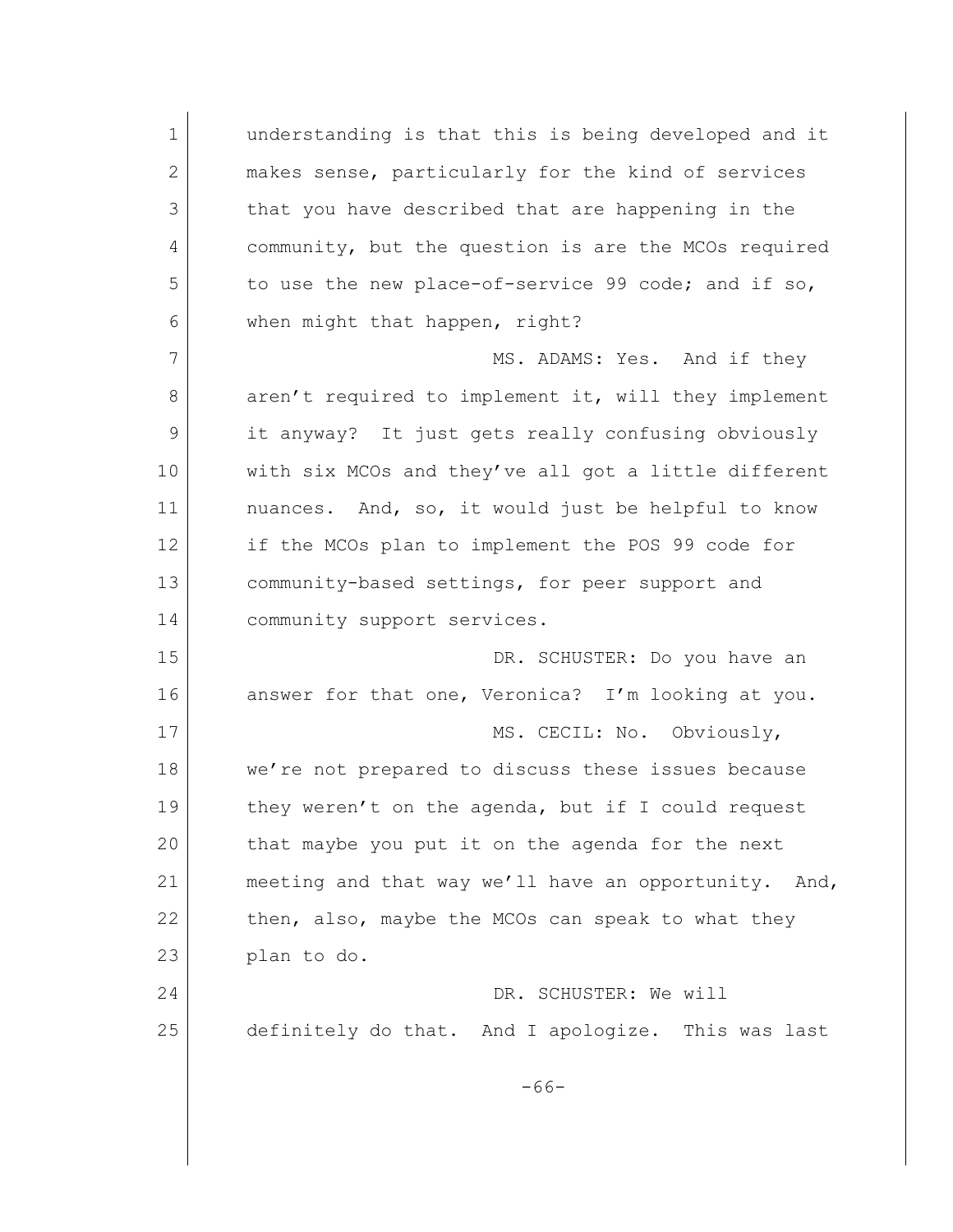| minute. We had a little time, so, I put it in there.  |
|-------------------------------------------------------|
| We will definitely put that on.                       |
| MS. ADAMS: Thank you, Sheila.                         |
| Thank you, Veronica.                                  |
| DR. SCHUSTER: Thank you. So,                          |
| we have a recommendation to the MAC on the dual       |
| eligibles, Medicaid and private insurance. Any other  |
| recommendations that anybody wants to make to the MAC |
| from the voting members of the TAC? Do you have       |
| anything else that we talked about or that is a       |
| burning issue for a recommendation to the MAC?        |
| All right. On the January                             |
| agenda, we're going to follow up with Lee Guice about |
| she was going to report back to us on the no-show     |
| data-gathering panel and how that data is being used. |
| Veronica, I don't know that you                       |
| were on our last meeting. We had a discussion.        |
| We're just a little bit concerned about making sure   |
| that people that are having trouble keeping their     |
| appointments don't get stigmatized in some way or     |
| kind of labeled as - if they get labeled as people    |
| that need assistance, that's great, and I know that's |
| the intent.                                           |
| We just want to make absolutely                       |
| sure that that's what is happening, and we're, I      |
| $-67-$                                                |
|                                                       |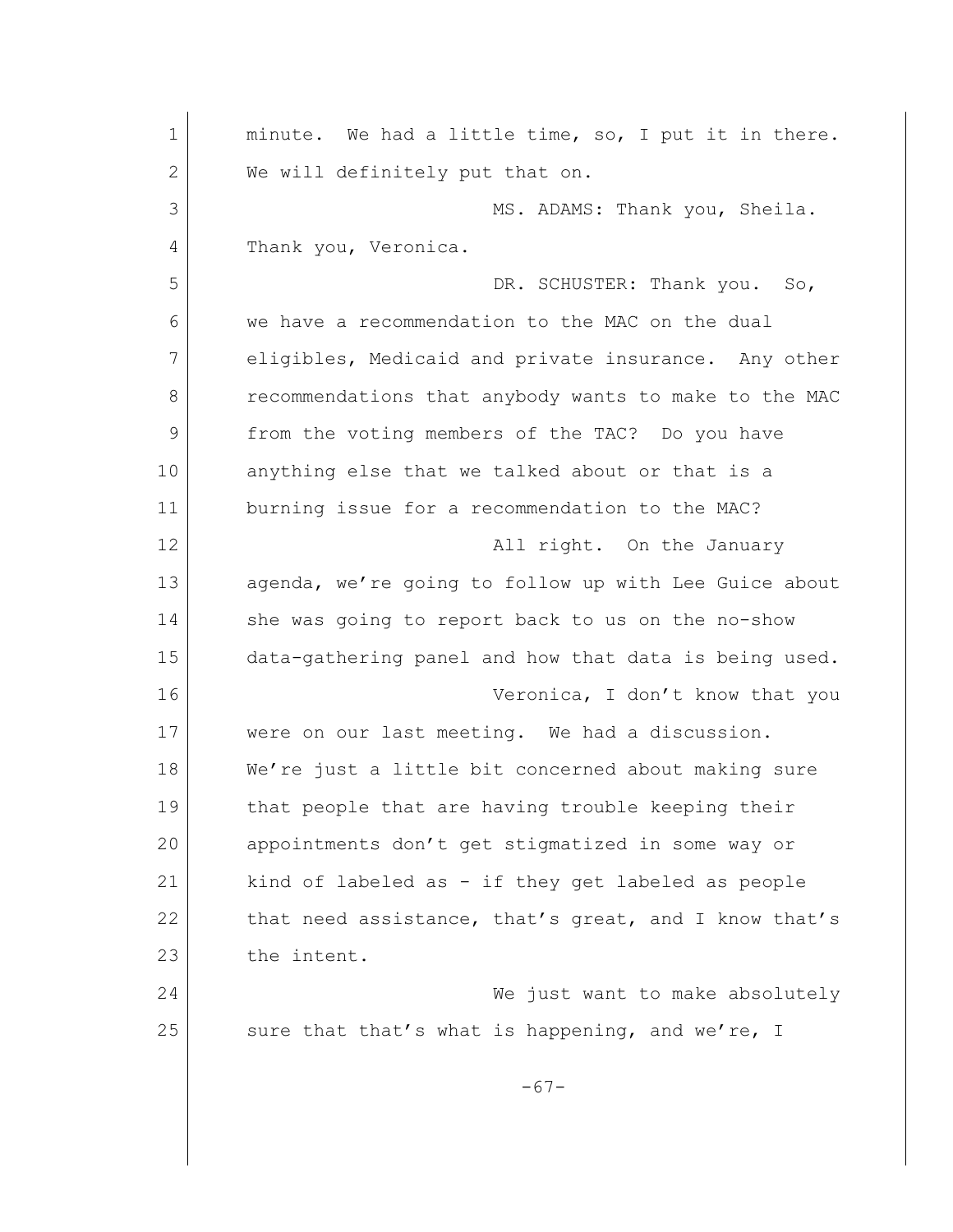1 quess, particularly sensitive that many of our own 2 behavioral health folks might be more likely to miss 3 appointments than maybe some of the other groups. 4 So, that's all, and Lee said she would gather the 5 data and get back to us. 6 We need to set our calendar. 7 And if we're not prepared to do it today, I wondered 8 about moving our meetings to a Thursday at the same 9 time, a 1 to 3; or when we meet during the Session, 10 we meet from 2 to 4. 11 and I had sent Sharley an email 12 asking her if there was a conflict with other TACs 13 but not realizing that she was not going to be 14 available. And I don't know, Veronica, if any of the 15 other DMS folks on had some idea about whether a 16 Thursday is doable. 17 MS. CECIL: I apologize. We'll 18 check that and get back with the TAC members. 19 DR. SCHUSTER: Okay. Thank you 20 very much, Veronica. 21 Let me ask the TAC members if 22 you all have any objections to moving to a Thursday, 23 and we can check when we hear back, either the first 24 or the second Thursday of the month which would be 25 like January  $6^{th}$  or  $13^{th}$ , March  $3^{rd}$  or  $10^{th}$ . -68-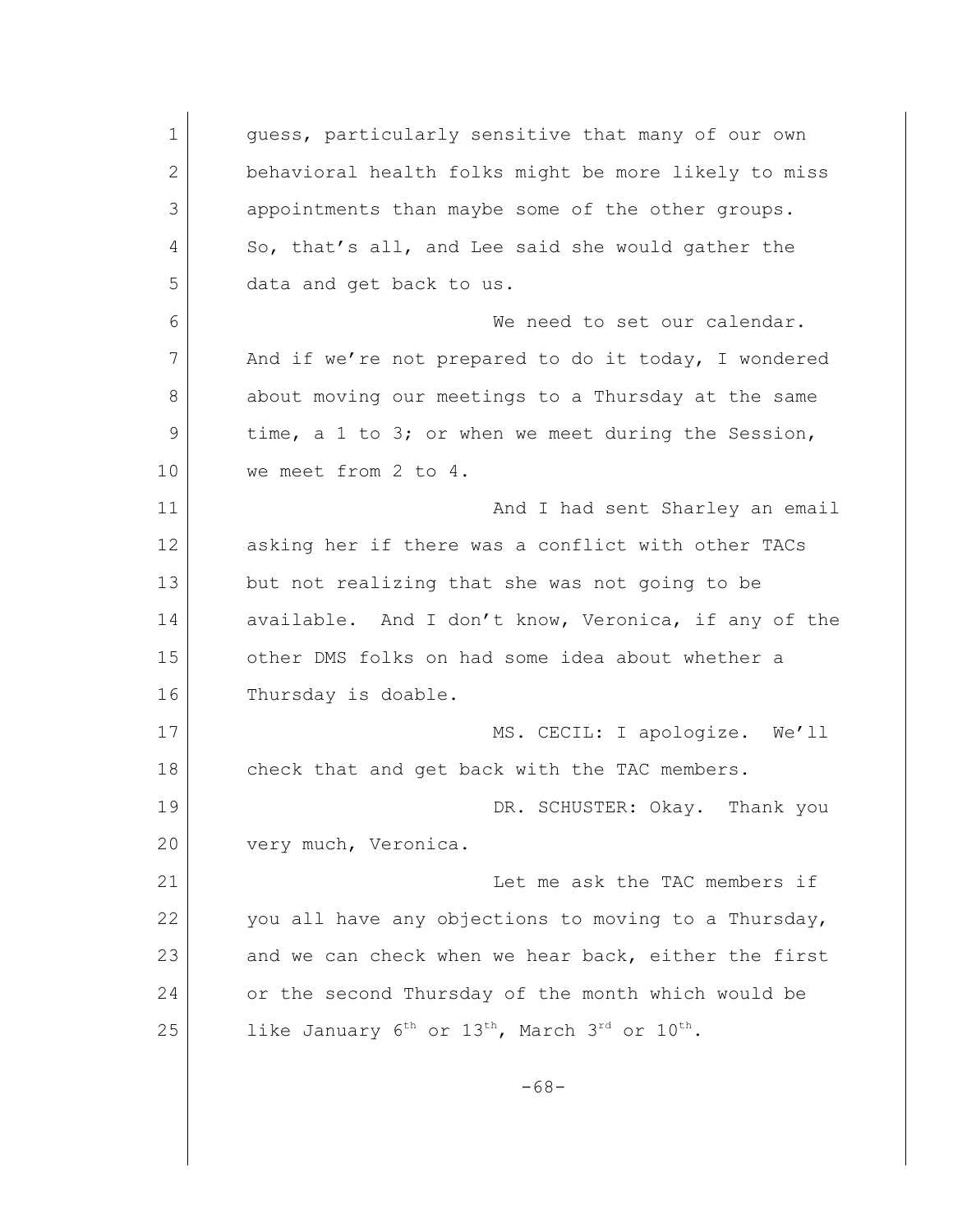| 1  | MS. MUDD: The third Thursday is                       |
|----|-------------------------------------------------------|
| 2  | difficult for me. I've got a meeting nearly all day   |
| 3  | that day, on the third Thursday.                      |
| 4  | DR. SCHUSTER: I'm sorry.<br>$\perp$                   |
| 5  | meant to say first or second, Val.                    |
| 6  | MS. MUDD: That will work.                             |
| 7  | DR. SCHUSTER: Because the MAC                         |
| 8  | meets on the fourth Thursday and I've got to give     |
| 9  | myself enough time to get the write-up of the meeting |
| 10 | and so forth. So, we're looking at either the first   |
| 11 | or second Thursday.                                   |
| 12 | MS. SCHIRMER: That's fine for                         |
| 13 | me.                                                   |
| 14 | DR. SCHUSTER: Does that work                          |
| 15 | for you, Diane? So, Val, that would be all right if   |
| 16 | we stay away from the third?                          |
| 17 | MR. REYNOLDS: That works for                          |
| 18 | me.                                                   |
| 19 | DR. SCHUSTER: Eddie, that's all                       |
| 20 | right? Okay. Steve, any problem with that?            |
| 21 | MR. SHANNON: I don't think so.                        |
| 22 | We'll make it work. KARP is usually the first         |
| 23 | Friday, so, maybe some back to back but that's okay.  |
| 24 | DR. SCHUSTER: Okay.                                   |
| 25 | MR. SHANNON: The second would                         |
|    |                                                       |
|    | $-69-$                                                |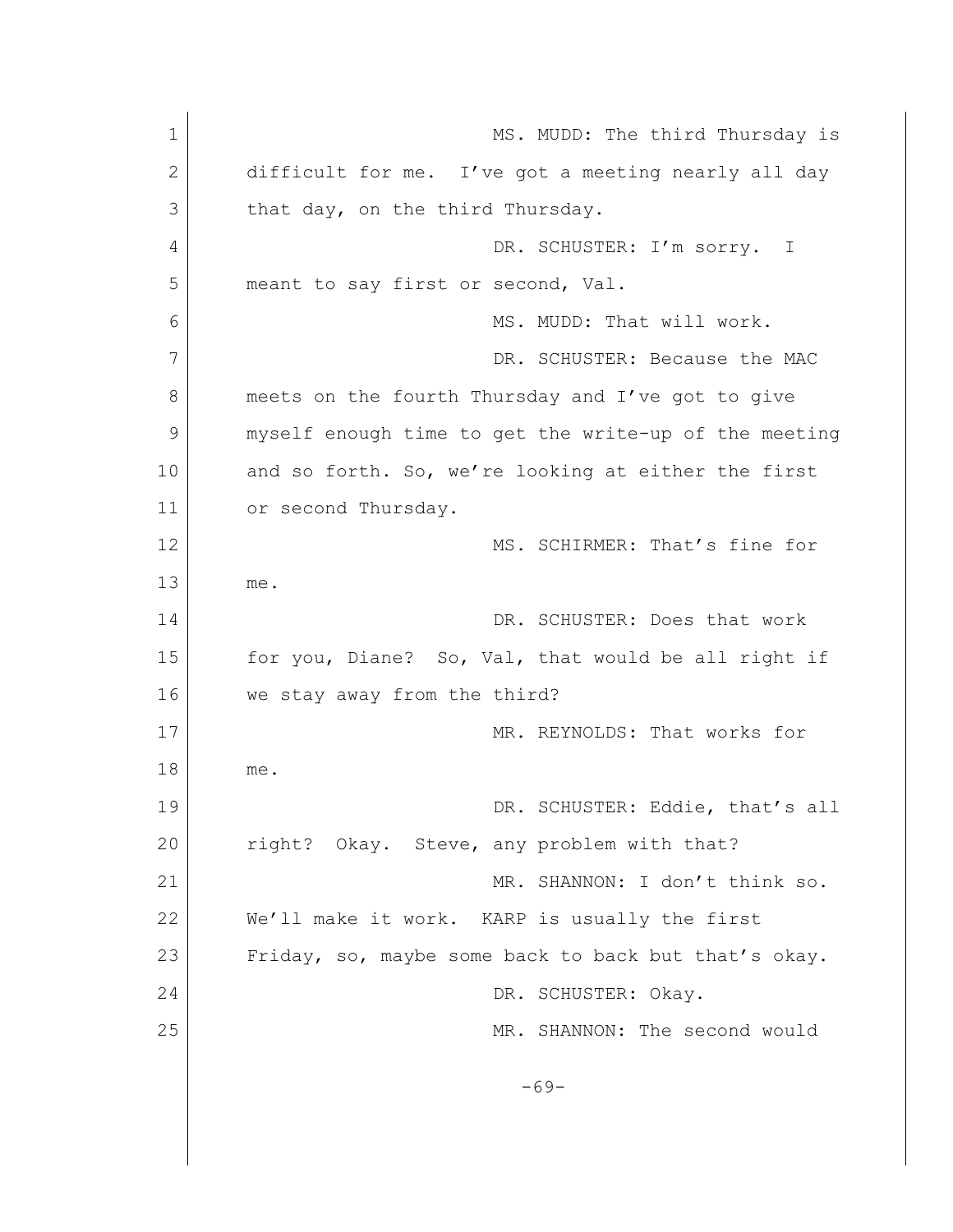1 be better. 2 DR. SCHUSTER: Yeah. We might go 3 to the second. 4 MS. STEPHENS: Sheila, this is 5 Kathy. I have my calendar pulled up and I have all 6 these TACs, but on the second Thursday, the 7 Incarceration TAC meets from 9 to 11 but there are no 8 TACs in the afternoon on that first Thursday. The 9 second Thursday is pretty packed because there's 10 Primary Care and Optometric, if that helps you at 11 all. I thought since I had my calendar, I'd let you 12 know. 13 DR. SCHUSTER: Thank you. I 14 appreciate that. 15 MS. STEPHENS: It looks like 16 Thursday afternoon, the second Thursday would be 17 workable. 18 DR. SCHUSTER: Yeah, because we 19 always meet 1 to 3 or actually we delay it a little 20 bit when they're in Session and start at 2 so that we 21 can go to committee meetings and so forth. 22 MS. CECIL: I was going to say, 23 Dr. Schuster, if you all want to tentatively put the 24 second Thursday, so, that's starting in January the  $25$  13<sup>th</sup>, and what was the time you were interested in?  $-70-$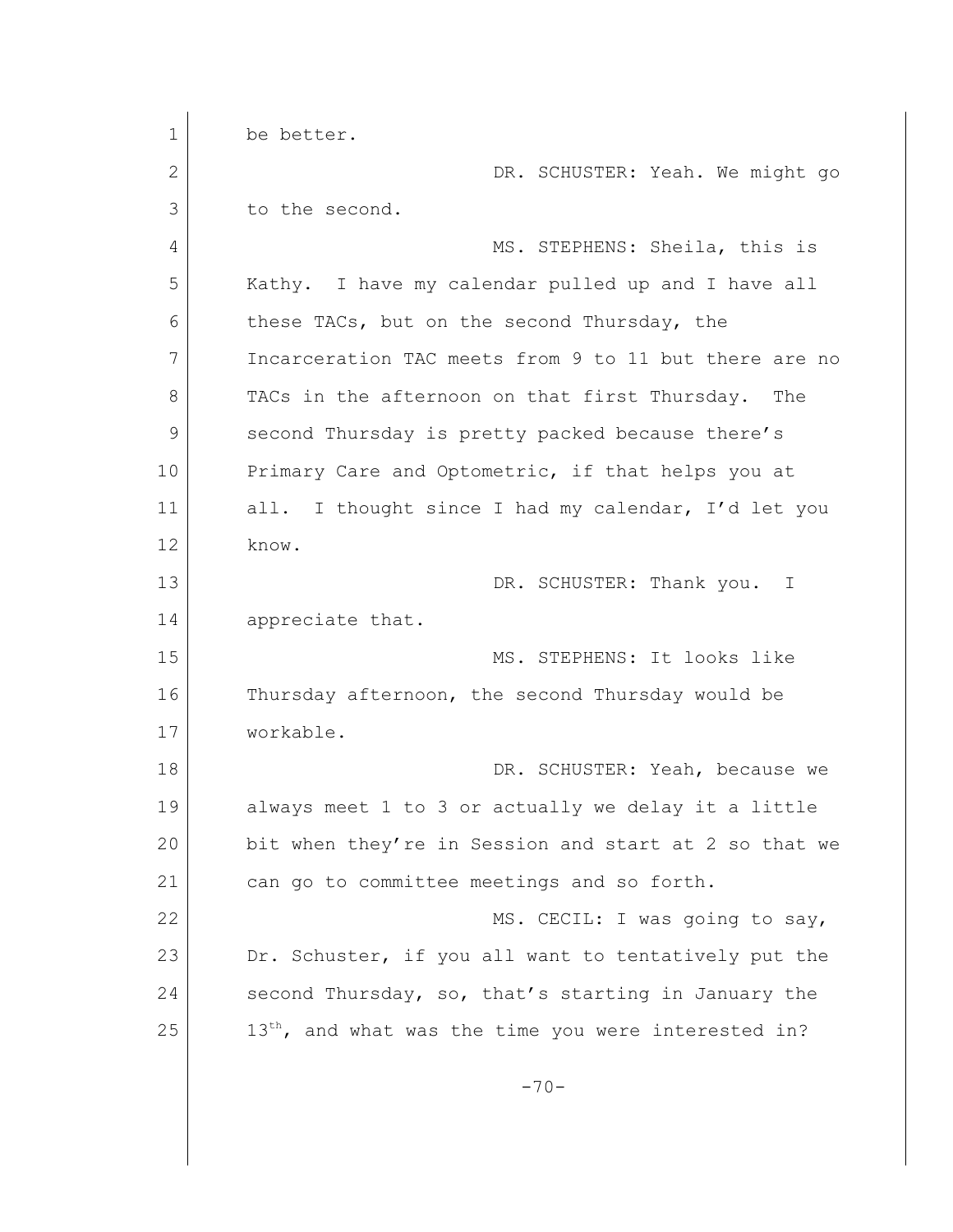1 DR. SCHUSTER: On the 13<sup>th</sup>, it 2 would be 2 to 4. 3 MS. CECIL: Okay, because it's 4 starting the Session. 5 DR. SCHUSTER: Yeah, and, then, 6 March, it would be March  $10^{th}$  from 2 to 4. And, 7 then, the others would be May  $12^{th}$ , July  $14^{th}$ , 8 September  $8<sup>th</sup>$  and November - in November, we might do 9 the first because the MAC gets moved up by a week in 10 November. 11 So, it would be the 13<sup>th</sup> of 12 January, the  $10^{\text{th}}$  of March, the  $12^{\text{th}}$  of May, the  $14^{\text{th}}$ 13 of July, the  $8<sup>th</sup>$  of September and the  $10<sup>th</sup>$  of 14 November. 15 So, let's do this just to make 16 it official; and if we need to change it, we can, but 17 would a voting member of the TAC recommend that that 18 be our meeting schedule for 2022. 19 MS. SCHIRMER: I will. 20 DR. SCHUSTER: Is that Diane? 21 MS. SCHIRMER: Yes, ma'am. 22 MS. MUDD: I'll second. 23 DR. SCHUSTER: And Val will 24 second. All right. All in favor, signify by saying 25 aye. Opposed or abstentions? All right. And, then, -71-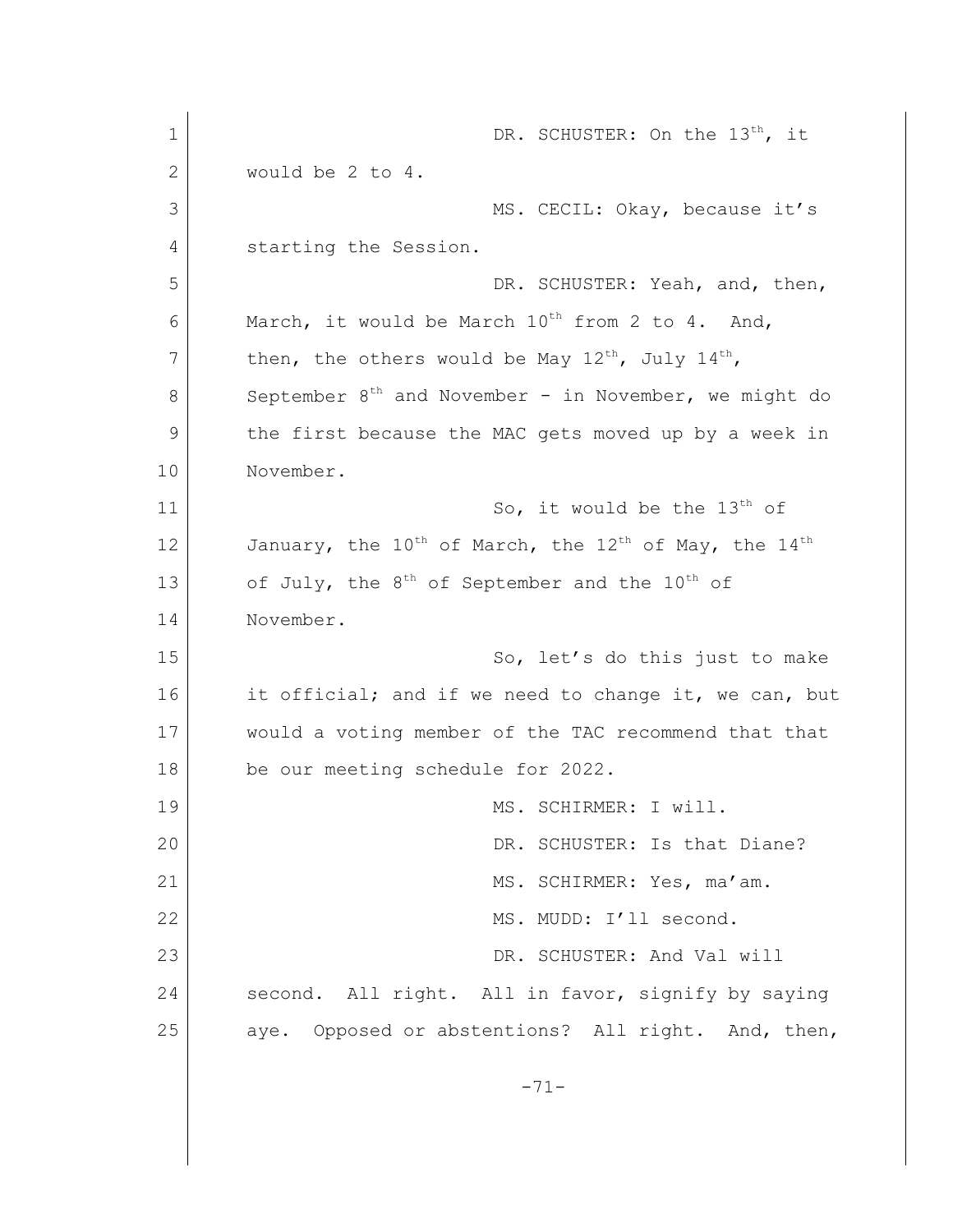| $\mathbf 1$ | we'll go from 1 to 3 in May, July, September and       |
|-------------|--------------------------------------------------------|
| 2           | November. Thank you all.                               |
| 3           | The next MAC meeting is                                |
| 4           | November $18^{th}$ - so, it's a week earlier - 10 to   |
| 5           | 12:30, and I'll send out that Zoom but it's also on    |
| 6           | the website.                                           |
| 7           | And I recommend $-$ I mean, the                        |
| 8           | TAC members don't have a role particularly - I'll be   |
| 9           | there to give a report - but you could learn a lot at  |
| 10          | those meetings because you hear what the other TACs    |
| 11          | are talking about and, then, just the general          |
| 12          | discussion items, the update from the Medicaid         |
| 13          | Commissioner and, then, the items that are carried     |
| 14          | over.                                                  |
| 15          | I think the November meeting is                        |
| 16          | going to focus a lot on maternal and child health      |
| 17          | because that's been a topic of great interest to       |
| 18          | Commissioner Lee with some recommendations that came   |
| 19          | from the MAC and, then, they're following up. I        |
| 20          | think Dr. Theriot, the Medical Director for Medicaid,  |
| 21          | is doing a follow-up report to the MAC. So, that's     |
| 22          | one of the items that we will be looking at at the     |
| 23          | MAC meeting.                                           |
| 24          | And, then, our next BH TAC                             |
| 25          | meeting, then, would be January $13^{th}$ from 2 to 4. |
|             | $-72-$                                                 |
|             |                                                        |